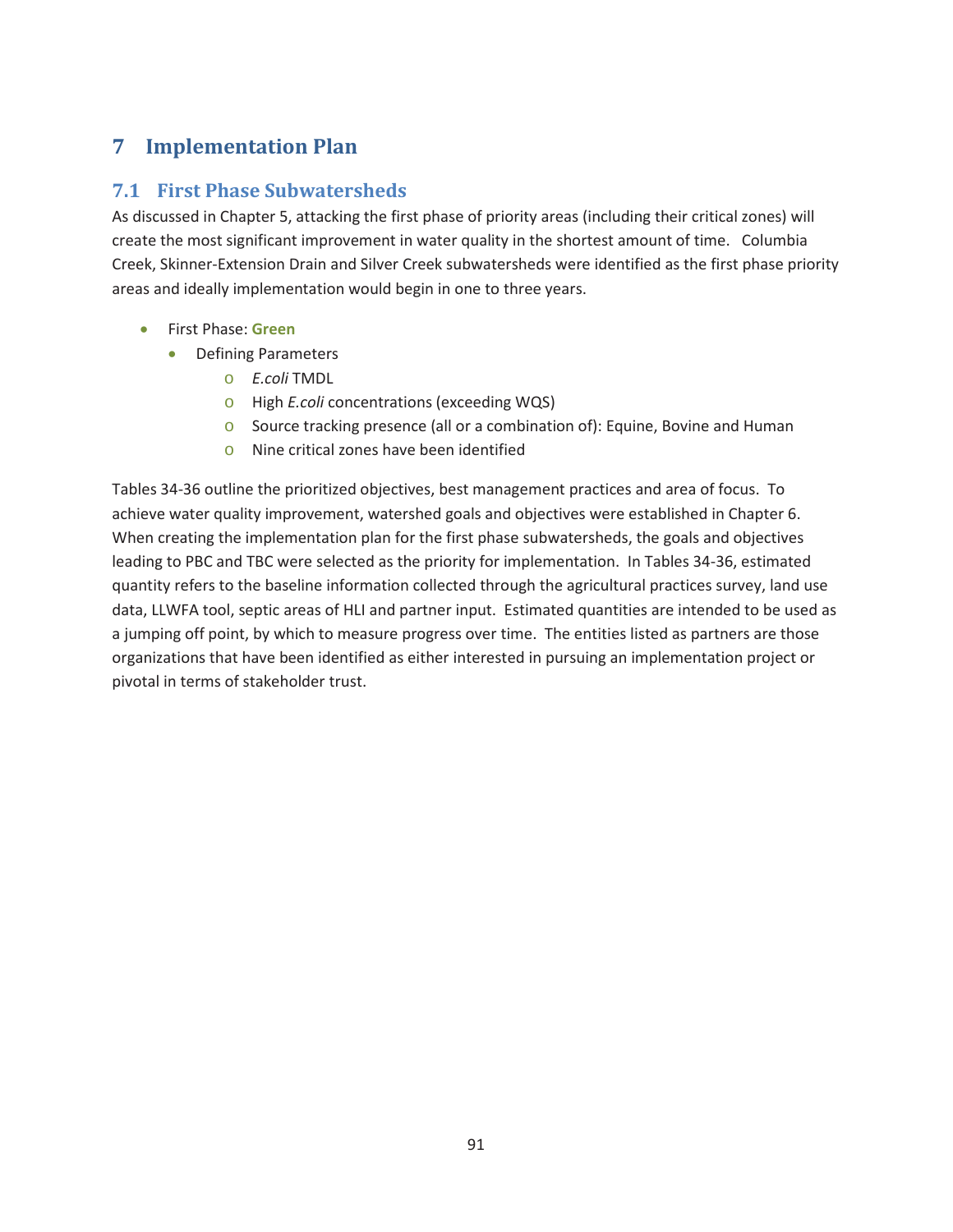| Measurable<br>Milestone<br>$(4-10$ yrs)                  |                                                 | 17 Farms                                                                                                         |                                                                          | 1,654 acres                                                                                                      |                                                                                             | of manure<br>Utilization<br>compost<br>network<br>and/or                                                                                                                                                                                              | of digesters<br>Utilization                                                                |
|----------------------------------------------------------|-------------------------------------------------|------------------------------------------------------------------------------------------------------------------|--------------------------------------------------------------------------|------------------------------------------------------------------------------------------------------------------|---------------------------------------------------------------------------------------------|-------------------------------------------------------------------------------------------------------------------------------------------------------------------------------------------------------------------------------------------------------|--------------------------------------------------------------------------------------------|
| Measurable<br>Milestone<br>$(0-3$ yrs)                   |                                                 | 11 Farms                                                                                                         |                                                                          | 826 acres                                                                                                        |                                                                                             | process to<br>Planning<br>compost<br>develop<br>network<br>manure<br>and/or                                                                                                                                                                           | process to<br>Planning<br>develop<br>digester<br>usage                                     |
| Installed<br><b>Total</b><br>Cost                        |                                                 | \$140,000                                                                                                        |                                                                          | \$500,000                                                                                                        |                                                                                             | \$2,500,000                                                                                                                                                                                                                                           | \$2,500,000                                                                                |
| Estimated<br>Cost                                        |                                                 | \$5,000 each                                                                                                     |                                                                          | \$20,000                                                                                                         | each                                                                                        | \$1,500,000                                                                                                                                                                                                                                           | \$1,500,000                                                                                |
| Partners                                                 |                                                 | MSUE, NRCS,<br>ICD, ECD                                                                                          |                                                                          | MSUE, NRCS,                                                                                                      | ICD, ECD                                                                                    | Bureau, Local<br>government,<br>MSUE, ICD,<br>ECD, Farm<br>Landscape<br>gardening<br>gardening<br>and food<br>industry,<br>groups<br>Local<br>and                                                                                                     | Bureau, Local<br>and Business<br>Government<br>ECD, Farm<br>MSU, ICD,                      |
| Estimated Quantity (in<br>priority order)                | Subwatershed: Columbia Creek (Critical Zone: 1) | Site 7 and upstream of<br>between ECD Sites 7 &<br>Critical Zone-Farms<br>16, upstream of ECD<br>ECD Site 18.    | Observed farms-acreage<br>Subwatershed-28<br>ΓВD                         | Critical Zone-Cropland<br>between ECD Sites 7 &<br>Site 7 and upstream of<br>16, upstream of ECD<br>ECD Site 18. | $acres = 10%$ , Need to<br>determine current on<br>the ground practices<br>Subwatershed-826 | sites and development<br>1 network-number of<br>ГBD                                                                                                                                                                                                   | TBD                                                                                        |
| Areas of Focus                                           |                                                 | Livestock farms<br>bovine and/or<br>equine                                                                       |                                                                          | 8,267 acres of<br>cropland                                                                                       |                                                                                             | Subwatershed<br>Entire                                                                                                                                                                                                                                | Subwatershed<br>Entire                                                                     |
| Action                                                   |                                                 | planning in regards to<br>Address the need for<br>storage, handling,<br>a site<br>disposal and/or<br>appropriate | Identify livestock access<br>application of manure.<br>to surface water. | application equipment<br>Address the need for<br>appropriate manure                                              | and timing of spreading<br>reaching water bodies<br>to reduce E.coli from                   | those who can utilize it<br>Address the need for a<br>producing manure and<br>long term solution to<br>utilize manure as a<br>resource. Includes<br>connecting farms<br>gardeners, urban<br>such as cropping<br>systems, home<br>etc.<br>agriculture, | Address the need for a<br>long term solution to<br>utilize manure as an<br>energy resource |
| Management<br>Practice (in<br>priority<br>order)<br>Best |                                                 | management<br>Completed<br>manure                                                                                | plans                                                                    | application<br>Manure                                                                                            | equipment<br>and timing                                                                     | development<br>of a manure<br>Investigate<br>compost<br>network<br>and/or                                                                                                                                                                             | development<br>of on-farm or<br>Investigate<br>community<br>digesters                      |
| Prioritized<br>Objective                                 |                                                 |                                                                                                                  |                                                                          |                                                                                                                  | management<br>planning and<br>Implement<br>manure                                           | implementation                                                                                                                                                                                                                                        |                                                                                            |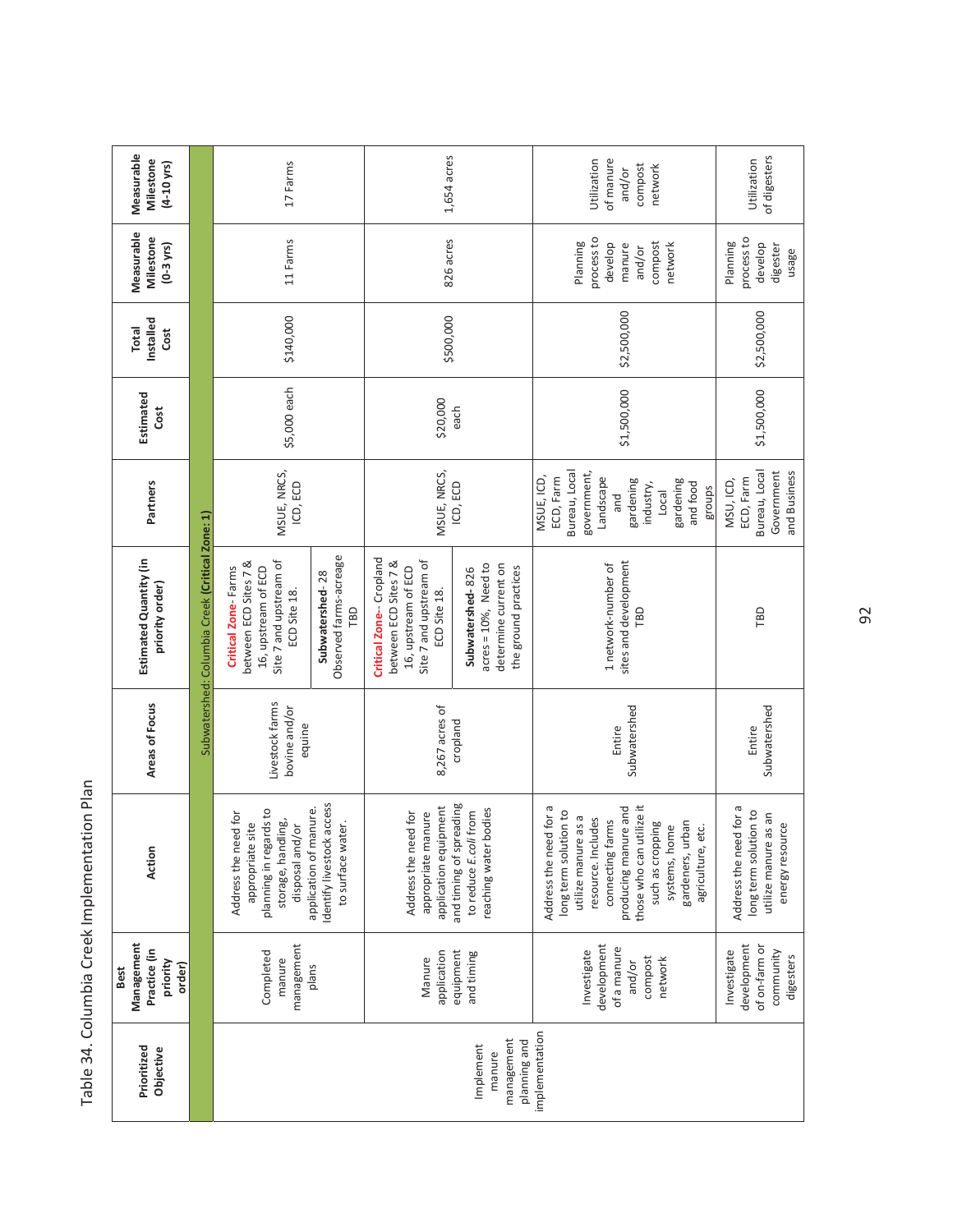| Measurable<br>Milestone<br>$(4 - 10 \text{ yrs})$            |                                                 |                                                                                                                          | 17 Farms                                                                                               | 1,654 acres                                                                                                   |                                                                                          | 5 miles                                                                                                                    |                                                                            | 826 acres                                                                                                     |                                                                                        |
|--------------------------------------------------------------|-------------------------------------------------|--------------------------------------------------------------------------------------------------------------------------|--------------------------------------------------------------------------------------------------------|---------------------------------------------------------------------------------------------------------------|------------------------------------------------------------------------------------------|----------------------------------------------------------------------------------------------------------------------------|----------------------------------------------------------------------------|---------------------------------------------------------------------------------------------------------------|----------------------------------------------------------------------------------------|
| Measurable<br>Milestone<br>$(0-3$ yrs)                       |                                                 |                                                                                                                          | 11 Farms                                                                                               | 826 acres                                                                                                     |                                                                                          | 2 miles                                                                                                                    |                                                                            | 413 acres                                                                                                     |                                                                                        |
| Installed<br><b>Total</b><br>Cost                            |                                                 |                                                                                                                          | \$280,000                                                                                              | \$2,500,000                                                                                                   |                                                                                          | \$99,000                                                                                                                   |                                                                            | \$2,500,000                                                                                                   |                                                                                        |
| Estimated<br>Cost                                            |                                                 | \$10,000                                                                                                                 | each                                                                                                   | \$300/acre                                                                                                    |                                                                                          | \$9,000/mile                                                                                                               |                                                                            | \$300/acre                                                                                                    |                                                                                        |
| Partners                                                     |                                                 | MSUE,                                                                                                                    | NRCS, ICD,<br>ECD                                                                                      | NRCS, ICD,<br>MSUE,                                                                                           | ECD                                                                                      | NRCS, ICD,<br>MSUE,                                                                                                        | ECD                                                                        | NRCS, ICD,<br>MSUE,                                                                                           | e                                                                                      |
| Estimated Quantity (in<br>priority order)                    | Subwatershed: Columbia Creek (Critical Zone: 1) | between ECD Sites 7 & 16,<br>and upstream of ECD Site<br>upstream of ECD Site 7<br>Critical Zone-Farms<br>$\frac{8}{18}$ | Observed farms and land<br>use data identified 120<br>acres as permanent<br>Subwatershed-28<br>pasture | between ECD Sites 7 & 16,<br>and upstream of ECD Site<br>upstream of ECD Site 7<br>Critical Zone-Farms<br>18. | = 10%, Need to determine<br>Subwatershed-826 acres<br>current on the ground<br>practices | between ECD Sites 7 & 16,<br>and upstream of ECD Site<br>Critical Zone-Property<br>upstream of ECD Site 7<br>$\frac{8}{1}$ | Subwatershed-2 sites and<br>potential for 11.26 miles<br>of stream buffers | between ECD Sites 7 & 16,<br>and upstream of ECD Site<br>upstream of ECD Site 7<br>Critical Zone-Farms<br>18. | Subwatershed-5-10%<br>over current numbers<br>found in agricultural<br>practice survey |
| Areas of Focus                                               |                                                 | Columbia Rd (btwn<br>Eifert Rd.), Nichols<br>Onondaga and                                                                | Onondaga and<br>Rd. (btwn<br>Eifert Rd.)                                                               | 8,267 acres of                                                                                                | cropland                                                                                 | Columbia and Gale<br>Rd (btwn Curtice<br>Rd., South Eifert                                                                 | and Bunker Rd.)                                                            | 8,267 acres of                                                                                                | cropland                                                                               |
| Action                                                       |                                                 | Manage pasture based on<br>paddock size, rotational                                                                      | plan and forage selection to<br>grazing, soil testing, grazing<br>reduce E.coli loading                | and oats applied to cropland<br>Iradish<br>Cereal rye, oil seed                                               | to reduce E.coli reaching<br>waterbodies                                                 | contour<br>snow<br>shelterbreaks/field<br>Grassed waterways,<br>grass strips,<br>windbreaks, living                        | fences, filter strips, riparian<br>buffers                                 | conservation tillage<br>Maintain current                                                                      | adopt<br>where appropriate<br>practices and/or                                         |
| Management<br>priority order)<br>Practice (in<br><b>Best</b> |                                                 | Pasture                                                                                                                  | management<br>techniques                                                                               | Cover crops                                                                                                   |                                                                                          | Buffer strips<br>plantings<br>riparian<br>and/or                                                                           | (including<br>trees)                                                       | Tillage                                                                                                       | Practices                                                                              |
| Prioritized<br>Objective                                     |                                                 |                                                                                                                          |                                                                                                        |                                                                                                               | Implement<br>vegetative<br>best                                                          | management<br>practices                                                                                                    |                                                                            |                                                                                                               |                                                                                        |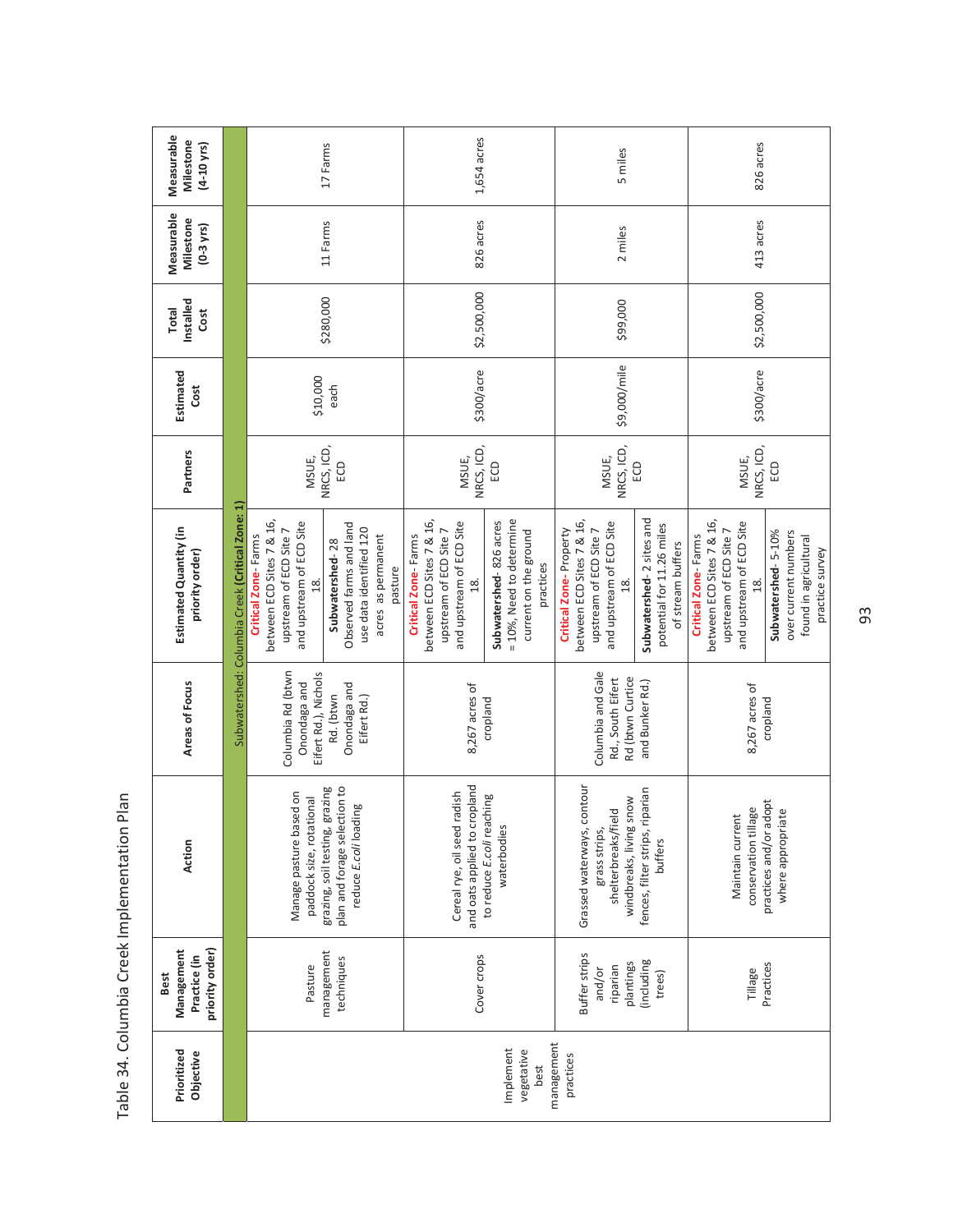| Prioritized<br>Objective                     | Management<br>priority order)<br>Practice (in<br>Best | Action                                                                                                                                | Areas of Focus                           | Estimated Quantity (in<br>priority order)                                                                  | Partners                   | Estimated<br>Cost | Installed<br>Total<br>Cost | Measurable<br>Milestone<br>$(0-3$ yrs) | Measurable<br>Milestone<br>$(4 - 10$ yrs) |
|----------------------------------------------|-------------------------------------------------------|---------------------------------------------------------------------------------------------------------------------------------------|------------------------------------------|------------------------------------------------------------------------------------------------------------|----------------------------|-------------------|----------------------------|----------------------------------------|-------------------------------------------|
|                                              |                                                       |                                                                                                                                       |                                          | Subwatershed: Columbia Creek (Critical Zone: 1)                                                            |                            |                   |                            |                                        |                                           |
|                                              | exclusion or<br>controlled<br>Livestock               | controlled access for livestock to<br>livestock from freely accessing<br>the creeks or river or install<br>Install fencing to exclude | South Eifert<br>and Curtice              | upstream of ECD Site 7 and<br>between ECD Sites 7 & 16,<br>upstream of ECD Site 18.<br>Critical Zone-Farms | NRCS, ICD,<br>MSUE,        | \$1.50/ft         | \$8,000                    | (critical<br>1 site                    | 8 sites                                   |
|                                              | access at<br>crossing                                 | cross a creek in a small<br>determined area                                                                                           | Rd.                                      | additional site identification<br>Subwatershed-1 site,<br>necessary                                        | ECD                        |                   |                            | zone)                                  |                                           |
|                                              | Setback near<br>existing                              | buffer area before stream bank<br>(dirt lot) or 10' (pasture) wide<br>Install fencing to create 300'                                  | bovine and/or<br>farms with<br>Livestock | upstream of ECD Site 7 and<br>between ECD Sites 7 & 16,<br>upstream of ECD Site 18.<br>Critical Zone-Farms | NRCS, ICD,<br>MSUE,<br>ECD | \$9,000/mile      | \$100,000                  | 1 site                                 | 5 sites                                   |
|                                              | crossing                                              |                                                                                                                                       | equine                                   | identification necessary<br>Subwatershed-Site                                                              |                            |                   |                            |                                        |                                           |
| management<br>Implement<br>livestock<br>best | holding facility<br>Setback at                        | buffer area before stream bank<br>(dirt lot) or 10' (pasture) wide<br>Install fencing to create 300'                                  | bovine and/or<br>farms with<br>Livestock | upstream of ECD Site 7 and<br>between ECD Sites 7 & 16,<br>upstream of ECD Site 18.<br>Critical Zone-Farms | NRCS, ICD,<br>MSUE,<br>ECD | \$3,000/site      | \$50,000                   | 1 site                                 | 5 sites                                   |
| practices                                    |                                                       |                                                                                                                                       | equine                                   | identification necessary<br>Subwatershed-Site                                                              |                            |                   |                            |                                        |                                           |
|                                              | Waste storage<br>compost<br>and/or                    | Install manure and/or compost<br>structures to reduce E.coli from<br>reaching water bodies                                            | bovine and/or<br>farms with<br>Livestock | upstream of ECD Site 7 and<br>between ECD Sites 7 & 16,<br>upstream of ECD Site 18.<br>Critical Zone-Farms | NRCS, ICD,<br>MSUE,<br>ECD | \$50,000<br>each  | \$1,400,000                | 11 Farms                               | 17 Farms                                  |
|                                              | facilities                                            |                                                                                                                                       | equine                                   | Subwatershed-28 Observed<br>farms-facility capacity TBD                                                    |                            |                   |                            |                                        |                                           |
|                                              | water sources<br>Alternative                          | Install water sources to prevent<br>the need of livestock to access                                                                   | South Eifert<br>and Curtice              | upstream of ECD Site 7 and<br>between ECD Sites 7 & 16,<br>upstream of ECD Site 18.<br>Critical Zone-Farms | NRCS, ICD,<br>MSUE,        | \$4,000<br>each   | \$115,000                  | (critical<br>1 site                    | 10 sites                                  |
|                                              |                                                       | surface water by way of the<br>creek or river                                                                                         | Rd.                                      | additional site identification<br>Subwatershed-1 site,<br>necessary                                        | ECD                        |                   |                            | zone)                                  |                                           |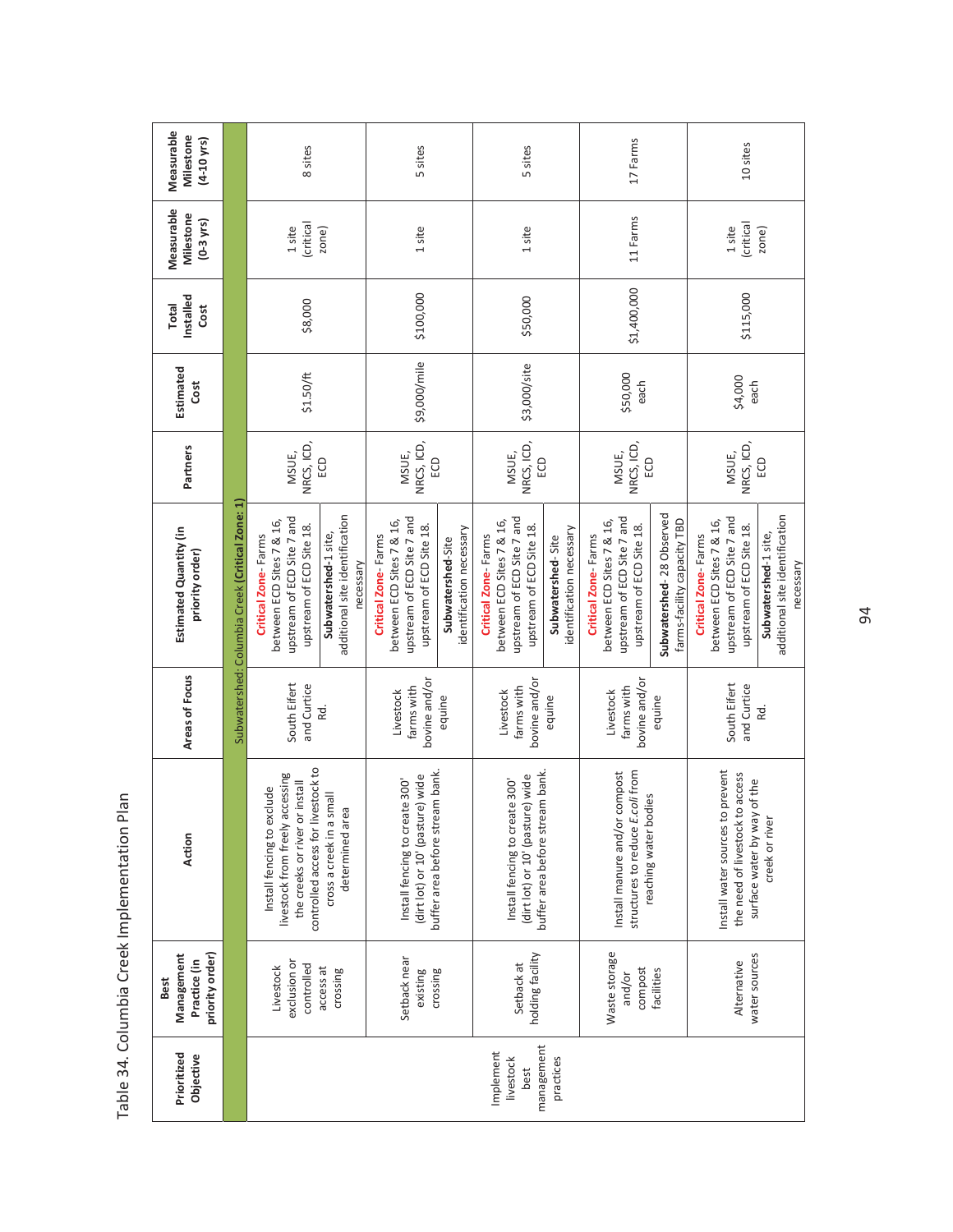| Management<br>Best                                 |                                                                                                                          |                                                                                    | Estimated                                                                                                                                                                                        |                                        |                   | <b>Total</b>      | Measurble                                                                           |                                                                          |
|----------------------------------------------------|--------------------------------------------------------------------------------------------------------------------------|------------------------------------------------------------------------------------|--------------------------------------------------------------------------------------------------------------------------------------------------------------------------------------------------|----------------------------------------|-------------------|-------------------|-------------------------------------------------------------------------------------|--------------------------------------------------------------------------|
|                                                    | Action                                                                                                                   | Areas of Focus                                                                     | priority order)<br>Quantity (in                                                                                                                                                                  | Partners                               | Estimated<br>Cost | Installed<br>Cost | Milestone<br>$(0-3$ yrs)                                                            | Measurble Milestone<br>$(4-10$ yrs)                                      |
|                                                    |                                                                                                                          |                                                                                    | Subwatershed: Columbia Creek (Critical Zone: 1)                                                                                                                                                  |                                        |                   |                   |                                                                                     |                                                                          |
|                                                    | Isolate human<br>sources                                                                                                 | South Eifert Rd. (btwn<br>Curtice and Bunker<br>Rd.) and 56 Septic<br>Areas of HLI | Homes upstream<br><b>Critical Zone-</b><br>of ECD Site 7                                                                                                                                         | Government<br>ICHD and<br>Loca         | \$70,000          | \$150,000         | around ECD<br>Track and<br>sources<br>identify<br>human<br>Site 7                   | Track and identify<br>additional human<br>sources in the<br>subwatershed |
| upgrade to track                                   | online database<br>accessible to<br>include an<br>This could<br>the public.<br>that is                                   | Entire Subwatershed                                                                | maintained by<br>1 database<br><b>ICHD</b>                                                                                                                                                       | Government<br>ICHD and<br>Local        | \$100,000         | \$500,000         | process to<br>software-<br>Planning<br>database<br>develop                          | Utilization of software-<br>database                                     |
|                                                    | Repair illicit or<br>leaky septic<br>discharge                                                                           | South Eifert Rd. (btwn<br>Curtice and Bunker<br>Rd.) and 56 Septic<br>Areas of HLI | site and 56 Septic<br>Homes upstream<br>Subwatershed-1<br>require on the<br>identified and<br>Critical Zone-<br>of ECD Site 7<br>Areas of HLI<br>ground                                          | Government<br>ICHD and<br>Local        | \$15,000<br>each  | \$800,000         | upstream of<br>ECD Site 7<br>100% of<br>homes                                       | 25% of Septic Areas of<br>$\exists$                                      |
| maintenance of<br>inspection and<br>through septic | homeowners to<br>inspection and<br>septic systems.<br>maintenance<br>protocol for<br>Work with<br>implement<br>track and | South Eifert Rd. (btwn<br>Curtice and Bunker<br>Rd.) and 56 Septic<br>Areas of HLI | Homes upstream<br>site and 56 Septic<br>Subwatershed-1<br>require on the<br>identified and<br><b>Critical Zone-</b><br>of ECD Site 7<br>investigation<br>investigation<br>Areas of HLI<br>ground | Government<br>ICHD and<br><b>Local</b> | \$200,000         | \$500,000         | maintenance<br>process to<br>inspection<br>initiative<br>Planning<br>develop<br>and | inspection/maintenance<br>Utilization of<br>initiative                   |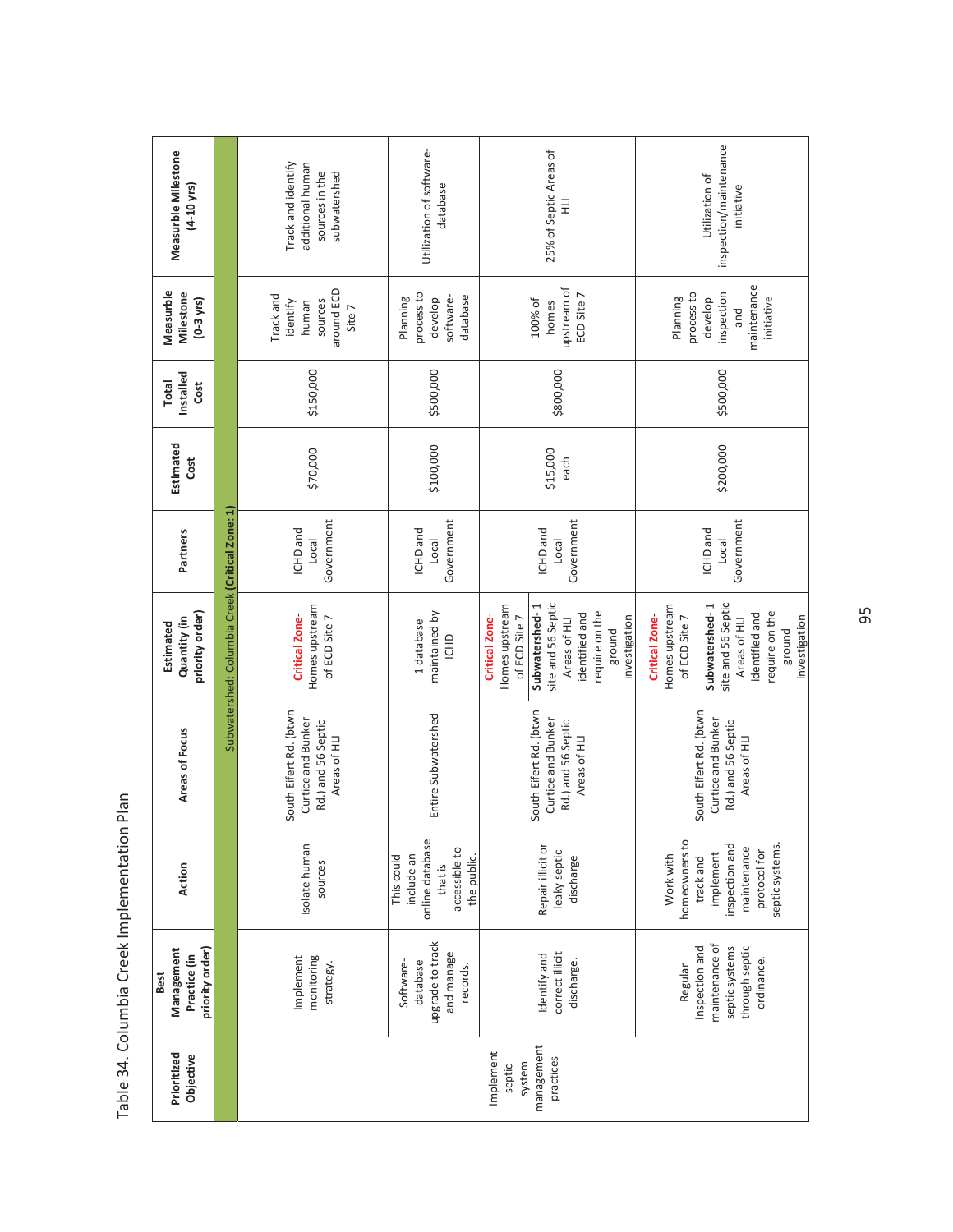| Measurable<br>Milestone<br>$(4-10 \text{ yrs})$    |                                                 | Implement<br>contribute<br>developed<br>strategies<br>to better<br>system<br>septic<br>health.<br>$\beta$                                                                                                                    |                                                          | septic areas<br>25% of<br>Of HLI                                                                                    | 15% of high<br>impact<br>areas                                                                                                                                                                                                    |
|----------------------------------------------------|-------------------------------------------------|------------------------------------------------------------------------------------------------------------------------------------------------------------------------------------------------------------------------------|----------------------------------------------------------|---------------------------------------------------------------------------------------------------------------------|-----------------------------------------------------------------------------------------------------------------------------------------------------------------------------------------------------------------------------------|
| Measurable<br>Milestone<br>$(0-3$ yrs)             |                                                 | appropriate<br>strategy to<br>contribute<br>determine<br>process to<br>to better<br>Planning<br>evaluate<br>system<br>health.<br>septic<br>and                                                                               |                                                          | of ECD Site<br>upstream<br>100% of<br>homes                                                                         | 5% of high<br>impact<br>areas                                                                                                                                                                                                     |
| Installed<br><b>Total</b><br>Cost                  |                                                 | \$350,000                                                                                                                                                                                                                    |                                                          | \$1,000,000                                                                                                         | \$6,000,000                                                                                                                                                                                                                       |
| Estimated<br>Cost                                  |                                                 | \$250,000                                                                                                                                                                                                                    |                                                          | \$15,000<br>each                                                                                                    | \$6,000/acre                                                                                                                                                                                                                      |
| Partners                                           |                                                 | Government<br>ICHD and<br>Local                                                                                                                                                                                              |                                                          | Government<br><b>ICHD</b> and<br>Local                                                                              | Habitat and<br>NRCS, ICD,<br>ECD, DU,<br>Wildlife<br>Groups                                                                                                                                                                       |
| priority order)<br>Quantity (in<br>Estimated       |                                                 | entities such as<br><b>CHD</b> and local<br>Developed by<br>conservation<br>districts, etc.<br>townships,                                                                                                                    | Homes upstream<br><b>Critical Zone-</b><br>of ECD Site 7 | site and 56 Septic<br>Subwatershed-1<br>require on the<br>identified and<br>investigation<br>Areas of HLI<br>ground | tool 4 high impact<br>identified. On the<br>areas for wetland<br>Using the LLWFA<br>restoration were<br>investigation of<br>identified areas<br>necessary.<br>ground                                                              |
| Areas of Focus                                     | Subwatershed: Columbia Creek (Critical Zone: 1) | Entire Subwatershed                                                                                                                                                                                                          |                                                          | South Eifert Rd. (btwn Curtice<br>and Bunker Rd.) and 56 Septic<br>Areas of HLI                                     | of Glenna Droscha Park), Eifert<br>intersect), Aurelius and Toles<br>Aurelius and Toles Rd (North<br>Rd (West of Glenna Droscha<br>Rd (btwn Barnes and Plains<br>Rd.), Eifert and Aurelius Rd<br>(Curtice and Bunker Rd.<br>Park) |
| Action                                             |                                                 | system health. This<br>Adopt policies and<br>evaluating current<br>Transfer Program<br>Time of Sale or<br>improvements<br>could be made.<br>procedures to<br>could include<br>to see where<br>contribute to<br>better septic | Work with                                                | those who qualify.<br>homeowners to<br>provide financial<br>and technical<br>assistance for                         | restore high impact<br>the LLWFA tool to<br>information from<br>Use the<br>areas.                                                                                                                                                 |
| Practice (in priority<br>Best Management<br>order) |                                                 | developed by local<br>strategies to be<br>Additional<br>entities.                                                                                                                                                            | Implement cost                                           | program for failing<br>no system present)<br>modern system (if<br>systems and/or<br>share/loan                      | restoration projects<br>private and/or<br>completed on<br>public lands<br>Wetland                                                                                                                                                 |
| Prioritized<br>Objective                           |                                                 | management<br>septic system<br>Implement<br>practices                                                                                                                                                                        |                                                          |                                                                                                                     | Implement<br>restoration<br>wetland                                                                                                                                                                                               |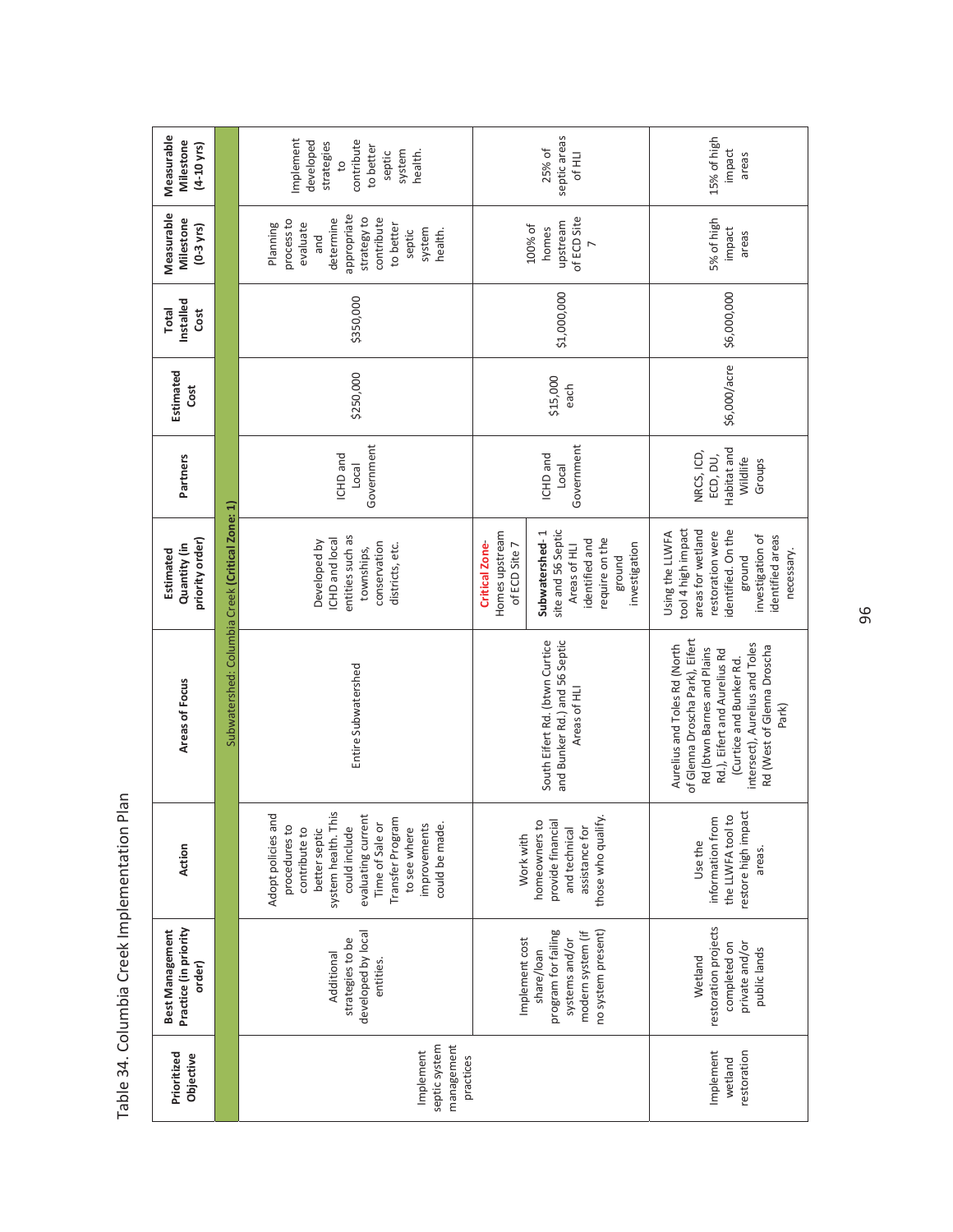| Measurable<br>Milestone<br>$(4-10 \text{ yrs})$                 |                                                          | 26 Farms                                                                                                 |                                                                          |                                                                                                                         | 3,512 acres                                                                                                                                                  | Utilization<br>of manure<br>compost<br>network<br>and/or                                                                                                                                                                                        | of digesters<br>Utilization                                                                     |
|-----------------------------------------------------------------|----------------------------------------------------------|----------------------------------------------------------------------------------------------------------|--------------------------------------------------------------------------|-------------------------------------------------------------------------------------------------------------------------|--------------------------------------------------------------------------------------------------------------------------------------------------------------|-------------------------------------------------------------------------------------------------------------------------------------------------------------------------------------------------------------------------------------------------|-------------------------------------------------------------------------------------------------|
| Measurable<br>Milestone<br>$(0-3$ yrs)                          |                                                          | 18 Farms                                                                                                 |                                                                          |                                                                                                                         | $1,755$ acres                                                                                                                                                | process to<br>Planning<br>compost<br>develop<br>network<br>manure<br>and/or                                                                                                                                                                     | process to<br>Planning<br>develop<br>digester<br>usage                                          |
| Installed<br><b>Total</b><br>Cost                               |                                                          | \$220,000                                                                                                |                                                                          |                                                                                                                         | \$880,000                                                                                                                                                    | \$2,500,000                                                                                                                                                                                                                                     | \$2,500,000                                                                                     |
| Estimated<br>Cost                                               |                                                          | \$5,000 each                                                                                             |                                                                          |                                                                                                                         | \$20,000 each                                                                                                                                                | \$1,500,000                                                                                                                                                                                                                                     | \$1,500,000                                                                                     |
| Partners                                                        |                                                          | MSUE, NRCS,<br>ICD, ECD                                                                                  |                                                                          |                                                                                                                         | MSUE, NRCS,<br>ICD, ECD                                                                                                                                      | Bureau, Local<br>government,<br>MSUE, ICD,<br>ECD, Farm<br>Landscape<br>gardening<br>gardening<br>and food<br>industry,<br>Local<br>and                                                                                                         | and business<br>Bureau, Local<br>government<br>ECD, Farm<br>MSU, ICD,<br>groups                 |
| Estimated Quantity (in<br>priority order)                       | Subwatershed: Skinner Extension Drain (Critical Zone: 6) | upstream of ECD sites 5, 9<br>and 10 and upstream of<br>ECD sites 12, 8, 4 and B<br>Critical Zone-Farms  | additional site identification<br>Subwatershed-1site,<br>necessary       | upstream of ECD sites 5, 9<br>and 10 and upstream of<br>ECD sites 12, 8, 4 and B<br>Critical Zone-Cropland              | Subwatershed-1,755 acres<br>= 10%, Need to determine<br>current on the ground<br>practices                                                                   | 1 network-number of sites<br>and development TBD                                                                                                                                                                                                | TBD                                                                                             |
| Areas of<br>Focus                                               |                                                          | Columbia and<br>Gunnell Rds                                                                              |                                                                          |                                                                                                                         | 17,558 acres<br>of cropland                                                                                                                                  | Subwatershed<br>Entire                                                                                                                                                                                                                          | Subwatershed<br>Entire                                                                          |
| Action                                                          |                                                          | appropriate site planning<br>handling, disposal and/or<br>in regards to storage,<br>Address the need for | Identify livestock access<br>application of manure.<br>to surface water. | and timing of spreading<br>application equipment<br>to reduce E.coli from<br>Address the need for<br>appropriate manure | injection, spraying and/or<br>reaching water bodies.<br>survey to investigate<br>Includes spreaders,<br>calibration, direct<br>current usage and<br>methods. | such as cropping systems,<br>home gardeners, urban<br>those who can utilize it<br>Address the need for a<br>producing manure and<br>long term solution to<br>utilize manure as a<br>resource. Includes<br>connecting farms<br>agriculture, etc. | Address the need for a<br>long term solution to<br>utilize manure as an<br>بە<br>energy resourd |
| Management<br>Practice (in<br>priority<br>order)<br><b>Best</b> |                                                          | management<br>Completed<br>manure                                                                        | plans                                                                    | Manure                                                                                                                  | application<br>equipment<br>and timing                                                                                                                       | development<br>of a manure<br>Investigate<br>compost<br>network<br>and/or                                                                                                                                                                       | development<br>of on-farm or<br>community<br>Investigate<br>digesters                           |
| Prioritized<br>Objective                                        |                                                          |                                                                                                          |                                                                          |                                                                                                                         | management<br>planning and<br>Implement<br>manure                                                                                                            | implementation                                                                                                                                                                                                                                  |                                                                                                 |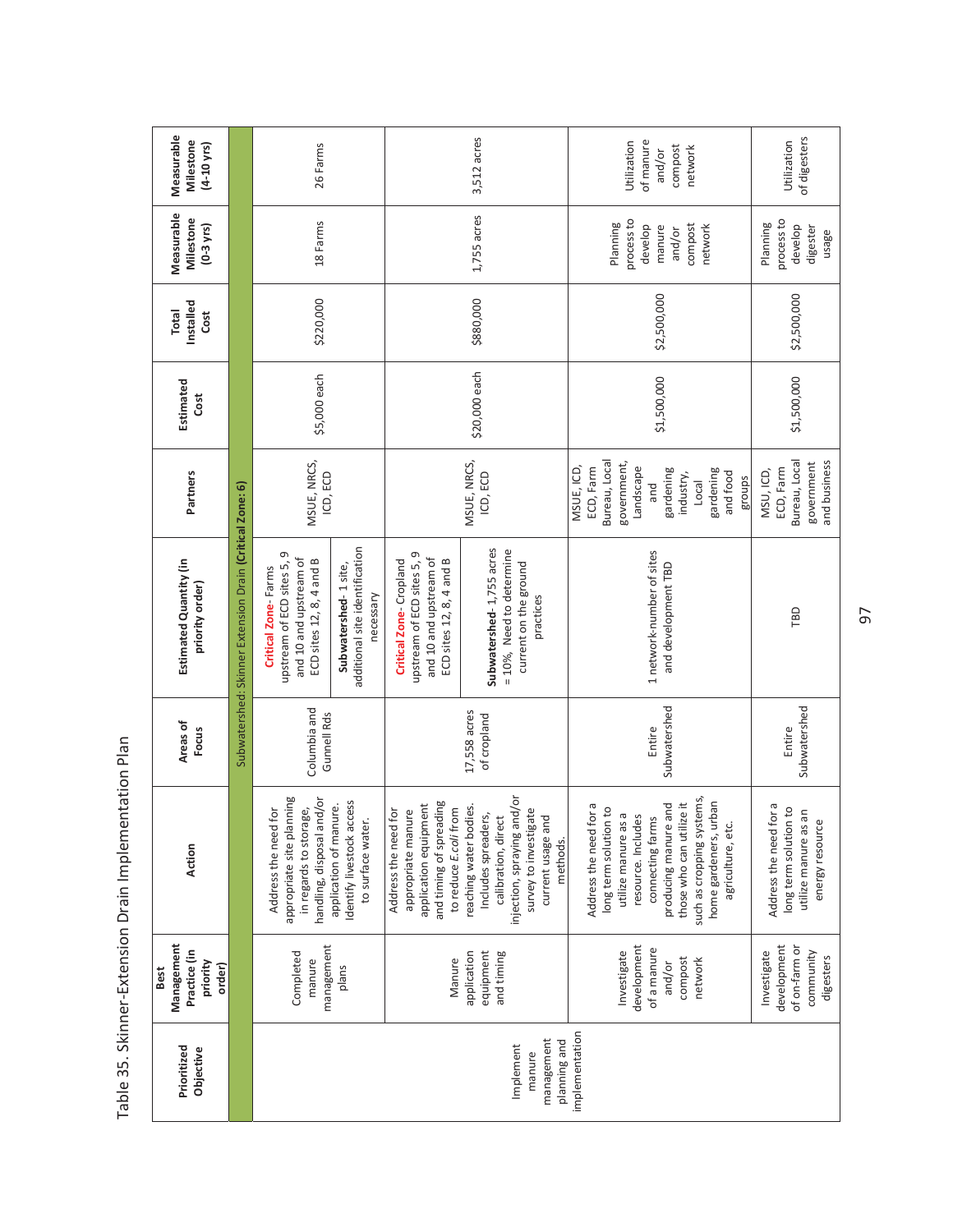| Measurable<br>Milestone<br>$(4 - 10$ yrs)                    |                                                          |                                                                                                      | 26 Farms                                                                                         | 3,512 acres                                                                                                       |                                                                                                | 5 miles                                                                                             |                                                             |                                                                                                         | 1,755 acres                                                                         |
|--------------------------------------------------------------|----------------------------------------------------------|------------------------------------------------------------------------------------------------------|--------------------------------------------------------------------------------------------------|-------------------------------------------------------------------------------------------------------------------|------------------------------------------------------------------------------------------------|-----------------------------------------------------------------------------------------------------|-------------------------------------------------------------|---------------------------------------------------------------------------------------------------------|-------------------------------------------------------------------------------------|
| Measurable<br>Milestone<br>$(0-3$ yrs)                       |                                                          |                                                                                                      | 18 Farms                                                                                         | 1,755 acres                                                                                                       |                                                                                                | 2 miles                                                                                             |                                                             |                                                                                                         | 877 acres                                                                           |
| Installed<br><b>Total</b><br>Cost                            |                                                          |                                                                                                      | \$440,000                                                                                        | \$5,300,00<br>$\circ$                                                                                             |                                                                                                | \$143,000                                                                                           |                                                             | \$5,300,00                                                                                              | $\circ$                                                                             |
| Estimated<br>Cost                                            |                                                          | \$10,000                                                                                             | each                                                                                             | \$300/acre                                                                                                        |                                                                                                | \$9,000/mil                                                                                         |                                                             |                                                                                                         | \$300/acre                                                                          |
| Partners                                                     |                                                          | MSUE,                                                                                                | ICD, ECD<br>NRCS,                                                                                | MSUE,<br>NRCS,                                                                                                    | ICD, ECD                                                                                       | MSUE,<br>NRCS,                                                                                      | ICD, ECD                                                    | MSUE,<br>NRCS,                                                                                          | ICD, ECD                                                                            |
| Estimated Quantity (in priority<br>order)                    | Subwatershed: Skinner Extension Drain (Critical Zone: 6) | ECD sites 5, 9 and 10 and upstream<br>Critical Zone-Farms upstream of<br>of ECD sites 12, 8, 4 and B | Subwatershed-44 Observed farms<br>and land use data identified 639<br>acres as permanent pasture | upstream of ECD sites 12, 8, 4 and<br>Critical Zone-Cropland upstream<br>of ECD sites 5, 9 and 10 and<br>$\infty$ | Need to determine current on the<br>Subwatershed- $1,755$ acres = $10\%$ ,<br>ground practices | ECD sites 5, 9 and 10 and upstream<br>Critical Zone-Area upstream of<br>of ECD sites 12, 8, 4 and B | Subwatershed-Potential for 15.84<br>miles of stream buffers | Sites 7 & 16, upstream of ECD Site<br>Critical Zone-Farms between ECD<br>7 and upstream of ECD Site 18. | Subwatershed-5-10% over current<br>numbers found in agricultural<br>practice survey |
| Areas of Focus                                               |                                                          | farms with<br>Livestock                                                                              | bovine and/or<br>equine                                                                          | 17,558 acres of                                                                                                   | cropland                                                                                       | Agricultural<br>residential<br>and rural                                                            | property                                                    | 17,558 acres of                                                                                         | cropland                                                                            |
| Action                                                       |                                                          | paddock size, rotational grazing,<br>Manage pasture based on                                         | forage selection to reduce E.coli<br>soil testing, grazing plan and<br>loading                   | Cereal rye, oil seed radish and<br>oats applied to cropland to                                                    | reduce E.coli reaching<br>waterbodies                                                          | grass strips, shelterbreaks/field<br>windbreaks, living snow fences,<br>Grassed waterways, contour  | filter strips, riparian buffers                             | Maintain current conservation                                                                           | tillage practices and/or adopt<br>where appropriate                                 |
| Management<br>priority order)<br>Practice (in<br><b>Best</b> |                                                          | Pasture                                                                                              | management<br>techniques                                                                         | Cover crops                                                                                                       |                                                                                                | Buffer strips<br>plantings<br>riparian<br>and/or                                                    | (including<br>trees)                                        | Tillage                                                                                                 | Practices                                                                           |
| Prioritized<br>Objective                                     |                                                          |                                                                                                      |                                                                                                  |                                                                                                                   | managemen<br>Implement<br>vegetative<br>best                                                   | tpractices                                                                                          |                                                             |                                                                                                         |                                                                                     |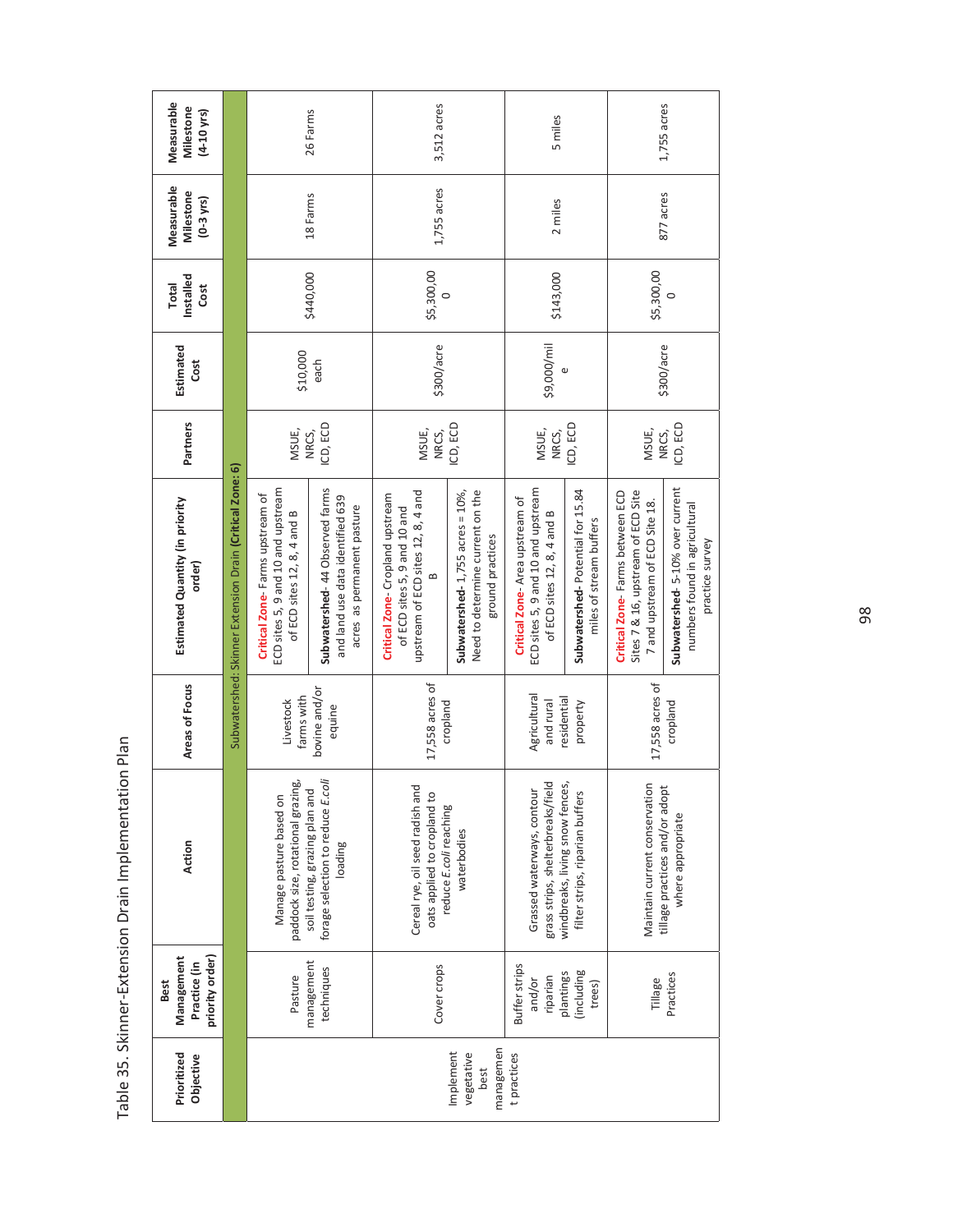| Measurable<br>Milestone<br>$(4 - 10 \text{ yrs})$                |                                                          | 8 sites                                                                                                           |                                                                  | 5 sites                                                                                              |                                                                 | 5 sites                                                                                              |                                                                 | 26 Farms                                                                                             |                                                                  | 10 sites                                                                                             |                                                                  |
|------------------------------------------------------------------|----------------------------------------------------------|-------------------------------------------------------------------------------------------------------------------|------------------------------------------------------------------|------------------------------------------------------------------------------------------------------|-----------------------------------------------------------------|------------------------------------------------------------------------------------------------------|-----------------------------------------------------------------|------------------------------------------------------------------------------------------------------|------------------------------------------------------------------|------------------------------------------------------------------------------------------------------|------------------------------------------------------------------|
| Measurable<br>Milestone<br>$(0-3$ yrs)                           |                                                          | 1 site                                                                                                            |                                                                  | 1 site                                                                                               |                                                                 | 1 site                                                                                               |                                                                 | 18 Farms                                                                                             |                                                                  | 1 site                                                                                               |                                                                  |
| Installed<br><b>Total</b><br>Cost                                |                                                          | \$8,000                                                                                                           |                                                                  | \$100,000                                                                                            |                                                                 | \$50,000                                                                                             |                                                                 | \$1,400,00<br>$\circ$                                                                                |                                                                  | \$115,000                                                                                            |                                                                  |
| Estimated<br>Cost                                                |                                                          | \$1.50/ft                                                                                                         |                                                                  | \$9,000/mil                                                                                          | U                                                               | \$3,000/site                                                                                         |                                                                 | \$50,000                                                                                             | each                                                             | \$4,000                                                                                              | each                                                             |
| Partners                                                         |                                                          | MSUE,<br>NRCS,                                                                                                    | ICD, ECD                                                         | MSUE,<br>NRCS,                                                                                       | ICD, ECD                                                        | MSUE,<br>NRCS,                                                                                       | ICD, ECD                                                        | MSUE,<br>NRCS,                                                                                       | CD, ECD                                                          | MSUE,<br>NRCS,                                                                                       | ICD, ECD                                                         |
| Estimated Quantity (in priority<br>order)                        | Subwatershed: Skinner Extension Drain (Critical Zone: 6) | ECD sites 5, 9 and 10 and upstream<br>Critical Zone-Farms upstream of<br>of ECD sites 12, 8, 4 and B              | Subwatershed-1 site, additional<br>site identification necessary | ECD sites 5, 9 and 10 and upstream<br>Critical Zone-Farms upstream of<br>of ECD sites 12, 8, 4 and B | farms-Site identification necessary<br>Subwatershed-44 Observed | ECD sites 5, 9 and 10 and upstream<br>Critical Zone-Farms upstream of<br>of ECD sites 12, 8, 4 and B | farms-Site identification necessary<br>Subwatershed-44 Observed | ECD sites 5, 9 and 10 and upstream<br>Critical Zone-Farms upstream of<br>of ECD sites 12, 8, 4 and B | Subwatershed-1 site, additional<br>site identification necessary | ECD sites 5, 9 and 10 and upstream<br>Critical Zone-Farms upstream of<br>of ECD sites 12, 8, 4 and B | Subwatershed-1 site, additional<br>site identification necessary |
| Areas of<br>Focus                                                |                                                          | (btwn South<br>Island Hwy                                                                                         | Gunnell and<br>Canal Rds.)                                       | farms with<br>Livestock<br>bovine                                                                    | and/or<br>equine                                                | farms with<br>Livestock<br>bovine                                                                    | and/or<br>equine                                                | Columbia and<br>Gunnell Rds                                                                          |                                                                  | <b>Ibtwn South</b><br>Island Hwy                                                                     | Gunnell and<br>Canal Rds.)                                       |
| Action                                                           |                                                          | or river or install controlled access<br>Install fencing to exclude livestock<br>from freely accessing the creeks | for livestock to cross a creek in a<br>small determined area     | Install fencing to create 300' (dirt<br>lot) or 10' (pasture) wide buffer                            | area before stream bank.                                        | Install fencing to create 300' (dirt<br>lot) or 10' (pasture) wide buffer                            | area before stream bank.                                        | Install manure and/or compost<br>structures to reduce E.coli from                                    | reaching water bodies                                            | the need of livestock to access<br>Install water sources to prevent                                  | surface water by way of the creek<br>or river                    |
| Managemen<br>t Practice (in<br>priority<br>order)<br><b>Best</b> |                                                          | exclusion or<br>controlled<br>Livestock                                                                           | access at<br>crossing                                            | Setback near<br>existing                                                                             | crossing                                                        | Setback at<br>holding                                                                                | facility                                                        | storage<br>and/or<br>Waste                                                                           | compost<br>facilities                                            | Alternative<br>water                                                                                 | sources                                                          |
| Prioritized<br>Objective                                         |                                                          |                                                                                                                   |                                                                  |                                                                                                      |                                                                 | Implement<br>livestock<br>best                                                                       | management<br>practices                                         |                                                                                                      |                                                                  |                                                                                                      |                                                                  |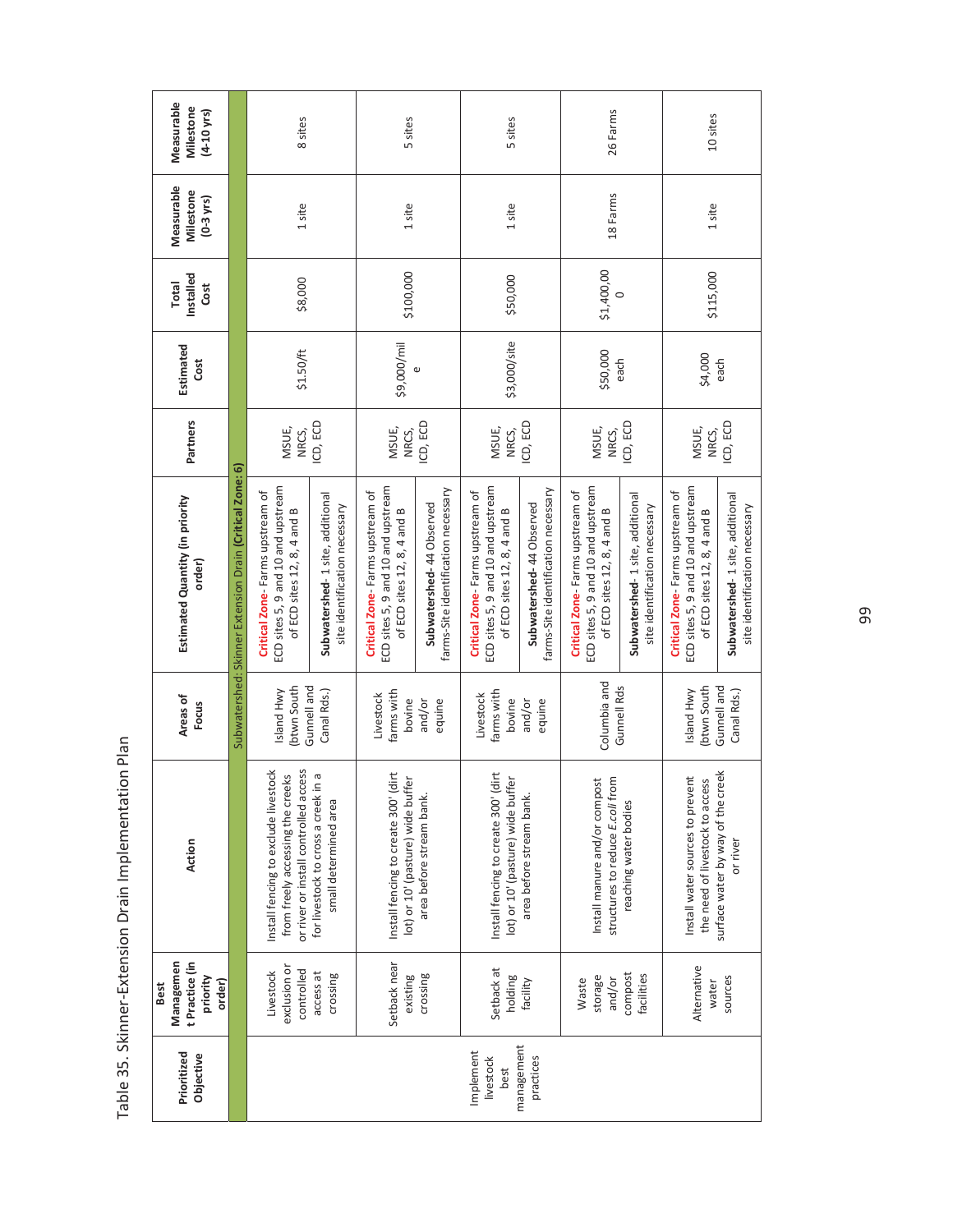| Milestone (4-10<br>Measurble | yrs)                            |                                                          | human sources<br>additional<br>Track and<br>identify                                             | Utilization of<br>software-<br>database                                             | 25% of Septic<br>Areas of HLI                                                                    | inspection/main<br>Utilization of<br>initiative<br>tenance                                                      | system health.<br>better septic<br>strategies to<br>contribute to<br>Implement<br>developed                                                                                                                      |
|------------------------------|---------------------------------|----------------------------------------------------------|--------------------------------------------------------------------------------------------------|-------------------------------------------------------------------------------------|--------------------------------------------------------------------------------------------------|-----------------------------------------------------------------------------------------------------------------|------------------------------------------------------------------------------------------------------------------------------------------------------------------------------------------------------------------|
| Milestone (0-3<br>Measurble  | yrs)                            |                                                          | identify human<br>Track and<br>sources                                                           | process to<br>database<br>software-<br>Planning<br>develop                          | 10% of Septic<br>Areas of HLI                                                                    | inspection and<br>maintenance<br>process to<br>initiative<br>Planning<br>develop                                | system health.<br>evaluate and<br>contribute to<br>better septic<br>appropriate<br>strategyto<br>process to<br>determine<br>Planning                                                                             |
| Installed<br><b>Total</b>    | Cost                            |                                                          | \$300,000                                                                                        | \$400,000                                                                           | \$900,000                                                                                        | \$500,000                                                                                                       | \$350,000                                                                                                                                                                                                        |
| Estimated                    | Cost                            |                                                          | \$140,000                                                                                        | \$200,000                                                                           | \$15,000<br>each                                                                                 | \$200,000                                                                                                       | \$250,000                                                                                                                                                                                                        |
| Partners                     |                                 |                                                          | Government<br>ICHD, BEDHD<br>and Local                                                           | Government<br>ICHD, BEDHD<br>and Local                                              | Government<br>ICHD, BEDHD<br>and Local                                                           | Government<br>ICHD, BEDHD<br>and Local                                                                          | ICHD, BEDHD<br>Government<br>and Local                                                                                                                                                                           |
| Estimated Quantity (in       | priority order)                 | Subwatershed: Skinner Extension Drain (Critical Zone: 6) | Areas of HLI identified and<br>Subwatershed-116 Septic<br>require on the ground<br>investigation | 1 database for each health<br>maintained by ICHD and<br>department (to be<br>BEDHD) | Areas of HLI identified and<br>Subwatershed-116 Septic<br>require on the ground<br>investigation | Subwatershed-116 Septic<br>Areas of HLI identified and<br>require on the ground<br>investigation                | Developed by ICHD, BEDHD<br>and local entities such as<br>townships, conservation<br>districts, etc.                                                                                                             |
| Areas of Focus               |                                 |                                                          | Subwatershed<br>Entire                                                                           | ubwatershed<br>Entire<br>Ū                                                          | Subwatershed<br>Entire                                                                           | Subwatershed<br>Entire                                                                                          | Subwatershed<br>Entire                                                                                                                                                                                           |
| Action                       |                                 |                                                          | Isolate human sources                                                                            | accessible to the public.<br>online database that is<br>This could include an       | Repair illicit or leaky septic<br>connections                                                    | Work with homeowners to<br>maintenance protocol for<br>track and implement<br>septic systems.<br>inspection and | evaluating current Time of<br>Sale or Transfer Program to<br>health. This could include<br>see where improvements<br>procedures to contribute<br>to better septic system<br>Adopt policies and<br>could be made. |
| Management<br><b>Best</b>    | priority order)<br>Practice (in |                                                          | monitoring<br>Implement<br>strategy                                                              | upgrade to<br>Software-<br>trackand<br>database<br>manage                           | correct illicit<br>connections.<br>Identify and                                                  | maintenance of<br>inspection and<br>septic systems<br>through septic<br>ordinance<br>Regular                    | strategies to be<br>local entities.<br>developed by<br>Additional                                                                                                                                                |
| Prioritized                  | Objective                       |                                                          |                                                                                                  |                                                                                     | Implement                                                                                        | management<br>septic system<br>practices                                                                        |                                                                                                                                                                                                                  |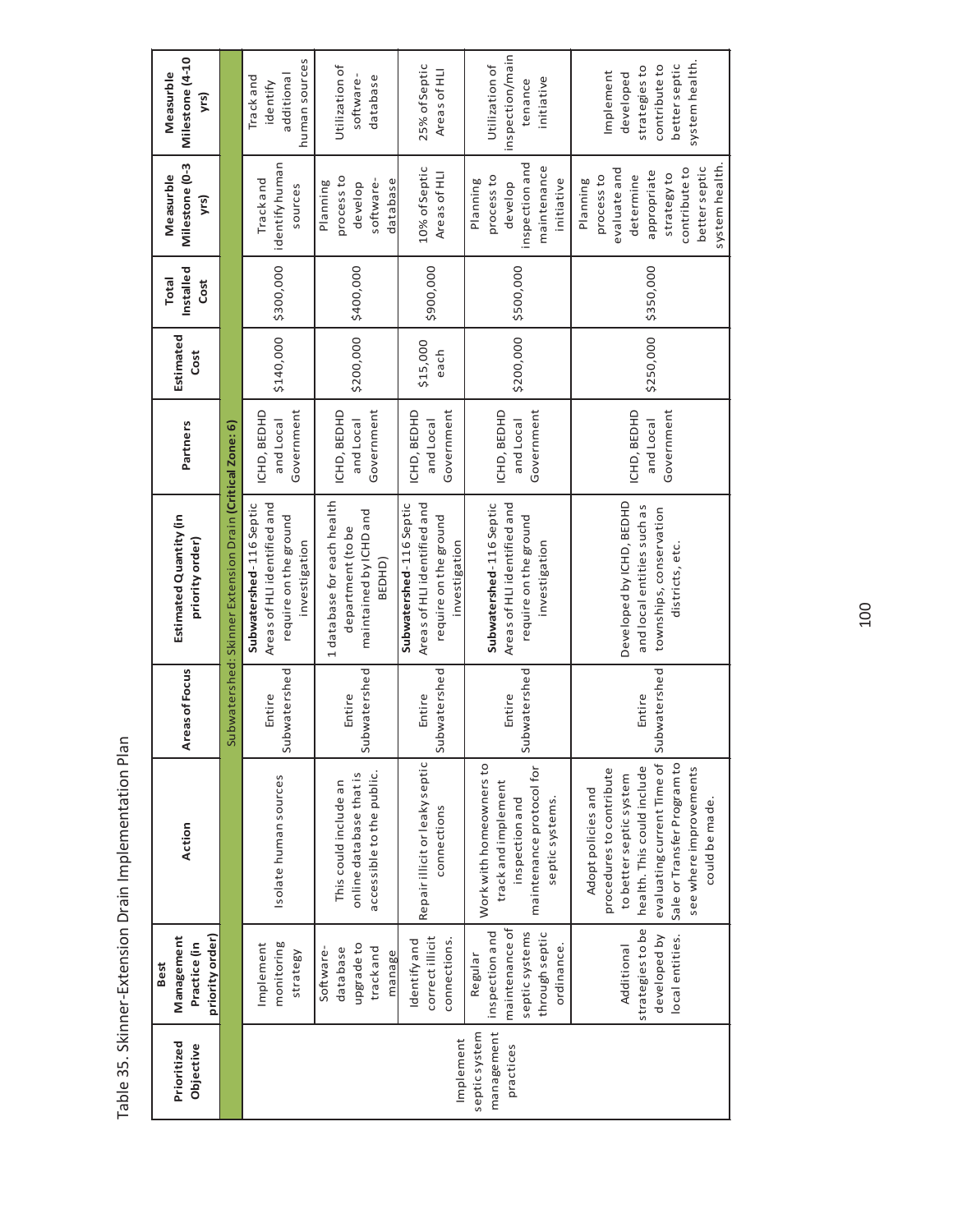| Measurable<br>Milestone<br>$(4 - 10 \text{ yrs})$         |                                                          | Areas of HLI<br>25% of<br>Septic                                                                                 | 15% of high<br>impact<br>areas                                                                                                                                                                                                                                                                         |
|-----------------------------------------------------------|----------------------------------------------------------|------------------------------------------------------------------------------------------------------------------|--------------------------------------------------------------------------------------------------------------------------------------------------------------------------------------------------------------------------------------------------------------------------------------------------------|
| Measurable<br>Milestone<br>$(0-3$ yrs)                    |                                                          | Areas of HLI<br>$10\%$ of<br>Septic                                                                              | 5% of high<br>impact<br>areas                                                                                                                                                                                                                                                                          |
| Installed<br>Total<br>Cost                                |                                                          | \$1,000,000                                                                                                      | \$9,000,000                                                                                                                                                                                                                                                                                            |
| Estimated<br>Cost                                         |                                                          | \$15,000 each                                                                                                    | \$6,000/acre                                                                                                                                                                                                                                                                                           |
| Partners                                                  |                                                          | ICHD, BEDHD<br>Government<br>and Local                                                                           | Habitat and<br>NRCS, ICD,<br>ECD, DU,<br>Wildlife<br>Groups                                                                                                                                                                                                                                            |
| Estimated Quantity<br>(in priority order)                 | Subwatershed: Skinner Extension Drain (Critical Zone: 6) | ground investigation<br>Subwatershed-116<br>Septic Areas of HLI<br>require on the<br>identified and              | ground investigation<br>identified. On the<br>of identified areas<br>tool 6 high impact<br>areas for wetland<br>Using the LLWFA<br>restoration were<br>necessary.                                                                                                                                      |
| Areas of Focus                                            |                                                          | Entire Subwatershed                                                                                              | and Waverly Rd (area<br>Drain), Rossman and<br>Ransom R. (area of<br>Harris Drain), Toles<br>Holt Rd, Petrieville<br>Drain), Barnes and<br>Rd (area of Spicer<br>Landing), Waverly<br>Grovernberg and<br>Skinner Extension<br>Arch Rd. (area of<br>of Bunker Canoe<br>Creek and Owen<br>and Gilbert Rd |
| Action                                                    |                                                          | those who qualify.<br>provide financial<br>homeowners to<br>assistance for<br>and technical<br>Work with         | the LLWFA tool to<br>information from<br>impact areas.<br>restore high<br>Use the                                                                                                                                                                                                                      |
| Practice (in priority<br><b>Best Management</b><br>order) |                                                          | system (if no system<br>share/loan program<br>for failing systems<br>Implement cost<br>and/or modern<br>present) | Wetland restoration<br>projects completed<br>on private and/or<br>public lands                                                                                                                                                                                                                         |
| Prioritized<br>Objective                                  |                                                          | Implement septic<br>management<br>practices<br>system                                                            | Implement<br>restoration<br>wetland                                                                                                                                                                                                                                                                    |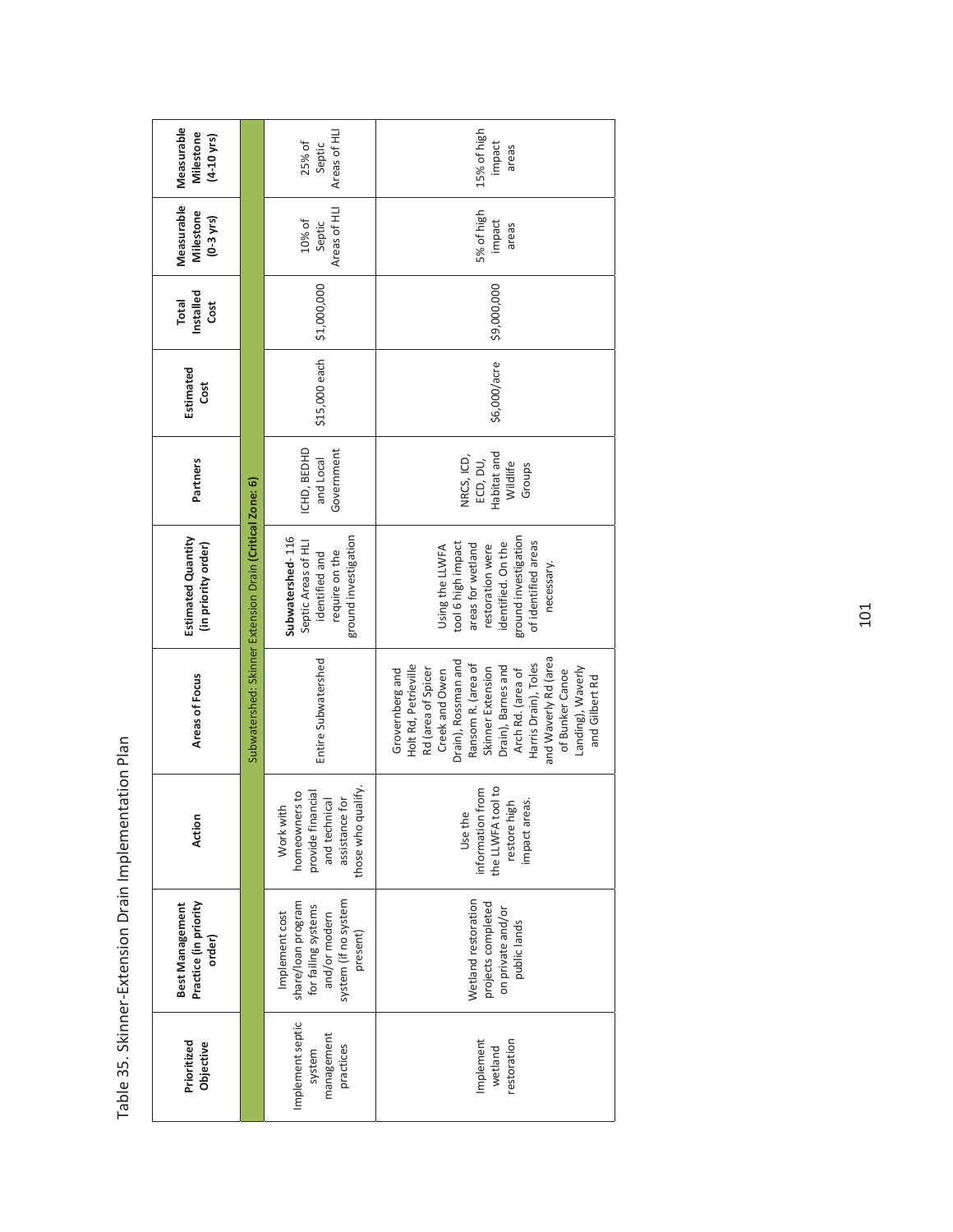| יי ∩ות                               |
|--------------------------------------|
| )<br>;                               |
| mnlamantation L                      |
| Crool/<br>יק∫<br>ק                   |
| Cilver <sub>1</sub><br>)<br>;<br>;   |
| )<br>C<br>م 2<br>م<br>ە ەد<br>)<br>5 |

| Milestone (4-<br>Measurble<br>10 yrs)                 |                                               | Additional                                                      | subwatershed<br>farms found<br>in the                                                      |                                                                    | 923 acres                                                                                                       | Utilization of<br>compost<br>network<br>manure<br>and/or                                                                                                                                                                                                 | Utilization of<br>digestors                                                                   |
|-------------------------------------------------------|-----------------------------------------------|-----------------------------------------------------------------|--------------------------------------------------------------------------------------------|--------------------------------------------------------------------|-----------------------------------------------------------------------------------------------------------------|----------------------------------------------------------------------------------------------------------------------------------------------------------------------------------------------------------------------------------------------------------|-----------------------------------------------------------------------------------------------|
| Measurble<br>Milestone<br>$(0-3$ yrs)                 |                                               |                                                                 | 4 Farms                                                                                    |                                                                    | 461 acres                                                                                                       | process to<br>Planning<br>compost<br>develop<br>manure<br>network<br>and/or                                                                                                                                                                              | process to<br>Planning<br>develop<br>digestor<br>usage                                        |
| Installed<br><b>Total</b><br>Cost                     |                                               |                                                                 | \$20,000                                                                                   |                                                                    | \$250,000                                                                                                       | \$2,500,000                                                                                                                                                                                                                                              | \$2,500,000                                                                                   |
| Estimated<br>Cost                                     |                                               |                                                                 | \$5,000 each                                                                               |                                                                    | \$20,000<br>each                                                                                                | \$1,500,000                                                                                                                                                                                                                                              | \$1,500,000                                                                                   |
| Partners                                              |                                               |                                                                 | MSUE, NRCS, ICD,<br>ECD                                                                    |                                                                    | MSUE, NRCS, ICD,<br>6D                                                                                          | MSUE, ICD, ECD,<br>Landscape and<br>industry, Local<br>gardening and<br>Farm Bureau,<br>government,<br>food groups<br>gardening<br>log <sub>o</sub>                                                                                                      | Local government<br>MSU, ICD, ECD,<br>Farm Bureau,<br>and business                            |
| Estimated Quantity (in<br>priority order)             | Subwatershed: Silver Creek (Critical Zone: 2) | upstream of ECD sites 2,<br>Critical Zone-Farms<br>3, 20 and 21 | Observed farms-acreage<br>Subwatershed-4<br>TBD                                            | upstream of ECD sites 2,<br>Critical Zone-Cropland<br>3, 20 and 21 | $acres = 10%$ , Need to<br>determine current on<br>the ground practices<br>Subwatershed-461                     | sites and development<br>1 network-number of<br>ГBD                                                                                                                                                                                                      | TBD                                                                                           |
| Areas of Focus                                        |                                               | Livestock farms                                                 | and/or equine<br>with bovine                                                               |                                                                    | $4,612$ acres of<br>cropland                                                                                    | Subwatershed<br>Entire                                                                                                                                                                                                                                   | Subwatershed<br>Entire                                                                        |
| Action                                                |                                               | for appropriate site<br>planning in regards<br>Address the need | and/or application<br>handling, livestock<br>access, disposal<br>to storage,<br>of manure. | Address the need<br>for appropriate                                | manure application<br>timing of spreading<br>equipment and<br>to reduce E.coli<br>from reaching<br>water bodies | and those who can<br>producing manure<br>resource. Includes<br>connecting farms<br>cropping systems,<br>utilize it such as<br>home gardeners,<br>urban agriculture,<br>Address the need<br>solution to utilize<br>for a long term<br>manure as a<br>etc. | Address the need<br>solution to utilize<br>energy resource<br>for a long term<br>manure as an |
| priority order)<br>Management<br>Practice (in<br>Best |                                               | Completed                                                       | management<br>manure<br>plans                                                              |                                                                    | equipment and<br>application<br>Manure<br>timing                                                                | a manure and/or<br>development of<br>Investigate<br>compost<br>network                                                                                                                                                                                   | development of<br>Investigate<br>on-farm or<br>community<br>digestors                         |
| Prioritized<br>Objective                              |                                               |                                                                 |                                                                                            |                                                                    | Implement<br>manure                                                                                             | implementation<br>management<br>planning and                                                                                                                                                                                                             |                                                                                               |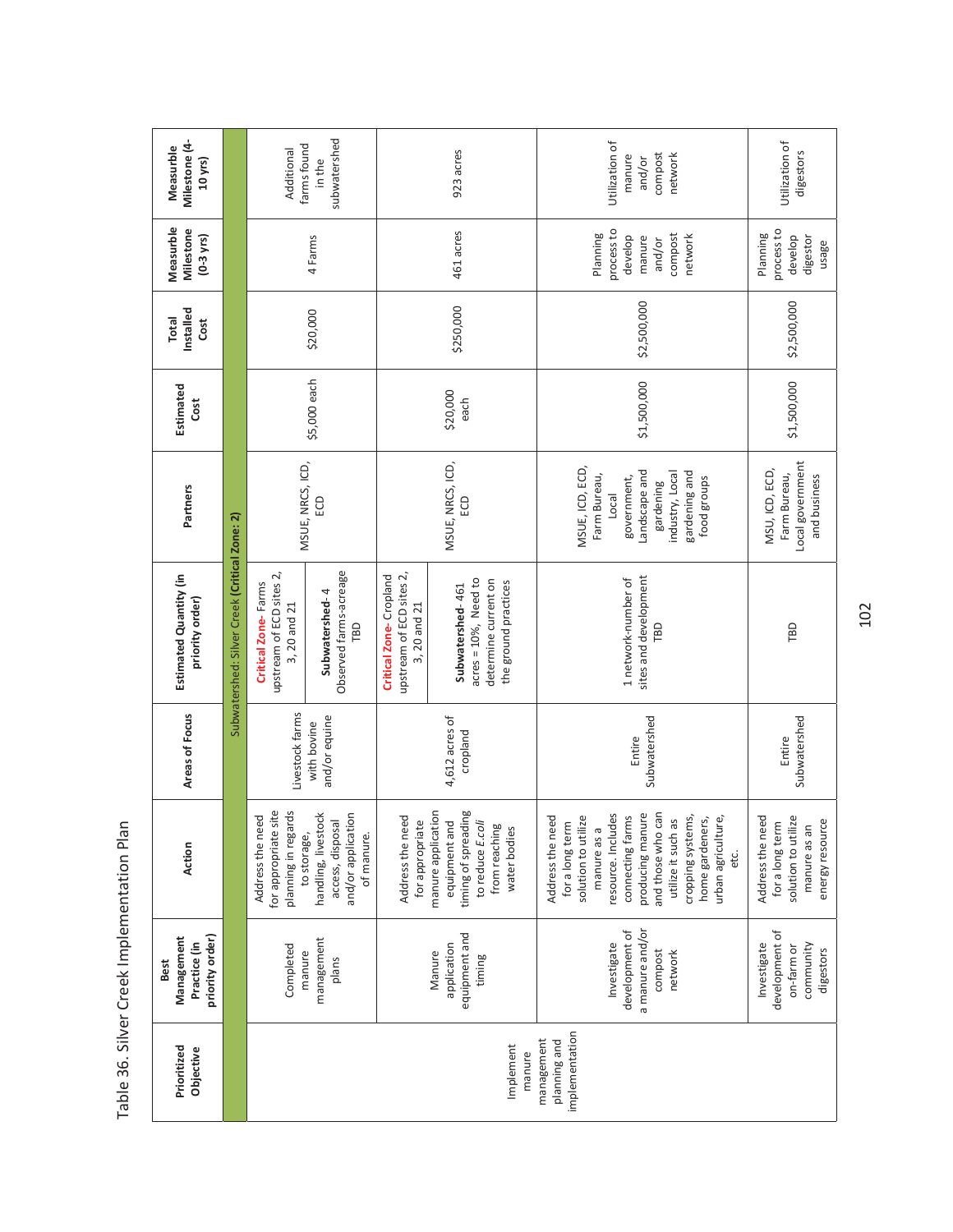| Milestone (4-<br>Measurble<br>10 yrs)                 |                                               | Additional                                                      | subwatershed<br>identified in<br>farms<br>the                                                                  |                                                                    | 922 acres                                                                                    |                                                                    | 2 miles                                                                     |                                                                    | 461 acres                       |
|-------------------------------------------------------|-----------------------------------------------|-----------------------------------------------------------------|----------------------------------------------------------------------------------------------------------------|--------------------------------------------------------------------|----------------------------------------------------------------------------------------------|--------------------------------------------------------------------|-----------------------------------------------------------------------------|--------------------------------------------------------------------|---------------------------------|
| Measurble<br>Milestone<br>$(0-3$ yrs)                 |                                               |                                                                 | 4 Farms                                                                                                        |                                                                    | 461 acres                                                                                    |                                                                    | 1 mile                                                                      |                                                                    | 230 acres                       |
| Installed<br><b>Total</b><br>Cost                     |                                               |                                                                 | \$40,000                                                                                                       |                                                                    | \$1,400,000                                                                                  |                                                                    | \$27,000                                                                    |                                                                    | \$1,400,000                     |
| Estimated<br>Cost                                     |                                               |                                                                 | \$10,000<br>each                                                                                               |                                                                    | \$300/acre                                                                                   |                                                                    | \$9,000/mile                                                                |                                                                    | \$300/acre                      |
| Partners                                              |                                               |                                                                 | MSUE, NRCS,<br>ICD, ECD                                                                                        |                                                                    | MSUE, NRCS,<br>ICD, ECD                                                                      | MSUE, NRCS,                                                        | ICD, ECD                                                                    |                                                                    | MSUE, NRCS,<br>ICD, ECD         |
| Estimated Quantity (in<br>priority order)             | Subwatershed: Silver Creek (Critical Zone: 2) | upstream of ECD sites<br>Critical Zone-Farms<br>2, 3, 20 and 21 | land use data identified<br>4 Observed farms and<br>Subwatershed-1site,<br>permanent pasture<br>152 acres as   | Critical Zone-Cropland<br>upstream of ECD sites<br>2, 3, 20 and 21 | $acres = 10\%$ , Need to<br>determine current on<br>the ground practices<br>Subwatershed-461 | Critical Zone-Property<br>upstream of ECD sites<br>2, 3, 20 and 21 | Potential for 3 miles of<br>Subwatershed-<br>stream buffers                 | Critical Zone-Cropland<br>upstream of ECD sites<br>2, 3, 20 and 21 | Subwatershed-5-10%              |
| Areas of Focus                                        |                                               |                                                                 | Hwy (btwn Canal<br>and Smith Rds.)<br>Vermontville                                                             |                                                                    | 4,612 acres of<br>cropland                                                                   | Agricultural and                                                   | rural residential<br>property                                               |                                                                    | 4,612 acres of<br>cropland      |
| Action                                                |                                               | based on paddock<br>Manage pasture                              | reduce E.coli loading<br>grazing, soil testing,<br>forage selection to<br>grazing plan and<br>size, rotational | I seed<br>radish and oats<br>Cereal rye, oil                       | applied to cropland to<br>reduce E.coli reaching<br>waterbodies                              | contour grass strips,<br>Grassed waterways,<br>shelterbreaks/field | buffers<br>living<br>snow fences, filter<br>windbreaks,<br>strips, riparian | conservation tillage<br>Maintain current                           | practices and/or<br>adopt where |
| Management<br>priority order)<br>Practice (in<br>Best |                                               |                                                                 | management<br>techniques<br>Pasture                                                                            |                                                                    | Cover crops                                                                                  | and/or riparian<br><b>Buffer strips</b>                            | (including trees)<br>plantings                                              |                                                                    | Tillage Practices               |
| Prioritized<br>Objective                              |                                               |                                                                 |                                                                                                                |                                                                    | vegetative best<br>management<br>Implement<br>practices                                      |                                                                    |                                                                             |                                                                    |                                 |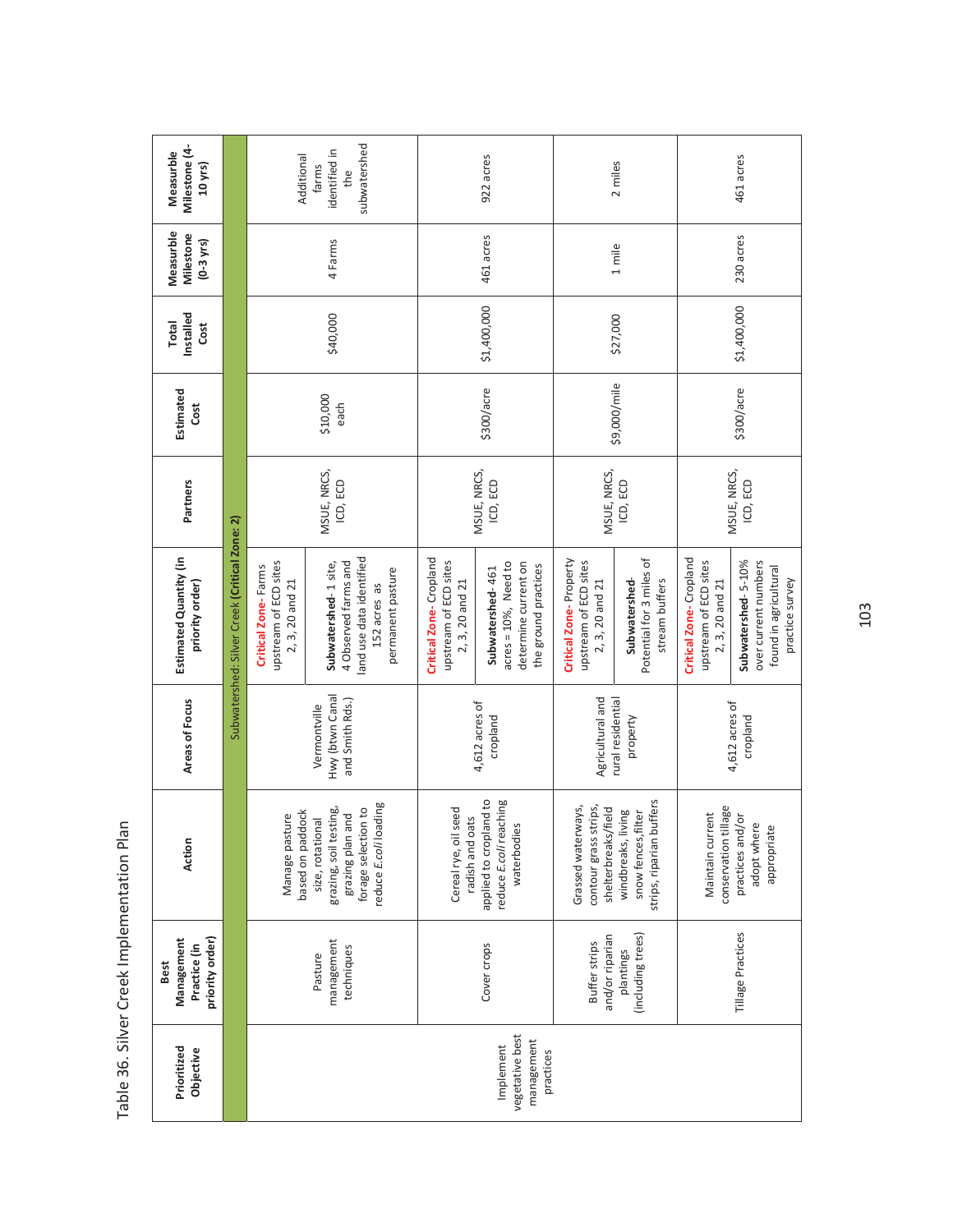| Partners<br>Subwatershed: Silver Creek (Critical Zone: 2)<br>Estimated Quantity (in<br>priority order)<br>Areas of Focus<br>Action<br>Practice (in priority<br><b>Best Management</b><br>order)                                                                |  |  |                         | Estimated<br>Cost | Installed<br>Total<br>Cost | Measurable<br>Milestone<br>$(0-3$ yrs) | Milestone (4-<br>Measurable<br>10 yrs) |
|----------------------------------------------------------------------------------------------------------------------------------------------------------------------------------------------------------------------------------------------------------------|--|--|-------------------------|-------------------|----------------------------|----------------------------------------|----------------------------------------|
| upstream of ECD sites<br>Critical Zone-Farms<br>2, 3, 20 and 21<br>Install fencing to exclude<br>accessing the creeks or<br>livestock from freely<br>Livestock exclusion or                                                                                    |  |  |                         |                   |                            |                                        |                                        |
| identification necessary<br>observed farms-Site<br>Subwatershed-4<br>bovine and/or equine<br>Livestock farms with<br>river or install controlled<br>cross a creek in a small<br>access for livestock to<br>determined area<br>controlled access at<br>crossing |  |  | MSUE, NRCS,<br>ICD, ECD | \$1.50/ft         | \$4,000                    | 1 site                                 | 3 sites                                |
| upstream of ECD sites<br>Critical Zone-Farms<br>2, 3, 20 and 21<br>Livestock farms with<br>Install fencing to create<br>300' (dirt lot) or 10'<br>Setback near existing                                                                                        |  |  | MSUE, NRCS,             |                   |                            |                                        |                                        |
| identification necessary<br>observed farms-Site<br>Subwatershed-4<br>bovine and/or equine<br>(pasture) wide buffer<br>area before stream<br>bank.<br>crossing                                                                                                  |  |  | ICD, ECD                | \$9,000/mile      | \$25,000                   | 1 site                                 | 3 sites                                |
| upstream of ECD sites<br>Critical Zone-Farms<br>2, 3, 20 and 21<br>Livestock farms with<br>Install fencing to create<br>(pasture) wide buffer<br>300' (dirt lot) or 10'<br>Setback at holding                                                                  |  |  | MSUE, NRCS,             | \$3,000/site      | \$12,000                   |                                        |                                        |
| dentification necessary<br>observed farms-Site<br>Subwatershed-4<br>bovine and/or equine<br>area before stream<br>bank.<br>facility                                                                                                                            |  |  | ICD, ECD                |                   |                            | 1 site                                 | 3 sites                                |
| upstream of ECD sites<br>Critical Zone-Farms<br>2, 3, 20 and 21<br>Livestock farms with<br>compost structures to<br>Install manure and/or<br>Waste storage and/or                                                                                              |  |  | MSUE, NRCS,             |                   |                            |                                        | Additional<br>farms                    |
| Observed farms-facility<br>Subwatershed-4<br>capacity TBD<br>bovine and/or equine<br>reaching water bodies<br>reduce E.coli from<br>compost facilities                                                                                                         |  |  | ICD, ECD                | \$50,000 each     | \$200,000                  | 4 Farms                                | subwatershed<br>identified in<br>the   |
| upstream of ECD sites<br>Critical Zone-Farms<br>2, 3, 20 and 21<br>Livestock farms with<br>Install water sources to<br>prevent the need of<br>Alternative water                                                                                                |  |  | MSUE, NRCS,             |                   |                            |                                        |                                        |
| identification necessary<br>observed farms-Site<br>Subwatershed-4<br>bovine and/or equine<br>surface water by way of<br>livestock to access<br>the creek or river<br>sources                                                                                   |  |  | ICD, ECD                | \$4,000 each      | \$16,000                   | 1 site                                 | 3 sites                                |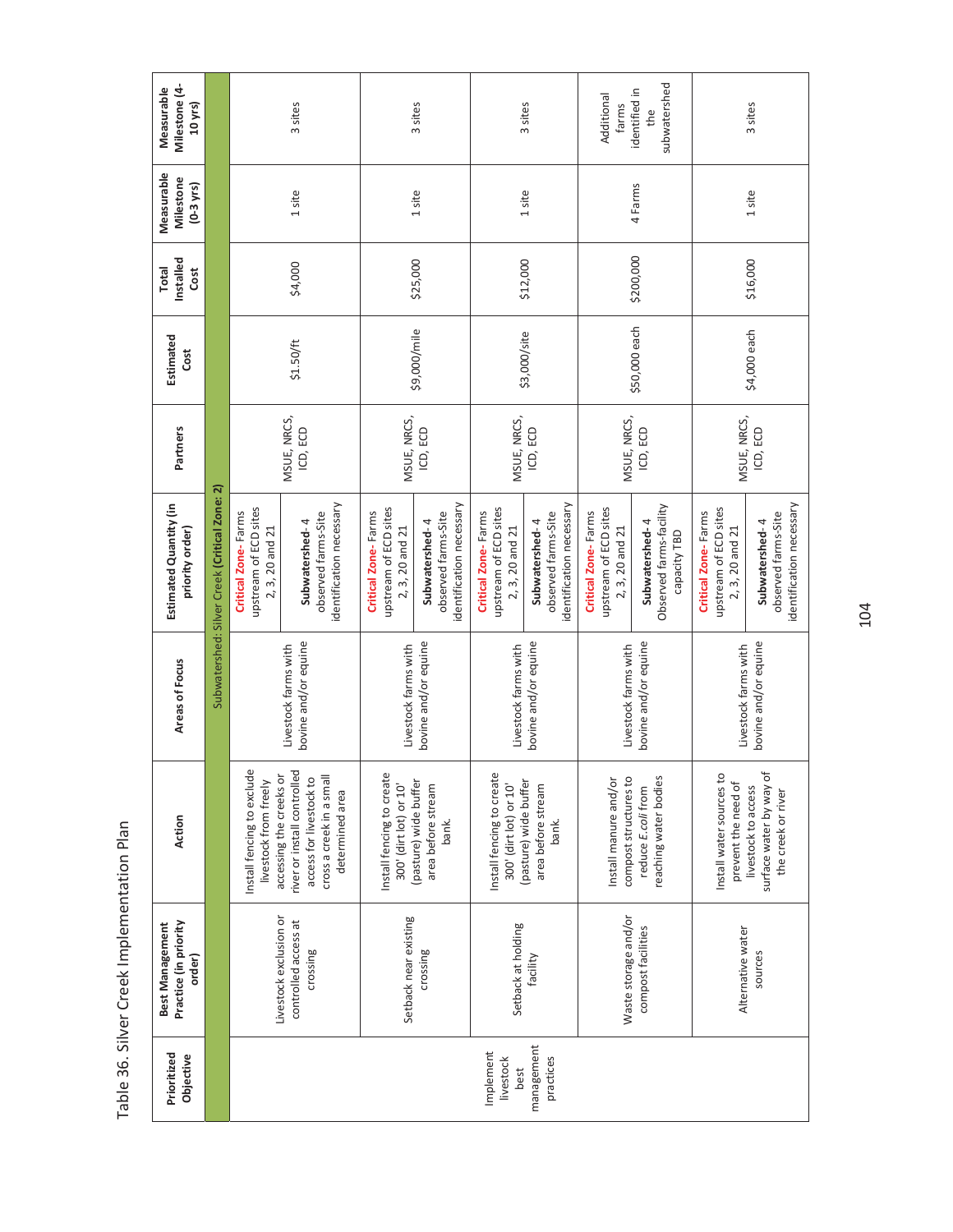| Measurable Milestone (4-<br>10 yrs)                   |                                               |                                                         | additional human sources<br>in the subwatershed<br>Track and identify                              |               | Utilization of software-<br>database                                                   |                                                         | 25% of Septic Areas of HLI                                                                                          |                                                         | inspection/maintenance<br>Utilization of<br>initiative                                                              |
|-------------------------------------------------------|-----------------------------------------------|---------------------------------------------------------|----------------------------------------------------------------------------------------------------|---------------|----------------------------------------------------------------------------------------|---------------------------------------------------------|---------------------------------------------------------------------------------------------------------------------|---------------------------------------------------------|---------------------------------------------------------------------------------------------------------------------|
| Measurable<br>Milestone<br>$(0-3$ yrs $)$             |                                               | Track and                                               | around ECD<br>sources<br>identify<br>human<br>Site 3                                               |               | process to<br>database<br>software-<br>Planning<br>develop                             |                                                         | upstream of<br>ECD site 3<br>100% of<br>homes                                                                       | Planning                                                | maintenance<br>process to<br>inspection<br>initiative<br>develop<br>and                                             |
| Installed<br><b>Total</b><br>Cost                     |                                               |                                                         | \$300,000                                                                                          |               | \$400,000                                                                              |                                                         | \$900,000                                                                                                           |                                                         | \$500,000                                                                                                           |
| <b>Estimated Cost</b>                                 |                                               |                                                         | \$140,000                                                                                          |               | \$200,000                                                                              |                                                         | \$15,000 each                                                                                                       |                                                         | \$200,000                                                                                                           |
| Partners                                              |                                               |                                                         | Government<br>BEHD, ICHD<br>and Local                                                              |               | Government<br>BEHD, ICHD<br>and Local                                                  | Government<br>BEHD, ICHD<br>and Local                   | Government<br>BEHD, ICHD<br>and Local                                                                               |                                                         | BEHD, ICHD<br>Government<br>and Local                                                                               |
| <b>Estimated Quantity</b><br>(in priority order)      | Subwatershed: Silver Creek (Critical Zone: 2) | Homes upstream of<br><b>Critical Zone</b><br>ECD Site 3 | site and 64 Septic<br>Subwatershed-1<br>require on the<br>identified and<br>Areas of HLI<br>ground | investigation | 1 database for each<br>health department<br>(to be maintained<br>by ICHD and<br>BEDHD) | Homes upstream of<br><b>Critical Zone</b><br>ECD Site 3 | site and 64 Septic<br>Subwatershed-1<br>require on the<br>identified and<br>investigation<br>Areas of HLI<br>ground | Homes upstream of<br><b>Critical Zone</b><br>ECD Site 3 | site and 64 Septic<br>Subwatershed-1<br>require on the<br>identified and<br>investigation<br>Areas of HLI<br>ground |
| Areas of Focus                                        |                                               |                                                         | Drain and 64<br>Areas of HLI<br>Martin<br>Septic                                                   |               | Entire Subwatershed                                                                    |                                                         | Drain and 64<br>Areas of HLI<br>Martin<br>Septic                                                                    |                                                         | Drain and 64<br>Areas of HLI<br>Martin<br>Septic                                                                    |
| Action                                                |                                               |                                                         | Isolate human<br>sources                                                                           |               | include an online<br>accessible to the<br>database that is<br>This could<br>public.    |                                                         | Repair illicit or<br>leaky septic<br>discharge                                                                      | homeowners to<br>Work with                              | septic systems.<br>inspection and<br>maintenance<br>protocol for<br>implement<br>track and                          |
| priority order)<br>Management<br>Practice (in<br>Best |                                               |                                                         | monitoring<br>Implement<br>strategy                                                                |               | upgrade to<br>Software-<br>database<br>track and<br>manage<br>records.                 |                                                         | correct illicit<br>Identify and<br>discharges.                                                                      | Regular                                                 | through septic<br>inspection and<br>maintenance<br>ordinance.<br>of septic<br>systems                               |
| Prioritized<br>Objective                              |                                               |                                                         |                                                                                                    |               |                                                                                        | Implement<br>system<br>septic                           | management<br>practices                                                                                             |                                                         |                                                                                                                     |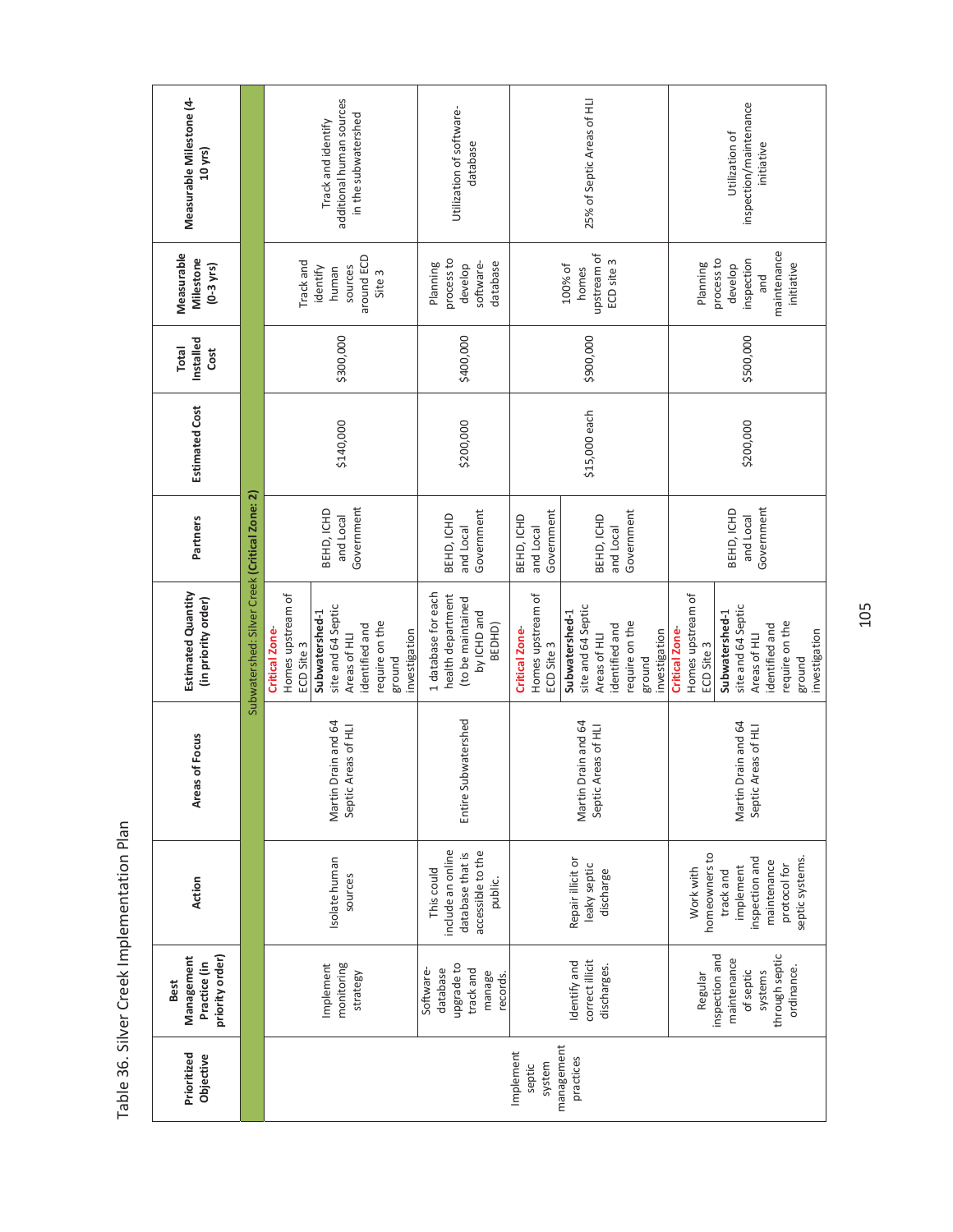| Milestone (4-<br>Measurble<br>10 yrs)                 |                                               | contribute to<br>strategies to<br>better septic<br>Implement<br>developed<br>system<br>health.                                                                                                                               |                                               | 25% of septic<br>areas of HLI                                                                                 | impact areas<br>15% of high                                                                                                                                       |
|-------------------------------------------------------|-----------------------------------------------|------------------------------------------------------------------------------------------------------------------------------------------------------------------------------------------------------------------------------|-----------------------------------------------|---------------------------------------------------------------------------------------------------------------|-------------------------------------------------------------------------------------------------------------------------------------------------------------------|
| Measurble<br>Milestone<br>$(0-3$ yrs)                 |                                               | appropriate<br>strategy to<br>determine<br>contribute<br>process to<br>Planning<br>evaluate<br>to better<br>system<br>septic<br>health.<br>and                                                                               |                                               | upstream of<br>ECD site 3<br>100% of<br>homes                                                                 | 5% of high<br>impact<br>areas                                                                                                                                     |
| Installed<br><b>Total</b><br>Cost                     |                                               | \$350,000                                                                                                                                                                                                                    |                                               | \$500,000                                                                                                     | \$6,000,000                                                                                                                                                       |
| Estimated Cost                                        |                                               | \$250,000                                                                                                                                                                                                                    |                                               | \$15,000 each                                                                                                 | \$6,000/acre                                                                                                                                                      |
| Partners                                              |                                               | Government<br>BEHD, ICHD<br>and Local                                                                                                                                                                                        |                                               | Government<br>BEHD, ICHD<br>and Local                                                                         | Habitat and<br>NRCS, ICD,<br>ECD, DU,<br>Wildlife<br>Groups                                                                                                       |
| Estimated Quantity<br>(in priority order)             | Subwatershed: Silver Creek (Critical Zone: 2) | conservation districts,<br>Developed by ICHD,<br>BEDHD and local<br>entities such as<br>townships,<br>etc.                                                                                                                   | upstream of ECD Site 3<br>Critical Zone-Homes | and 64 Septic Areas of<br>require on the ground<br>Subwatershed-1 site<br>HLI identified and<br>investigation | 4 high impact areas for<br>Using the LLWFA tool<br>wetland restoration<br>were identified. On<br>identified areas<br>investigation of<br>the ground<br>necessary. |
| Areas of Focus                                        |                                               | Entire Subwatershed                                                                                                                                                                                                          |                                               | Martin Drain and 64<br>Septic Areas of HLI                                                                    | Canal Rd. and Windsor<br>Vermontville Hwy and<br>Canal, Windsor Hwy<br>Hwy, Creyts Rd.,<br>and Gunnell Rd.                                                        |
| Action                                                |                                               | system health. This<br>Adopt policies and<br>evaluating current<br>Transfer Program<br>Time of Sale or<br>improvements<br>could be made.<br>procedures to<br>could include<br>to see where<br>contribute to<br>better septic | Work with                                     | those who qualify.<br>homeowners to<br>provide financial<br>assistance for<br>and technical                   | projects completed<br>on private and/or<br>public lands<br>restoration<br>Wetland                                                                                 |
| Management<br>priority order)<br>Practice (in<br>Best |                                               | strategies to be<br>developed by<br>local entities.<br>Additional                                                                                                                                                            | Implement cost<br>share/loan                  | and/or modern<br>system present)<br>failing systems<br>system (if no<br>program for                           | private and/or<br>completed on<br>public lands<br>restoration<br>Wetland<br>projects                                                                              |
| Prioritized<br>Objective                              |                                               | septic system<br>management<br>Implement<br>practices                                                                                                                                                                        |                                               |                                                                                                               | Implement<br>restoration<br>wetland                                                                                                                               |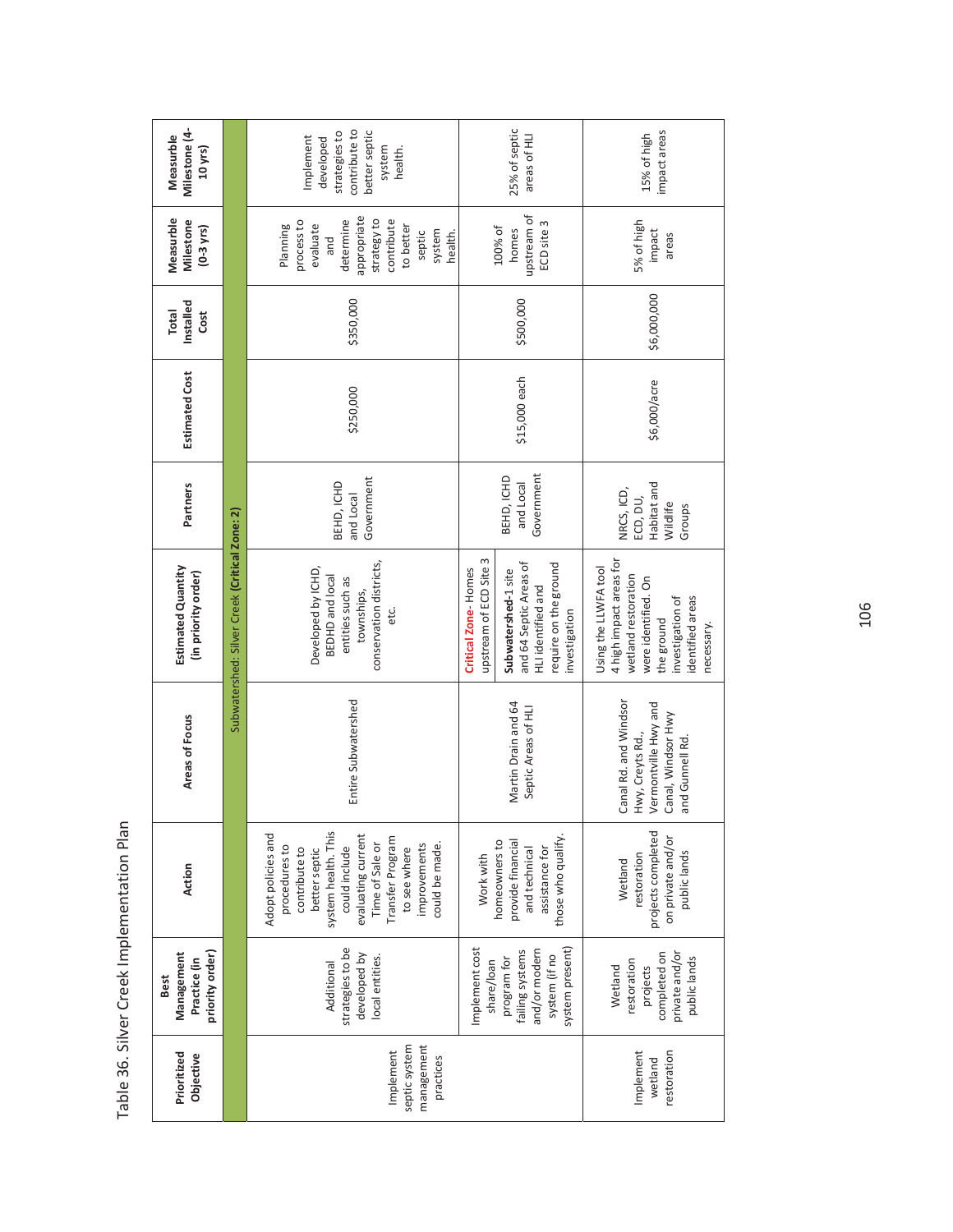## **7.2 Second Phase Subwatersheds**

Winchell and Union Drain, Cryderman Lake Drain and Sandstone Creek subwatersheds were identified as the second phase priority areas and ideally implementation would begin in four to six years.

- **•** Second Phase: **Purple** 
	- o Defining Parameters
		- High livestock density ( $\geq$  12/ sq. mi.)
		- Septic Areas of Highest Likely Impact (HLI)  $(≥ 20)$
		- **HIT Model Sedimentation Results**

Tables 37-39 outline the prioritized objectives, best management practices and area of focus. To achieve water quality improvement, watershed goals and objectives were established in Chapter 6. When creating the implementation plan for the second phase subwatersheds, the goals and objectives leading to the creation of critical areas and those that support the defining parameters were selected as the priority for implementation. In Tables 37-39, estimated quantity refers to the baseline information collected through the agricultural practices survey, land use data, LLWFA tool, septic areas of HLI and partner input. Estimated quantities are intended to be used as a jumping off point, by which to measure progress over time. The entities listed as partners are those organizations that have been identified as either interested in pursuing an implementation project or pivotal in terms of stakeholder trust. As previously mentioned, short term is defined as 1 to 5 years and long term is defined as over 5 years.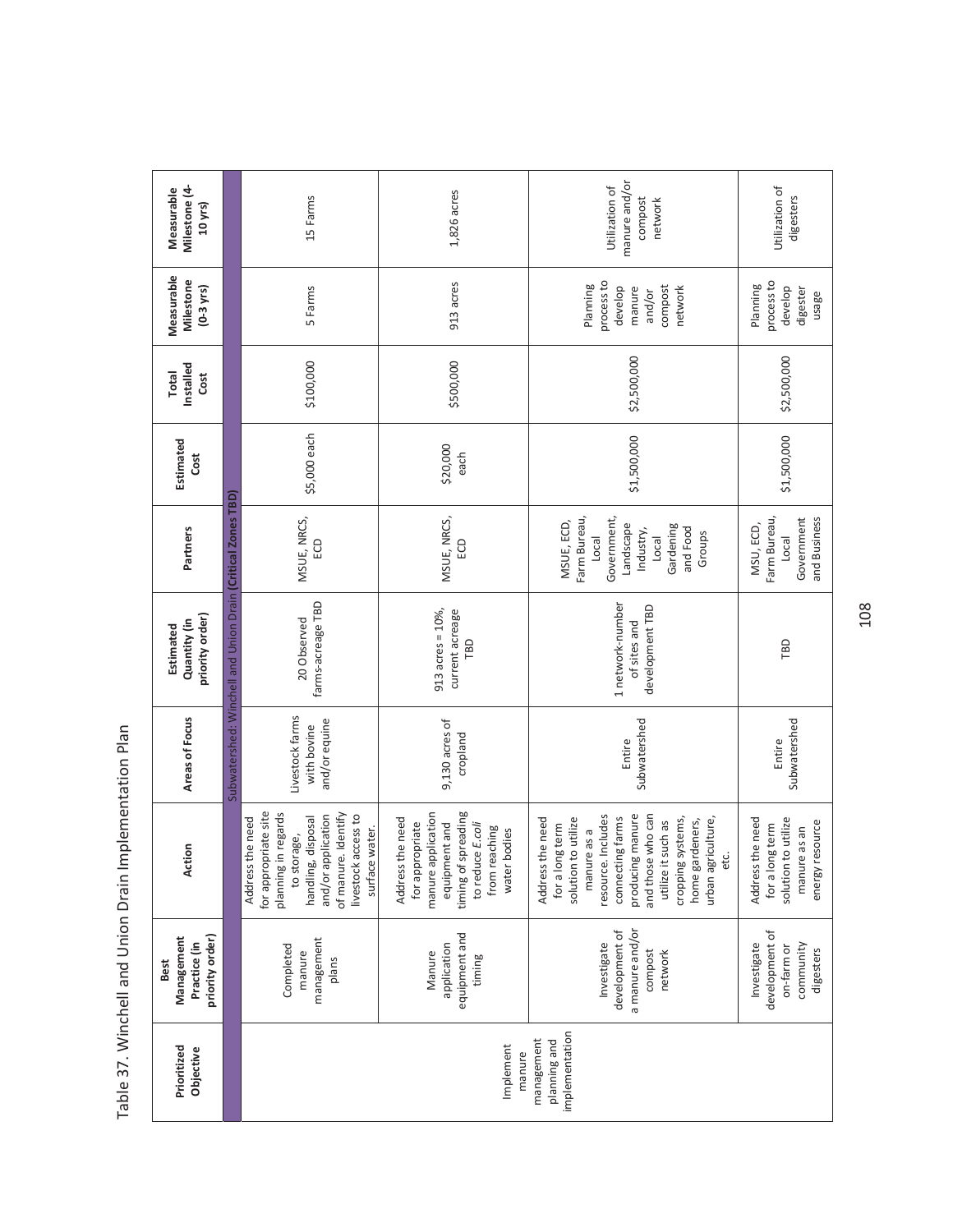| Milestone (4-<br>Measurable<br>$10$ yrs)           |                                                             | 15 Farms                                                                                                                                             | 1826 acres                                                                                                    | 7 miles                                                                                                                                     | 913 acres                                                                                  |
|----------------------------------------------------|-------------------------------------------------------------|------------------------------------------------------------------------------------------------------------------------------------------------------|---------------------------------------------------------------------------------------------------------------|---------------------------------------------------------------------------------------------------------------------------------------------|--------------------------------------------------------------------------------------------|
| Measurable<br>Milestone<br>$(0-3 \text{ yrs})$     |                                                             | 5 Farms                                                                                                                                              | 913 acres                                                                                                     | 3 miles                                                                                                                                     | 456 acres                                                                                  |
| Installed<br>Total<br>Cost                         |                                                             | \$200,000                                                                                                                                            | 2,700,000                                                                                                     | 112,000                                                                                                                                     | 2,700,000                                                                                  |
| Estimated<br>Cost                                  |                                                             | \$10,000<br>each                                                                                                                                     | \$300/acre                                                                                                    | \$9,000/mile                                                                                                                                | \$300/acre                                                                                 |
| Partners                                           |                                                             | MSUE, NRCS,<br>e                                                                                                                                     | MSUE, NRCS,<br>S                                                                                              | MSUE, NRCS,<br>eo                                                                                                                           | MSUE, NRCS,<br>eo                                                                          |
| <b>Estimated Quantity</b><br>(in priority order)   | Subwatershed: Winchell and Union Drain (Critical Zones TBD) | as permanent pasture<br>identified 50.5 acres<br>20 Observed farms<br>and land use data                                                              | current acreage TBD<br>$913$ acres = $10\%$ ,                                                                 | Potential for 12.4<br>miles of stream<br>buffers                                                                                            | 5-10% over current<br>agricultural practice<br>numbers found in<br>survey                  |
| Areas of Focus                                     |                                                             | Livestock farms<br>and/or equine<br>with bovine                                                                                                      | 9,130 acres of<br>cropland                                                                                    | Agricultural<br>residential<br>and rural<br>property                                                                                        | 9,130 acres of<br>cropland                                                                 |
| Action                                             |                                                             | reduce E.coli loading<br>grazing, soil testing,<br>forage selection to<br>based on paddock<br>grazing plan and<br>Manage pasture<br>size, rotational | reaching<br>applied to cropland to<br>Cereal rye, oil seed<br>radish and oats<br>waterbodies<br>reduce E.coli | strips, riparian buffers<br>Grassed waterways,<br>contour grass strips,<br>shelterbreaks/field<br>snow fences, filter<br>windbreaks, living | conservation tillage<br>Maintain current<br>practices and/or<br>adopt where<br>appropriate |
| Best Management<br>priority order)<br>Practice (in |                                                             | management<br>techniques<br>Pasture                                                                                                                  | Cover crops                                                                                                   | (including trees)<br>and/or riparian<br>Buffer strips<br>plantings                                                                          | Tillage Practices                                                                          |
| Prioritized<br>Objective                           |                                                             |                                                                                                                                                      | Implement<br>vegetative<br>best                                                                               | management<br>practices                                                                                                                     |                                                                                            |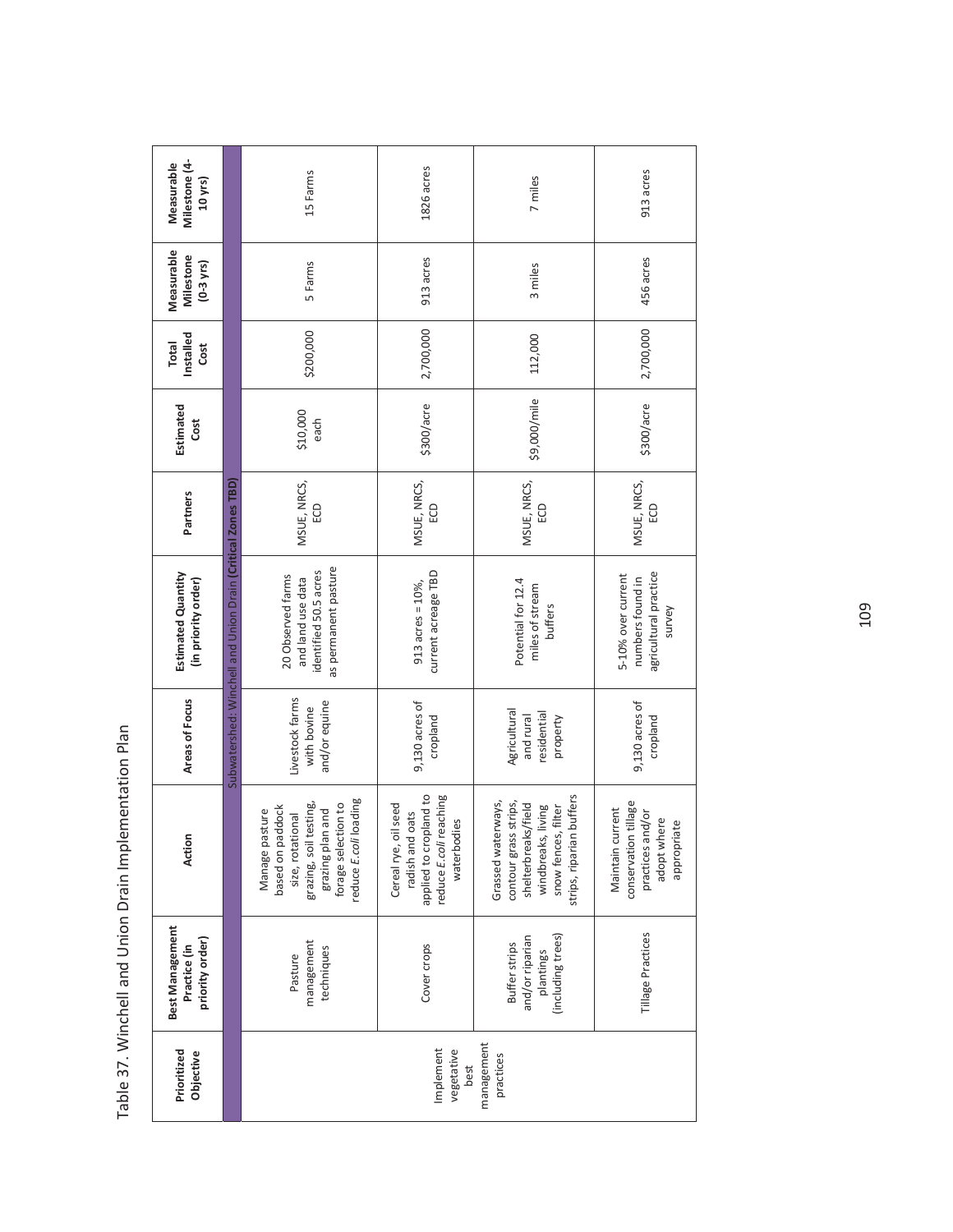| Measurable<br>Milestone<br>$(4 - 10$ yrs)                    |                                                             | sources and<br>Identify<br>causes                                                                                                                | 5 sites                                                                                                                                                                              | 5 sites                                                                                                 | 5 sites                                                                                                  | 10 farms                                                                                      | 5 sites                                                                                                                    |
|--------------------------------------------------------------|-------------------------------------------------------------|--------------------------------------------------------------------------------------------------------------------------------------------------|--------------------------------------------------------------------------------------------------------------------------------------------------------------------------------------|---------------------------------------------------------------------------------------------------------|----------------------------------------------------------------------------------------------------------|-----------------------------------------------------------------------------------------------|----------------------------------------------------------------------------------------------------------------------------|
| Measurable<br>Milestone<br>$(0-3$ yrs)                       |                                                             | Determine<br>critical<br>areas                                                                                                                   | 2 sites                                                                                                                                                                              | 2 sites                                                                                                 | 2 sites                                                                                                  | 5 farms                                                                                       | 2 sites                                                                                                                    |
| Installed<br><b>Total</b><br>Cost                            |                                                             | \$30,000                                                                                                                                         | \$5,000                                                                                                                                                                              | \$45,000                                                                                                | \$15,000                                                                                                 | \$1,000,000                                                                                   | \$20,000                                                                                                                   |
| Estimated<br>Cost                                            |                                                             | \$1,000/site                                                                                                                                     | \$1.50/ft                                                                                                                                                                            | \$9,000/mile                                                                                            | \$3,000/site                                                                                             | \$50,000<br>each                                                                              | \$4,000 each                                                                                                               |
| Partners                                                     |                                                             | Government<br>BEHD, ECD,<br>MDEQ,<br>Loca                                                                                                        | MSUE, NRCS,<br>ECD                                                                                                                                                                   | MSUE, NRCS,<br>S                                                                                        | MSUE, NRCS,<br>ECD                                                                                       | MSUE, NRCS,<br>S                                                                              | MSUE, NRCS,<br>ECD                                                                                                         |
| Estimated Quantity (in<br>priority order)                    | Subwatershed: Winchell and Union Drain (Critical Zones TBD) | Minimum of one field<br>season                                                                                                                   | 20 Observed farms-<br>Site identification<br>necessary                                                                                                                               | 20 Observed farms-<br>Site identification<br>necessary                                                  | 20 Observed farms-<br>Site identification<br>necessary                                                   | 20 Observed farms-<br>Site identification<br>necessary                                        | 20 Observed farms-<br>Site identification<br>necessary                                                                     |
| Areas of Focus                                               |                                                             | Subwatershed<br>Entire                                                                                                                           | Livestock farms<br>and/or equine<br>with bovine                                                                                                                                      | Livestock farms<br>and/or equine<br>with bovine                                                         | Livestock farms<br>and/or equine<br>with bovine                                                          | Livestock farms<br>and/or equine<br>with bovine                                               | Livestock farms<br>and/or equine<br>with bovine                                                                            |
| Action                                                       |                                                             | and determine critical areas.<br>Follow QAPP procedures to<br>collect water quality data<br>This should include E.coli<br>concentrations and BST | for livestock to cross a creek<br>accessing the creeks or river<br>or install controlled access<br>in a small determined area<br>Install fencing to exclude<br>livestock from freely | Install fencing to create 300<br>wide buffer area before<br>(dirt lot) or 10' (pasture)<br>stream bank. | Install fencing to create 300'<br>(dirt lot) or 10' (pasture)<br>wide buffer area before<br>stream bank. | reduce E.coli from reaching<br>compost structures to<br>Install manure and/or<br>water bodies | the creek or<br>livestock to access surface<br>Install water sources to<br>prevent the need of<br>water by way of<br>river |
| priority order)<br>Management<br>Practice (in<br><b>Best</b> |                                                             | Implement<br>monitoring<br>strategy                                                                                                              | controlled access<br>exclusion or<br>at crossing<br>Livestock                                                                                                                        | existing crossing<br>Setback near                                                                       | holding facility<br>Setback at                                                                           | and/or compost<br>Waste storage<br>facilities                                                 | water sources<br>Alternative                                                                                               |
| Prioritized<br>Objective                                     |                                                             |                                                                                                                                                  |                                                                                                                                                                                      | livestock best<br>management<br>Implement<br>practices                                                  |                                                                                                          |                                                                                               |                                                                                                                            |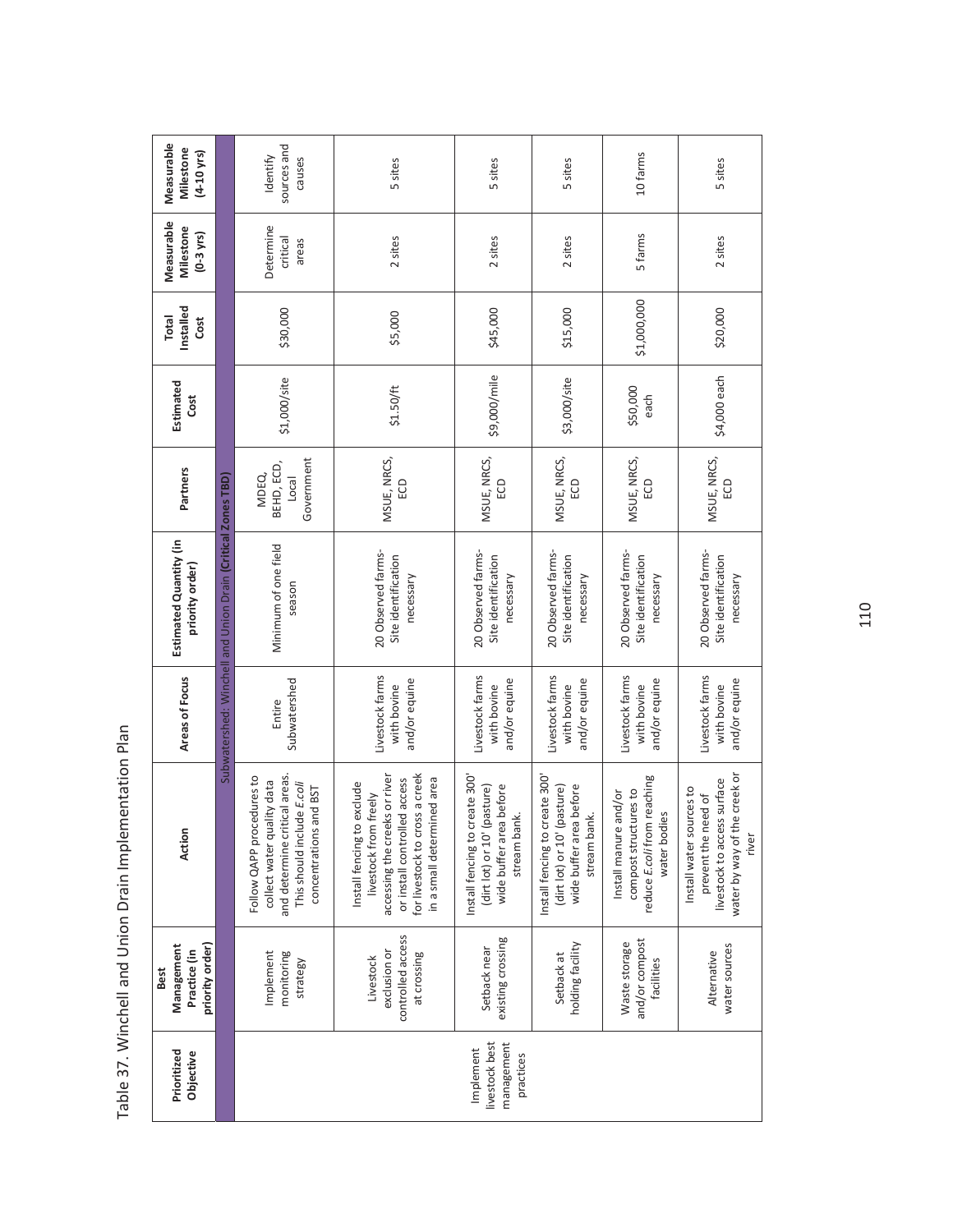| Measurable Milestone<br>$(4 - 10$ yrs)             |                                                             | Identify sources and<br>causes                                                        | Utilization of software-<br>database                                                | 15% of Septic Areas of<br>긒                                                           | inspection/maintenance<br>Utilization of<br>initiative                                                                   |                        |
|----------------------------------------------------|-------------------------------------------------------------|---------------------------------------------------------------------------------------|-------------------------------------------------------------------------------------|---------------------------------------------------------------------------------------|--------------------------------------------------------------------------------------------------------------------------|------------------------|
| Measurable<br>Milestone<br>$(0-3 \text{ yrs})$     |                                                             | critical areas<br>Determine                                                           | process to<br>software-<br>database<br>Planning<br>develop                          | Septic Areas<br>10% of<br>of HLI                                                      | maintenance<br>process to<br>inspection<br>Planning<br>initiative<br>develop<br>and                                      |                        |
| Installed<br><b>Total</b><br>Cost                  |                                                             | \$30,000                                                                              | \$500,000                                                                           | \$800,000                                                                             | \$500,000                                                                                                                |                        |
| Estimated<br>Cost                                  |                                                             | \$1,000/site                                                                          | \$100,000                                                                           | \$15,000<br>each                                                                      | \$200,000                                                                                                                |                        |
| Partners                                           |                                                             | Government<br><b>BEHD</b> and<br><b>Local</b>                                         | Government<br><b>BEHD</b> and<br>log <sub>o</sub>                                   | Government<br><b>BEHD</b> and<br><b>Local</b>                                         | Government<br><b>BEHD</b> and<br><b>Local</b>                                                                            |                        |
| priority order)<br>Quantity (in<br>Estimated       | Subwatershed: Winchell and Union Drain (Critical Zones TBD) | of HLI identified<br>22 Septic Areas<br>and require on<br>investigation<br>the ground | maintained by<br>1 database<br>BEHD                                                 | of HLI identified<br>22 Septic Areas<br>and require on<br>investigation<br>the ground | 22 Septic Areas<br>of HLI identified<br>and require on<br>investigation<br>the ground                                    |                        |
| Areas of Focus                                     |                                                             |                                                                                       | 22 Septic Areas of HLI                                                              | Entire Subwatershed                                                                   | 22 Septic Areas of HLI                                                                                                   | 22 Septic Areas of HLI |
| Action                                             |                                                             | Isolate human<br>sources                                                              | include an online<br>accessible to the<br>database that is<br>This could<br>public. | Repair illicit or<br>leaky septic<br>discharge                                        | homeowners to<br>inspection and<br>septic systems.<br>maintenance<br>protocol for<br>implement<br>Work with<br>track and |                        |
| Best Management<br>priority order)<br>Practice (in |                                                             | monitoring<br>Implement<br>strategy.                                                  | Software-database<br>upgrade to track<br>and manage<br>records.                     | correct illicit<br>Identify and<br>discharge.                                         | Regular inspection<br>and maintenance<br>of septic systems<br>through septic<br>ordinance.                               |                        |
| Prioritized<br>Objective                           |                                                             |                                                                                       | Implement                                                                           | management<br>practices<br>system<br>septic                                           |                                                                                                                          |                        |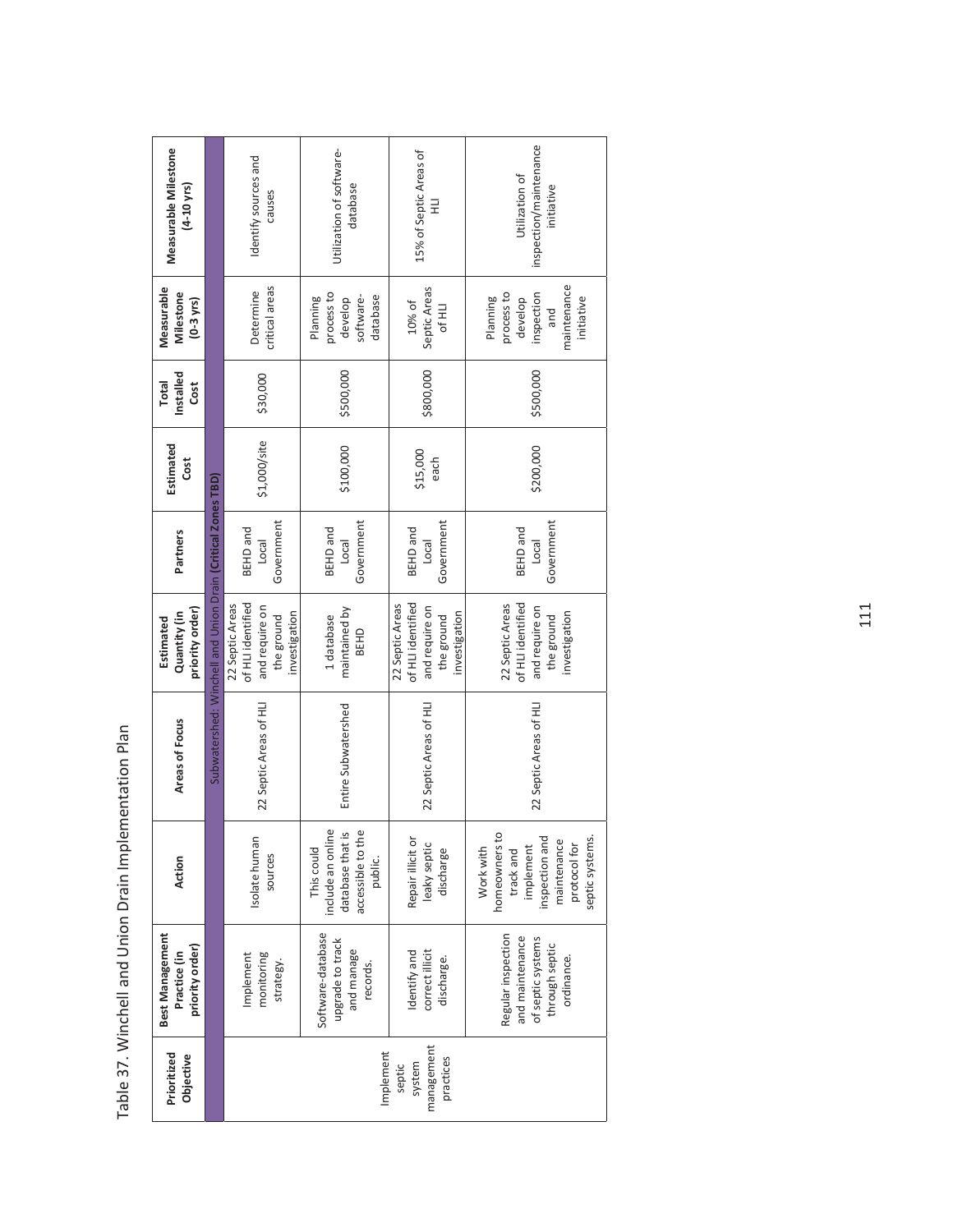| Measurable<br>Milestone<br>$(4 - 10$ yrs)          |                                                             | Implement<br>contribute<br>developed<br>strategies<br>to better<br>system<br>health.<br>septic<br>$\overline{c}$                                                                                                             | Areas of HLI<br>15% of<br>Septic                                                                                 | 15% of high<br>impact<br>areas                                                                                                                                                                                                                                                                               |
|----------------------------------------------------|-------------------------------------------------------------|------------------------------------------------------------------------------------------------------------------------------------------------------------------------------------------------------------------------------|------------------------------------------------------------------------------------------------------------------|--------------------------------------------------------------------------------------------------------------------------------------------------------------------------------------------------------------------------------------------------------------------------------------------------------------|
| Measurable<br>Milestone<br>$(0-3$ yrs)             |                                                             | appropriate<br>strategy to<br>contribute<br>determine<br>process to<br>evaluate<br>to better<br>Planning<br>system<br>health.<br>septic<br>and                                                                               | Areas of HLI<br>10% of<br>Septic                                                                                 | 5% of high<br>impact<br>areas                                                                                                                                                                                                                                                                                |
| Installed<br><b>Total</b><br>Cost                  |                                                             | \$350,000                                                                                                                                                                                                                    | \$1,000,000                                                                                                      | \$7,000,000                                                                                                                                                                                                                                                                                                  |
| Estimated<br>Cost                                  |                                                             | \$250,000                                                                                                                                                                                                                    | \$15,000 each                                                                                                    | \$6,000/acre                                                                                                                                                                                                                                                                                                 |
| Partners                                           |                                                             | Government<br><b>BEHD</b> and<br>Local                                                                                                                                                                                       | Government<br><b>BEHD</b> and<br>Loca                                                                            | DU, Habitat<br>and Wildlife<br>NRCS, ECD,<br>Groups                                                                                                                                                                                                                                                          |
| <b>Estimated Quantity</b><br>(in priority order)   | Subwatershed: Winchell and Union Drain (Critical Zones TBD) | and local entities such<br>conservation districts,<br>Developed by BEHD<br>as townships,<br>etc.                                                                                                                             | identified and require<br>22 Septic Areas of HLI<br>on the ground<br>investigation                               | Using the LLWFA tool<br>ground investigation<br>5 high impact areas<br>of identified areas<br>identified. On the<br>restoration were<br>for wetland<br>necessary.                                                                                                                                            |
| Areas of Focus                                     |                                                             | Entire Subwatershed                                                                                                                                                                                                          | 22 Septic Areas of HLI                                                                                           | sects), Dow and Gates<br>Hope Hwy and St. Joe<br>Rd (Mount Hope Hwy<br>Bismark and Kelly Rd<br>(Dow Rd cross-sects)<br>cross-sects), Mount<br>Hwy (Dow Rd cross-<br>cross-sects), Round<br>Lake and Brown Rd<br>sects), St. Joe Hwy<br>(Bismark Rd cross-<br>and Saginaw Hwy<br>Shaytown Rd.<br>Sunfield and |
| Action                                             |                                                             | system health. This<br>Adopt policies and<br>evaluating current<br>Transfer Program<br>Time of Sale or<br>could include<br>improvements<br>could be made.<br>procedures to<br>better septic<br>to see where<br>contribute to | those who qualify.<br>homeowners to<br>provide financial<br>. for<br>and technical<br>Work with<br>assistance    | the LLWFA tool to<br>information from<br>impact areas.<br>restore high<br>Use the                                                                                                                                                                                                                            |
| Practice (in priority<br>Best Management<br>order) |                                                             | Additional strategies<br>to be developed by<br>local entities.                                                                                                                                                               | system (if no system<br>share/loan program<br>for failing systems<br>Implement cost<br>and/or modern<br>present) | Wetland restoration<br>projects completed<br>on private and/or<br>public lands                                                                                                                                                                                                                               |
| Prioritized<br>Objective                           |                                                             | septic system<br>management<br>Implement<br>practices                                                                                                                                                                        |                                                                                                                  | Implement<br>restoration<br>wetland                                                                                                                                                                                                                                                                          |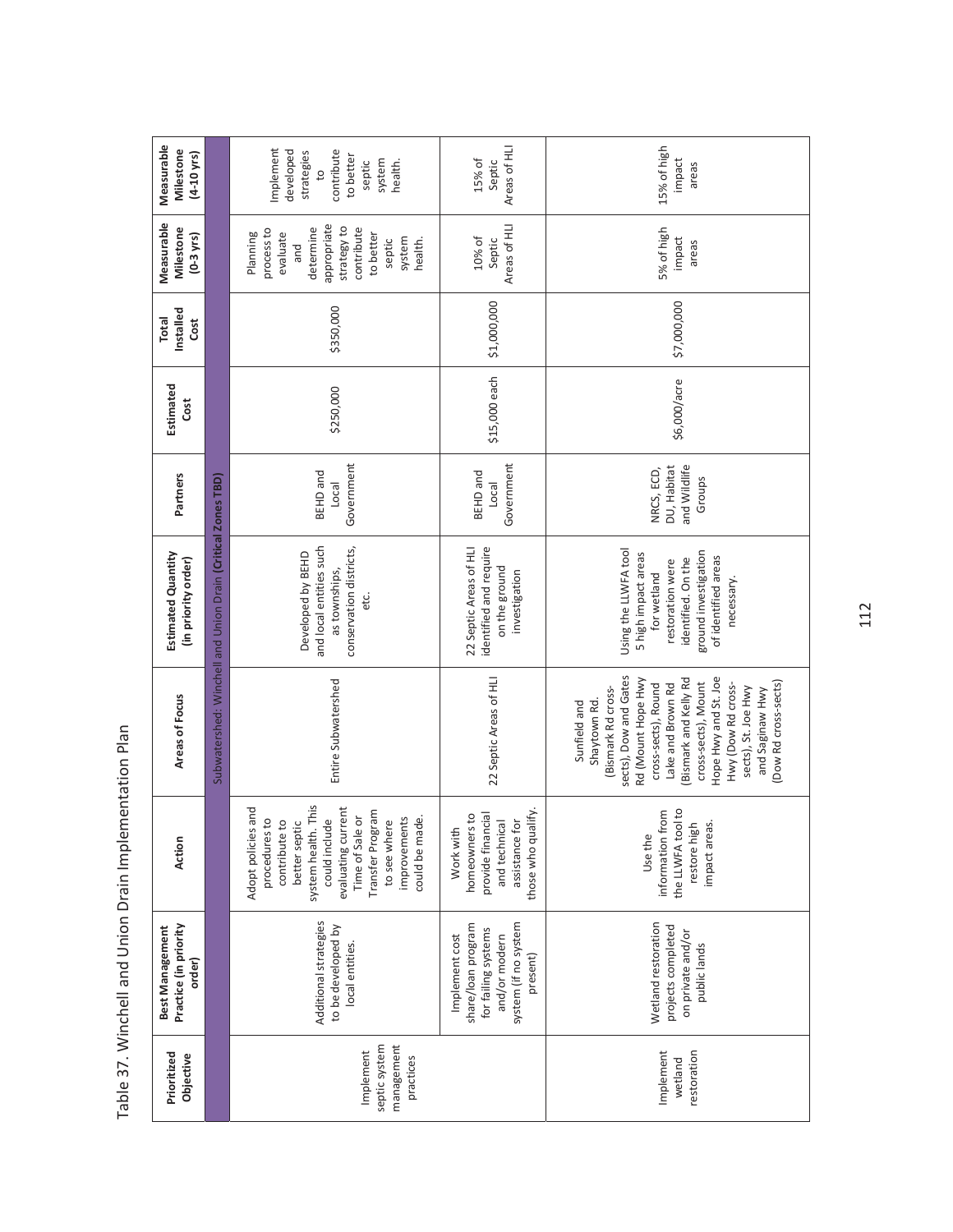| Measurable<br>Milestone<br>$(4 - 10 \text{ yrs})$  |                                                            | 10 sites                                                                                                                   | contribute to<br>management<br>strategies to<br>Implement<br>better land<br>developed<br>use and<br>drain                                                                   |  |
|----------------------------------------------------|------------------------------------------------------------|----------------------------------------------------------------------------------------------------------------------------|-----------------------------------------------------------------------------------------------------------------------------------------------------------------------------|--|
| Measurable<br>Milestone<br>$(0-3$ yrs)             |                                                            | 5 sites                                                                                                                    | management<br>evaluate and<br>contribute to<br>appropriate<br>strategy to<br>better land<br>determine<br>process to<br>Planning<br>use and<br>drain                         |  |
| Installed<br>Total<br>Cost                         |                                                            | \$500,000                                                                                                                  | \$350,000                                                                                                                                                                   |  |
| Estimated<br>Cost                                  |                                                            | \$10,000/site                                                                                                              | \$250,000                                                                                                                                                                   |  |
| Partners                                           |                                                            | Government<br>TCRPC, ECD,<br>and Local                                                                                     | Development<br>Commissions,<br>Government:<br>Drain Office,<br>Committees<br>TCRPC and<br>Economic<br>Planning<br>Local                                                     |  |
| Estimated Quantity (in<br>priority order)          | Subwatershed: Winchell and Union Drain (Critical Zones TBD | Site identification<br>necessary                                                                                           | 1 county                                                                                                                                                                    |  |
| Areas of Focus                                     |                                                            | Rural residential<br>property                                                                                              | Subwatershed<br>Entire                                                                                                                                                      |  |
| Action                                             |                                                            | other low impact<br>plant<br>landscaping and<br>pavement, rain<br>gardens, native<br>development<br>techniques<br>Pervious | and<br>erosion control<br>using the Rural<br>Water Quality<br>planning and<br>stabilization,<br>assessment<br>guidebook,<br>techniques<br>Protection<br>Land use<br>channel |  |
| Practice (in priority<br>Best Management<br>order) |                                                            | Low development<br>techniques                                                                                              | Land use planning<br>and assessment                                                                                                                                         |  |
| Prioritized<br>Objective                           |                                                            | management<br>Implement<br>residential<br>practices<br>best<br>rural                                                       | recommended<br>maintenance<br>Implement<br>practices<br>drain                                                                                                               |  |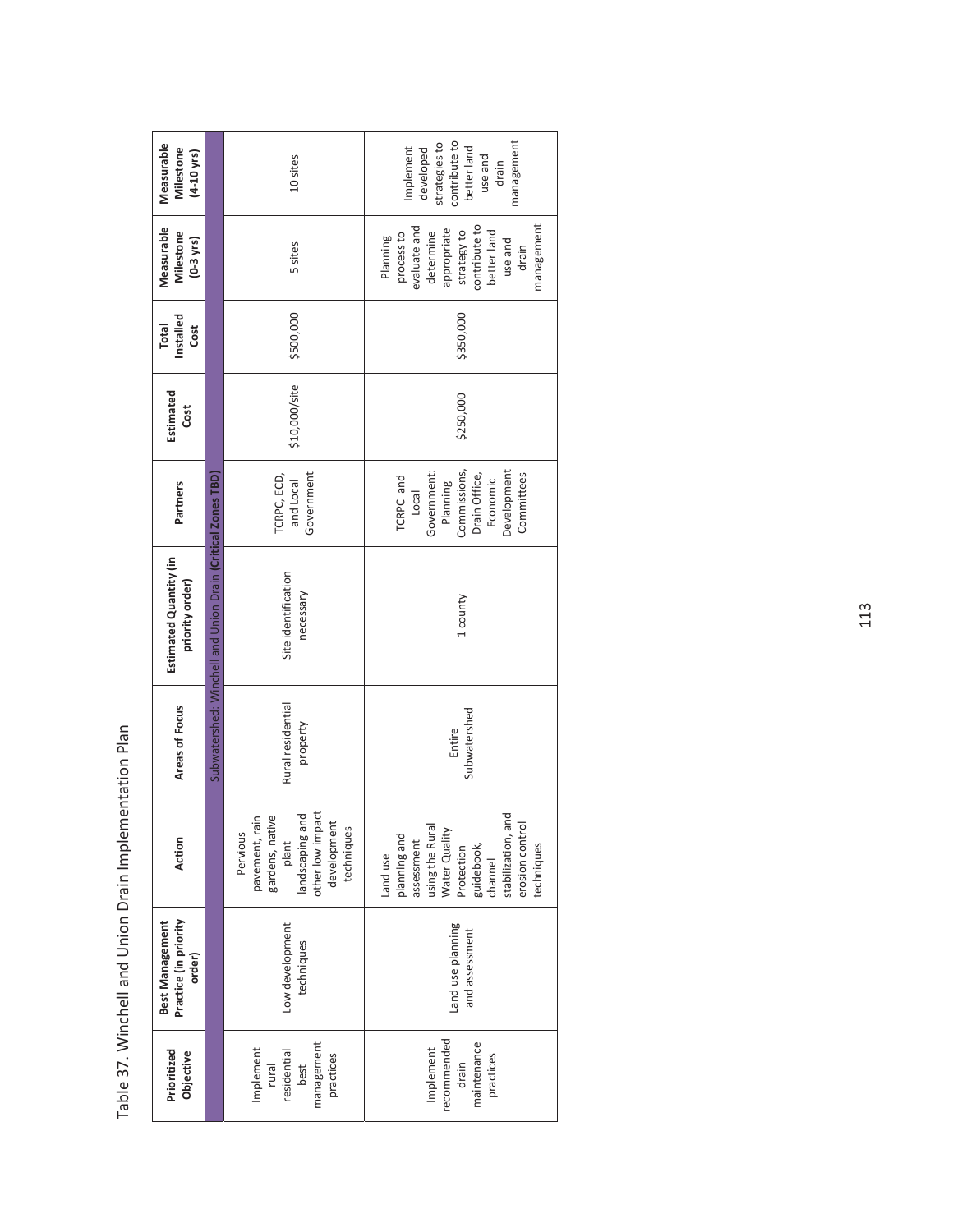| Milestone (4-<br>Measurable<br>$10$ yrs)                     |                                                        | 16 Farms                                                                                                                                                                                   | $2,300$ acres                                                                                                                                          | manure and/or<br>Utilization of<br>compost<br>network                                                                                                                                                                                                    | Utilization of<br>digesters                                                                   |
|--------------------------------------------------------------|--------------------------------------------------------|--------------------------------------------------------------------------------------------------------------------------------------------------------------------------------------------|--------------------------------------------------------------------------------------------------------------------------------------------------------|----------------------------------------------------------------------------------------------------------------------------------------------------------------------------------------------------------------------------------------------------------|-----------------------------------------------------------------------------------------------|
| Measurable<br>Milestone<br>$(0-3$ yrs)                       |                                                        | 6 Farms                                                                                                                                                                                    | 1,486 acres                                                                                                                                            | process to<br>Planning<br>compost<br>develop<br>network<br>manure<br>and/or                                                                                                                                                                              | process to<br>Planning<br>develop<br>digester<br>usage                                        |
| Installed<br><b>Total</b><br>Cost                            |                                                        | \$140,000                                                                                                                                                                                  | \$500,000                                                                                                                                              | \$2,500,000                                                                                                                                                                                                                                              | \$2,500,000                                                                                   |
| Estimated<br>Cost                                            |                                                        | \$5,000 each                                                                                                                                                                               | \$20,000<br>each                                                                                                                                       | \$1,500,000                                                                                                                                                                                                                                              | \$1,500,000                                                                                   |
| Partners                                                     |                                                        | MSUE, NRCS, ECD                                                                                                                                                                            | MSUE, NRCS, ECD                                                                                                                                        | MSUE, ECD, Farm<br>Industry, Local<br>Gardening and<br>Bureau, Local<br>Government,<br>Food Groups<br>Landscape                                                                                                                                          | Government and<br>MSU, ECD, Farm<br>Bureau, Local<br><b>Business</b>                          |
| Estimated Quantity<br>(in priority order)                    | Subwatershed: Cryderman Lake Drain (Critical Zones TBD | 28 Observed farms-<br>acreage TBD                                                                                                                                                          | current acreage TBD<br>$1,486$ acres = $10\%$ ,                                                                                                        | 1 network-number<br>development TBD<br>of sites and                                                                                                                                                                                                      | TBD                                                                                           |
| Areas of Focus                                               |                                                        | Livestock farms<br>and/or equine<br>with bovine                                                                                                                                            | 14,860 acres of<br>cropland                                                                                                                            | Subwatershed<br>Entire                                                                                                                                                                                                                                   | Subwatershed<br>Entire                                                                        |
| Action                                                       |                                                        | for appropriate site<br>planning in regards<br>of manure. Identify<br>and/or application<br>livestock access to<br>handling, disposal<br>Address the need<br>surface water.<br>to storage, | manure application<br>timing of spreading<br>Address the need<br>equipment and<br>for appropriate<br>to reduce E.coli<br>from reaching<br>water bodies | and those who can<br>producing manure<br>resource. Includes<br>connecting farms<br>cropping systems,<br>solution to utilize<br>Address the need<br>urban agriculture,<br>utilize it such as<br>home gardeners,<br>for a long term<br>manure as a<br>etc. | Address the need<br>solution to utilize<br>energy resource<br>for a long term<br>manure as an |
| priority order)<br>Management<br>Practice (in<br><b>Best</b> |                                                        | management<br>Completed<br>manure<br>plans                                                                                                                                                 | equipment and<br>application<br>Manure<br>timing                                                                                                       | a manure and/or<br>development of<br>Investigate<br>compost<br>network                                                                                                                                                                                   | development of<br>Investigate<br>community<br>on-farm or<br>digesters                         |
| Prioritized<br>Objective                                     |                                                        |                                                                                                                                                                                            | Implement<br>manure                                                                                                                                    | implementation<br>management<br>planning and                                                                                                                                                                                                             |                                                                                               |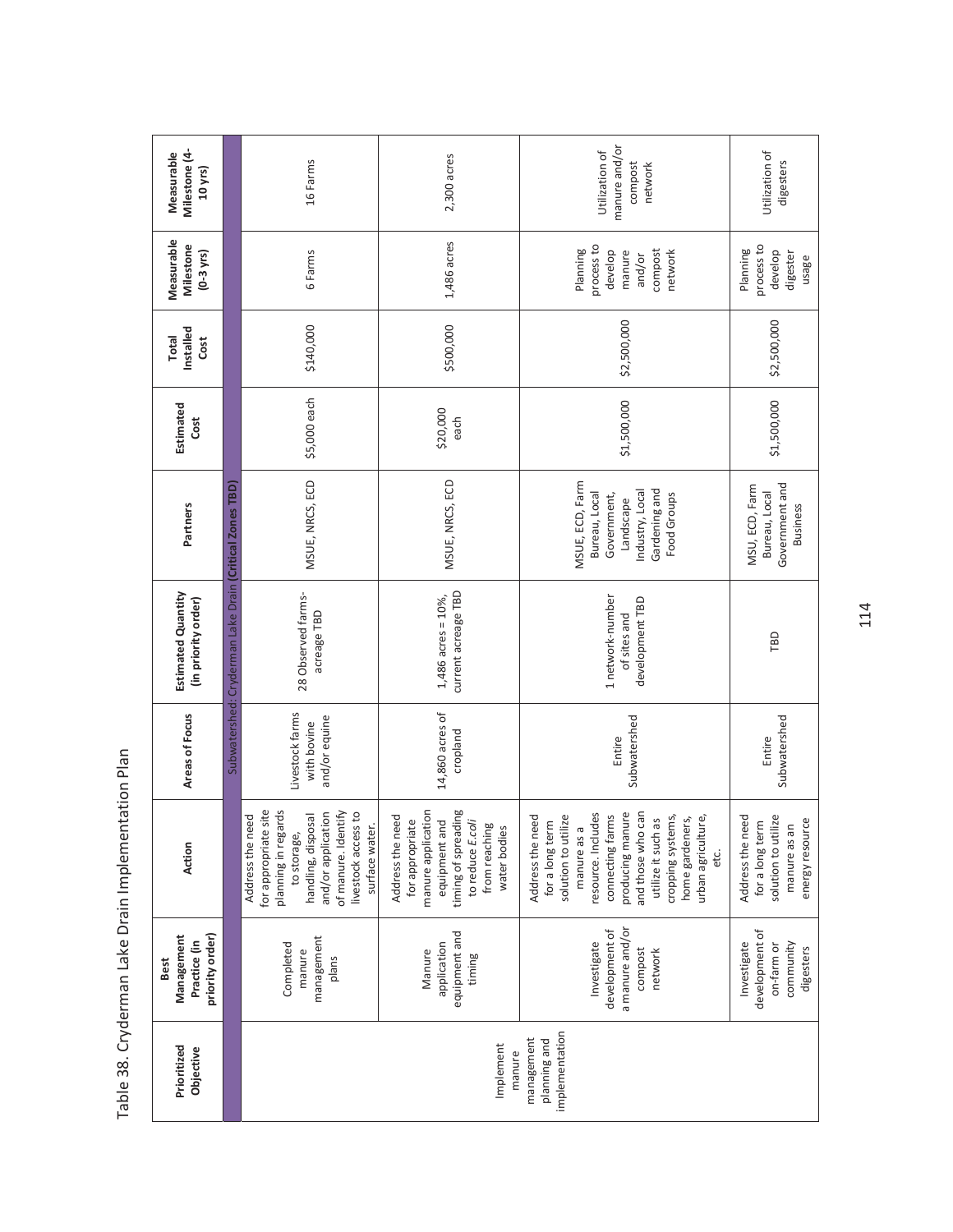| Milestone (4-<br>Measurable<br>10 yrs)                |                                                        | 16 Farms                                                                                                                                             | 3,000 acres                                                                                                               | 5 miles                                                                                                                                    | 1,486 acres                                                                                |
|-------------------------------------------------------|--------------------------------------------------------|------------------------------------------------------------------------------------------------------------------------------------------------------|---------------------------------------------------------------------------------------------------------------------------|--------------------------------------------------------------------------------------------------------------------------------------------|--------------------------------------------------------------------------------------------|
| Measurable<br>Milestone<br>$(0-3$ yrs)                |                                                        | 6 Farms                                                                                                                                              | 1,486 acres                                                                                                               | 2 miles                                                                                                                                    | 743 acres                                                                                  |
| Installed<br><b>Total</b><br>Cost                     |                                                        | \$250,000                                                                                                                                            | 4,500,000                                                                                                                 | 165,000                                                                                                                                    | 4,500,000                                                                                  |
| Estimated<br>Cost                                     |                                                        | \$10,000<br>each                                                                                                                                     | \$300/acre                                                                                                                | \$9,000/mile                                                                                                                               | \$300/acre                                                                                 |
| Partners                                              |                                                        | MSUE, NRCS, ECD                                                                                                                                      | MSUE, NRCS, ECD                                                                                                           | MSUE, NRCS, ECD                                                                                                                            | MSUE, NRCS, ECD                                                                            |
| Estimated Quantity<br>(in priority order)             | Subwatershed: Cryderman Lake Drain (Critical Zones TBD | identified 133 acres as<br>observed farms and<br>1 site identified, 28<br>permanent pasture<br>land use data                                         | current acreage TBD<br>$1,486$ acres = $10\%$ ,                                                                           | Potential for 18.3<br>miles of stream<br>buffers                                                                                           | agricultural practice<br>5-10% over current<br>numbers found in<br>survey                  |
| Areas of Focus                                        |                                                        | Okemos Rd<br>Morris Rd)<br>(South of                                                                                                                 | 14,860 acres of<br>cropland                                                                                               | Agricultural<br>residential<br>and rural<br>property                                                                                       | 14,860 acres of<br>cropland                                                                |
| Action                                                |                                                        | reduce E.coli loading<br>grazing, soil testing,<br>forage selection to<br>based on paddock<br>Manage pasture<br>grazing plan and<br>size, rotational | $\overline{c}$<br>reduce E.coli reaching<br>Cereal rye, oil seed<br>radish and oats<br>applied to cropland<br>waterbodies | strips, riparian buffers<br>Grassed waterways,<br>contour grass strips,<br>shelterbreaks/field<br>windbreaks, living<br>snow fences, filte | conservation tillage<br>Maintain current<br>practices and/or<br>adopt where<br>appropriate |
| priority order)<br>Management<br>Practice (in<br>Best |                                                        | management<br>techniques<br>Pasture                                                                                                                  | Cover crops                                                                                                               | and/or riparian<br>Buffer strips<br>plantings<br>(including<br>trees)                                                                      | Practices<br>Tillage                                                                       |
| Prioritized<br>Objective                              |                                                        |                                                                                                                                                      | Implement<br>vegetative                                                                                                   | management<br>practices<br>best                                                                                                            |                                                                                            |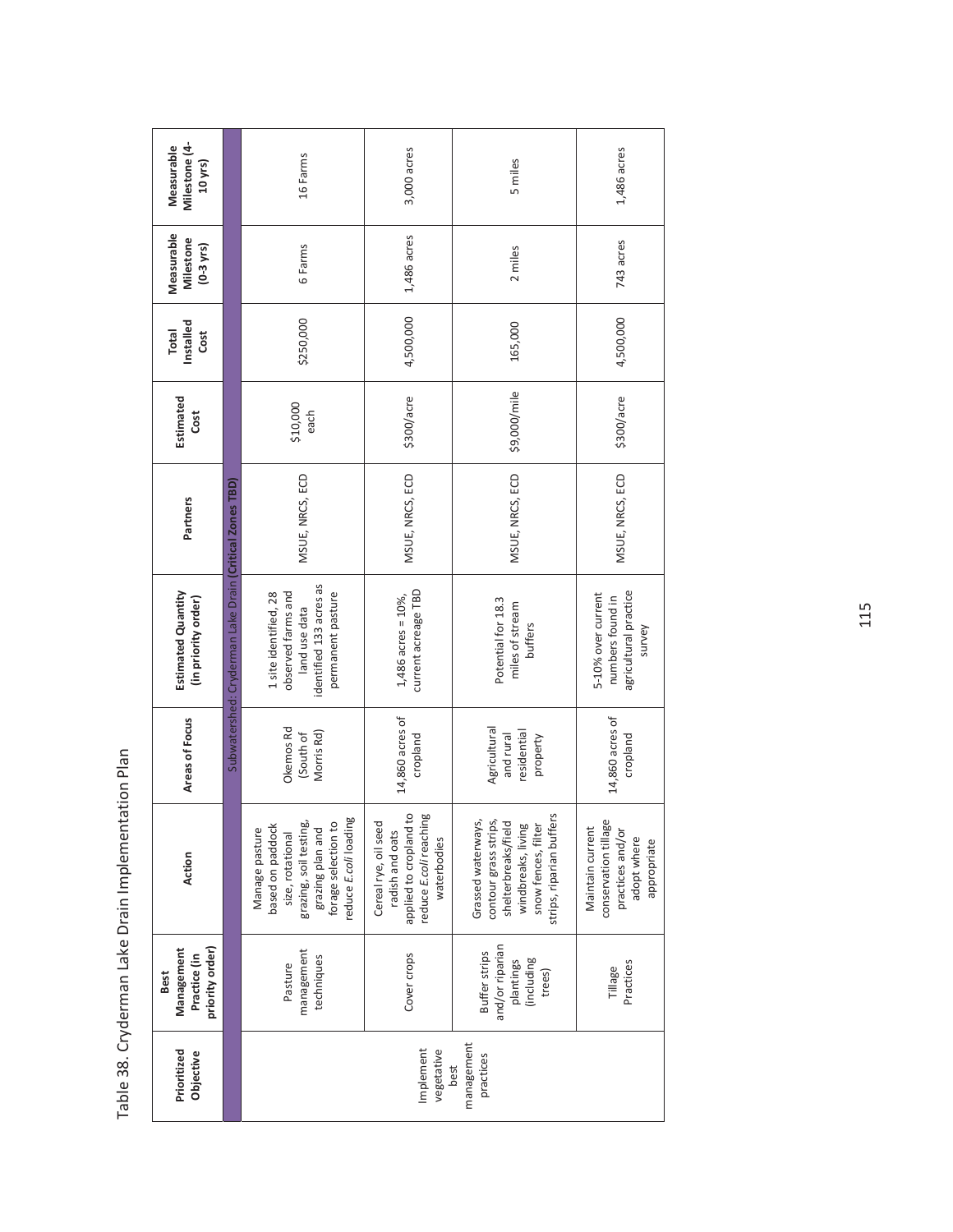| Prioritized<br>Objective                               | priority order)<br>Management<br>Practice (in<br><b>Best</b>     | Action                                                                                                                                                                                  | Areas of Focus                                  | <b>Estimated Quantity</b><br>(in priority order)                     | Partners                                   | Estimated<br>Cost | Installed<br><b>Total</b><br>Cost | Measurable<br>Milestone<br>$(0-3$ yrs) | Measurable<br>Milestone<br>$(4 - 10 \text{ yrs})$ |
|--------------------------------------------------------|------------------------------------------------------------------|-----------------------------------------------------------------------------------------------------------------------------------------------------------------------------------------|-------------------------------------------------|----------------------------------------------------------------------|--------------------------------------------|-------------------|-----------------------------------|----------------------------------------|---------------------------------------------------|
|                                                        |                                                                  |                                                                                                                                                                                         |                                                 | Subwatershed: Cryderman Lake Drain (Critical Zones TBD)              |                                            |                   |                                   |                                        |                                                   |
|                                                        | monitoring<br>Implement<br>strategy                              | Follow QAPP procedures to<br>areas. This should include<br>collect water quality data<br>E.coli concentrations and<br>and determine critical<br>BST                                     | Subwatershed<br>Entire                          | Minimum of one field<br>season                                       | Government<br>BEHD, ECD,<br>MDEQ,<br>Local | \$1,000/site      | \$30,000                          | Determine<br>critical<br>areas         | sources and<br>Identify<br>causes                 |
|                                                        | exclusion or<br>controlled<br>Livestock<br>access at<br>crossing | for livestock to cross a creek<br>accessing the creeks or river<br>or install controlled access<br>in a small determined area<br>to exclude<br>livestock from freely<br>Install fencing | Okemos Rd<br>Morris Rd)<br>(South of            | 1 site identified,<br>additional site<br>identification<br>necessary | MSUE, NRCS,<br>ECD                         | \$1.50/ft         | \$5,000                           | 2 sites                                | 5 sites                                           |
| livestock best<br>management<br>Implement<br>practices | existing crossing<br>Setback near                                | Install fencing to create 300'<br>(dirt lot) or 10' (pasture)<br>wide buffer area before<br>stream bank.                                                                                | Livestock farms<br>and/or equine<br>with bovine | 28 observed farms,<br>site identification<br>necessary               | MSUE, NRCS,<br>ECD                         | \$9,000/mile      | \$45,000                          | 2 sites                                | 5 sites                                           |
|                                                        | holding facility<br>Setback at                                   | Install fencing to create 300<br>(dirt lot) or 10' (pasture)<br>wide buffer area before<br>stream bank.                                                                                 | Livestock farms<br>and/or equine<br>with bovine | 28 observed farms,<br>site identification<br>necessary               | MSUE, NRCS,<br>e                           | \$3,000/site      | \$15,000                          | 2 sites                                | 5 sites                                           |
|                                                        | and/or compost<br>Waste storage<br>facilities                    | reduce E.coli from reaching<br>compost structures to<br>Install manure and/or<br>water bodies                                                                                           | Livestock farms<br>and/or equine<br>with bovine | 28 observed farms,<br>site identification<br>necessary               | MSUE, NRCS,<br>ec                          | \$50,000<br>each  | \$1,000,000                       | 5 farms                                | 10 farms                                          |
|                                                        | water sources<br>Alternative                                     | livestock to access surface<br>water by way of the creek<br>sources to<br>prevent the need of<br>or river<br>Install water                                                              | Okemos Rd<br>Morris Rd)<br>(South of            | 1 site identified,<br>additional site<br>identification<br>necessary | MSUE, NRCS,<br>ECD                         | \$4,000 each      | \$30,000                          | 3 sites                                | 5 sites                                           |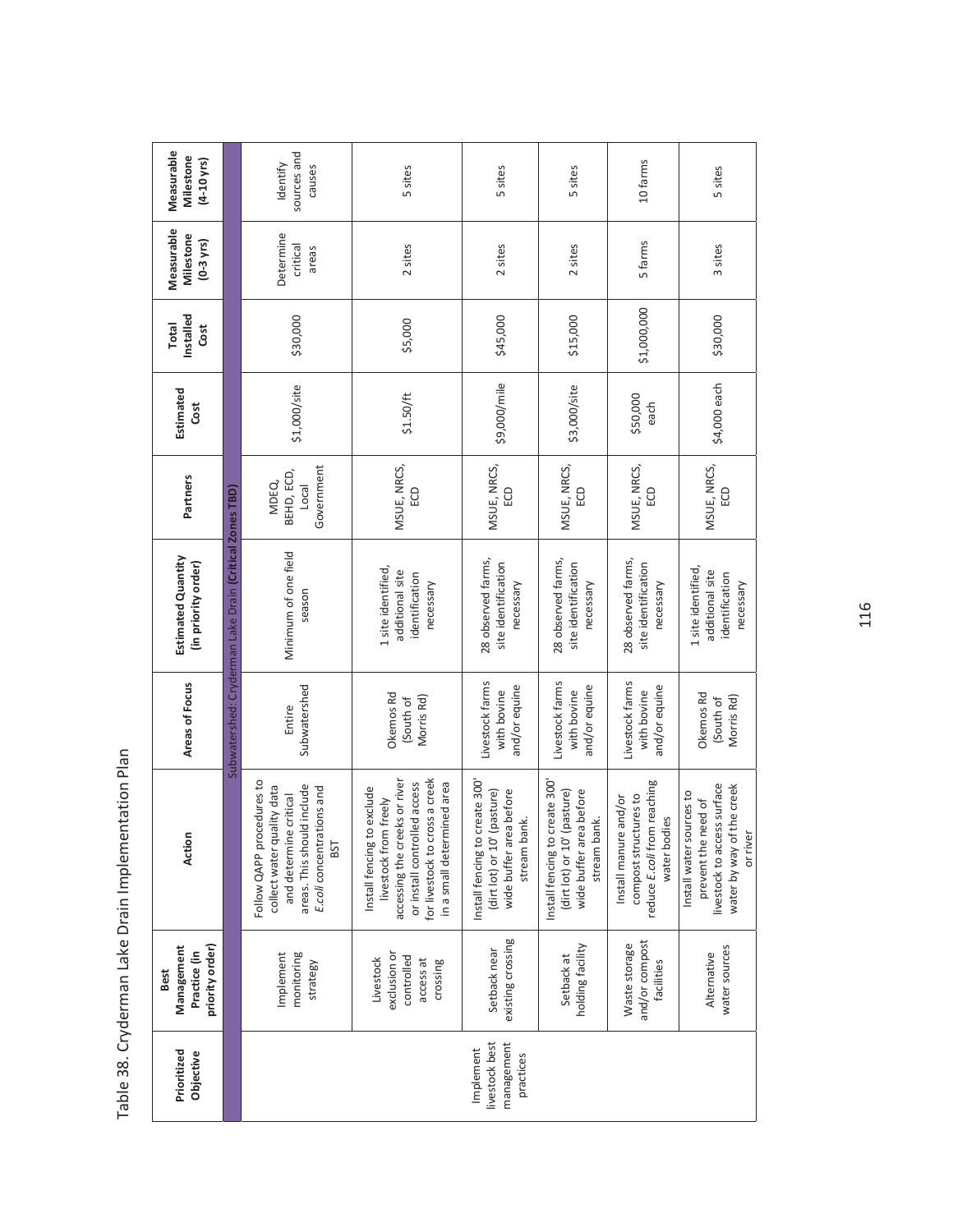| Measurable Milestone<br>$(4 - 10$ yrs)    |                 |                                                         | Identify sources and<br>causes                                                     | Utilization of software-<br>database                                             | 15% of Septic Areas of<br>긒                                                        | inspection/maintenance<br>Utilization of<br>initiative                                                             |
|-------------------------------------------|-----------------|---------------------------------------------------------|------------------------------------------------------------------------------------|----------------------------------------------------------------------------------|------------------------------------------------------------------------------------|--------------------------------------------------------------------------------------------------------------------|
| Milestone (0-3<br>Measurable              | yrs)            |                                                         | critical areas<br>Determine                                                        | process to<br>database<br>Planning<br>software-<br>develop                       | 10% of Septic<br>Areas of HLI                                                      | inspection and<br>maintenance<br>process to<br>Planning<br>initiative<br>develop                                   |
| Installed<br><b>Total</b>                 | Cost            |                                                         | \$30,000                                                                           | \$500,000                                                                        | \$800,000                                                                          | \$500,000                                                                                                          |
| Estimated<br>Cost                         |                 |                                                         | \$1,000/site                                                                       | \$100,000                                                                        | \$15,000<br>each                                                                   | \$200,000                                                                                                          |
| Partners                                  |                 |                                                         | Government<br><b>BEHD</b> and<br><b>Local</b>                                      | Government<br>BEHD and<br>Local                                                  | Government<br>BEHD and<br>Local                                                    | Government<br>BEHD and<br>Loca                                                                                     |
| Estimated Quantity<br>(in priority order) |                 | Subwatershed: Cryderman Lake Drain (Critical Zones TBD) | ground investigation<br>66 Septic Areas of<br>HLI identified and<br>require on the | maintained by BEHD<br>1 database                                                 | ground investigation<br>66 Septic Areas of<br>HLI identified and<br>require on the | ground investigation<br>66 Septic Areas of<br>HLI identified and<br>require on the                                 |
| Areas of<br>Focus                         |                 |                                                         | Areas of HLI<br>66 Septic                                                          | Subwatershed<br>Entire                                                           | Areas of HLI<br>66 Septic                                                          | Areas of HLI<br>66 Septic                                                                                          |
| Action                                    |                 |                                                         | Isolate human sources                                                              | online database that is<br>This could include an<br>accessible to the<br>public. | Repair illicit or leaky<br>septic discharge                                        | maintenance protocol<br>homeowners to track<br>for septic systems.<br>and implement<br>inspection and<br>Work with |
| Management<br>Practice (in<br><b>Best</b> | priority order) |                                                         | monitoring<br>Implement<br>strategy.                                               | upgrade to<br>track and<br>Software-<br>database<br>manage<br>records.           | correct illicit<br>Identify and<br>discharge.                                      | maintenance of<br>inspection and<br>septic systems<br>through septic<br>ordinance.<br>Regular                      |
| Prioritized<br>Objective                  |                 |                                                         |                                                                                    | Implement<br>septic                                                              | management<br>practices<br>system                                                  |                                                                                                                    |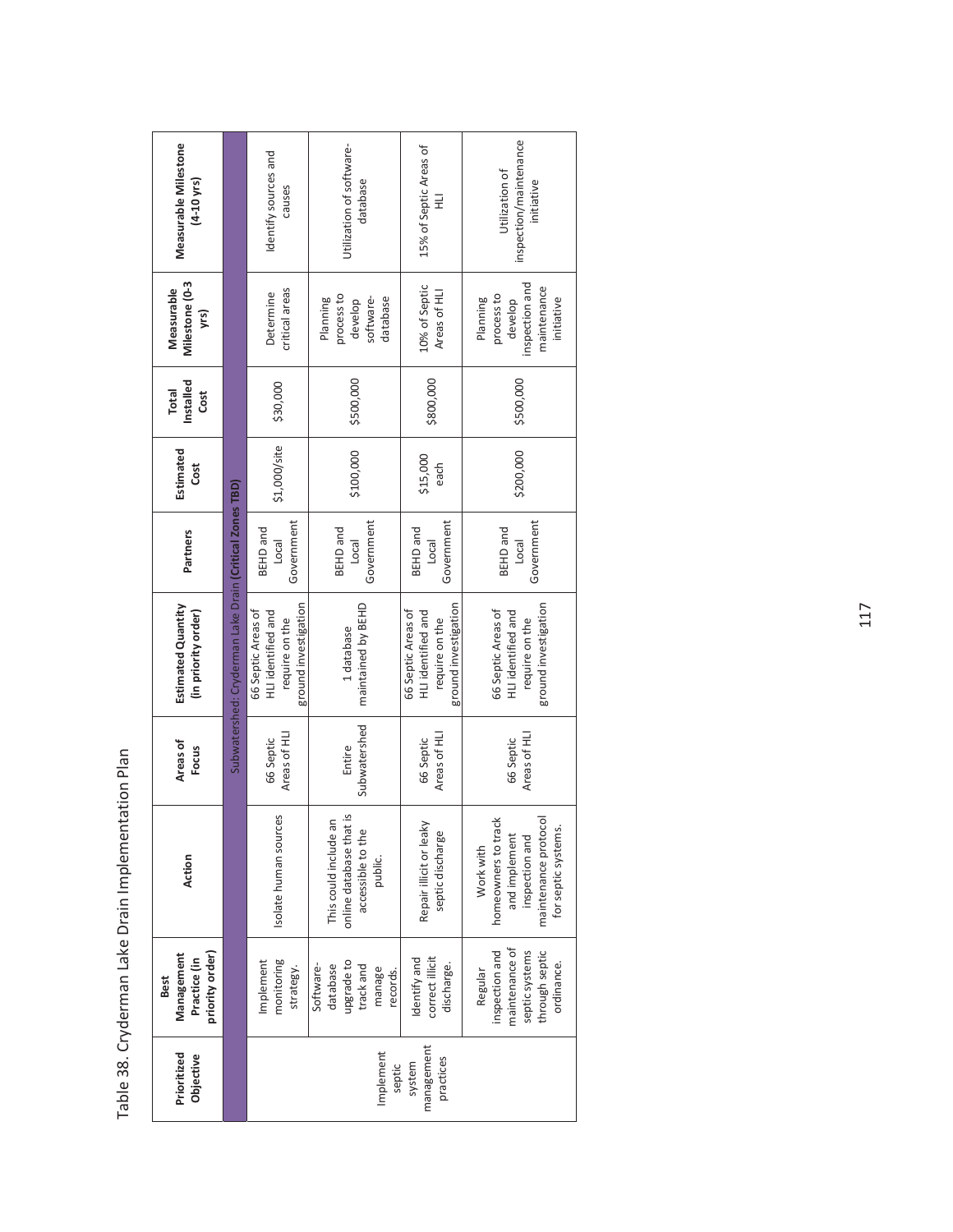| Measurable<br>Milestone<br>$(4-10 \text{ yrs})$    |                                                         | Implement<br>contribute<br>developed<br>strategies<br>to better<br>system<br>health.<br>septic<br>$\overline{c}$                                                                                                             | Areas of HLI<br>15% of<br>Septic                                                                                 | 15% of high<br>impact<br>areas                                                                                                                                    |
|----------------------------------------------------|---------------------------------------------------------|------------------------------------------------------------------------------------------------------------------------------------------------------------------------------------------------------------------------------|------------------------------------------------------------------------------------------------------------------|-------------------------------------------------------------------------------------------------------------------------------------------------------------------|
| Measurable<br>Milestone<br>$(0-3$ yrs)             |                                                         | appropriate<br>strategy to<br>determine<br>contribute<br>process to<br>Planning<br>evaluate<br>to better<br>system<br>septic<br>health.<br>and                                                                               | Areas of HLI<br>10% of<br>Septic                                                                                 | 5% of high<br>impact<br>areas                                                                                                                                     |
| Installed<br><b>Total</b><br>Cost                  |                                                         | \$350,000                                                                                                                                                                                                                    | \$1,000,000                                                                                                      | \$6,000,000                                                                                                                                                       |
| Estimated<br>Cost                                  |                                                         | \$250,000                                                                                                                                                                                                                    | \$15,000 each                                                                                                    | \$6,000/acre                                                                                                                                                      |
| Partners                                           |                                                         | Government<br><b>BEHD</b> and<br>Local                                                                                                                                                                                       | Government<br><b>BEHD</b> and<br>Local                                                                           | and Wildlife<br>NRCS, ECD,<br>DU, Habitat<br>Groups                                                                                                               |
| Estimated Quantity<br>(in priority order)          | Subwatershed: Cryderman Lake Drain (Critical Zones TBD) | and local entities such<br>conservation districts,<br>Developed by BEHD<br>as townships,<br>etc.                                                                                                                             | 66 Septic Areas of HLI<br>identified and require<br>on the ground<br>investigation                               | Using the LLWFA tool<br>ground investigation<br>4 high impact areas<br>of identified areas<br>identified. On the<br>restoration were<br>for wetland<br>necessary. |
| Areas of Focus                                     |                                                         | Entire Subwatershed                                                                                                                                                                                                          | 66 Septic Areas of HLI                                                                                           | Turner and Charlotte<br>Ballfield), Musgrove<br>Mullliken and Boyer<br>Rd and Keefer Hwy,<br>Tupper Lake Rd and<br>Rd (near Mulliken<br>Rd.                       |
| Action                                             |                                                         | system health. This<br>Adopt policies and<br>evaluating current<br>Transfer Program<br>Time of Sale or<br>could include<br>procedures to<br>improvements<br>could be made.<br>to see where<br>contribute to<br>better septic | those who qualify.<br>homeowners to<br>provide financial<br>and technical<br>assistance for<br>Work with         | the LLWFA tool to<br>information from<br>impact areas.<br>restore high<br>Use the                                                                                 |
| Practice (in priority<br>Best Management<br>order) |                                                         | Additional strategies<br>to be developed by<br>local entities.                                                                                                                                                               | system (if no system<br>share/loan program<br>for failing systems<br>Implement cost<br>and/or modern<br>present) | Wetland restoration<br>projects completed<br>on private and/or<br>public lands                                                                                    |
| Prioritized<br>Objective                           |                                                         | septic system<br>management<br>Implement<br>practices                                                                                                                                                                        |                                                                                                                  | Implement<br>restoration<br>wetland                                                                                                                               |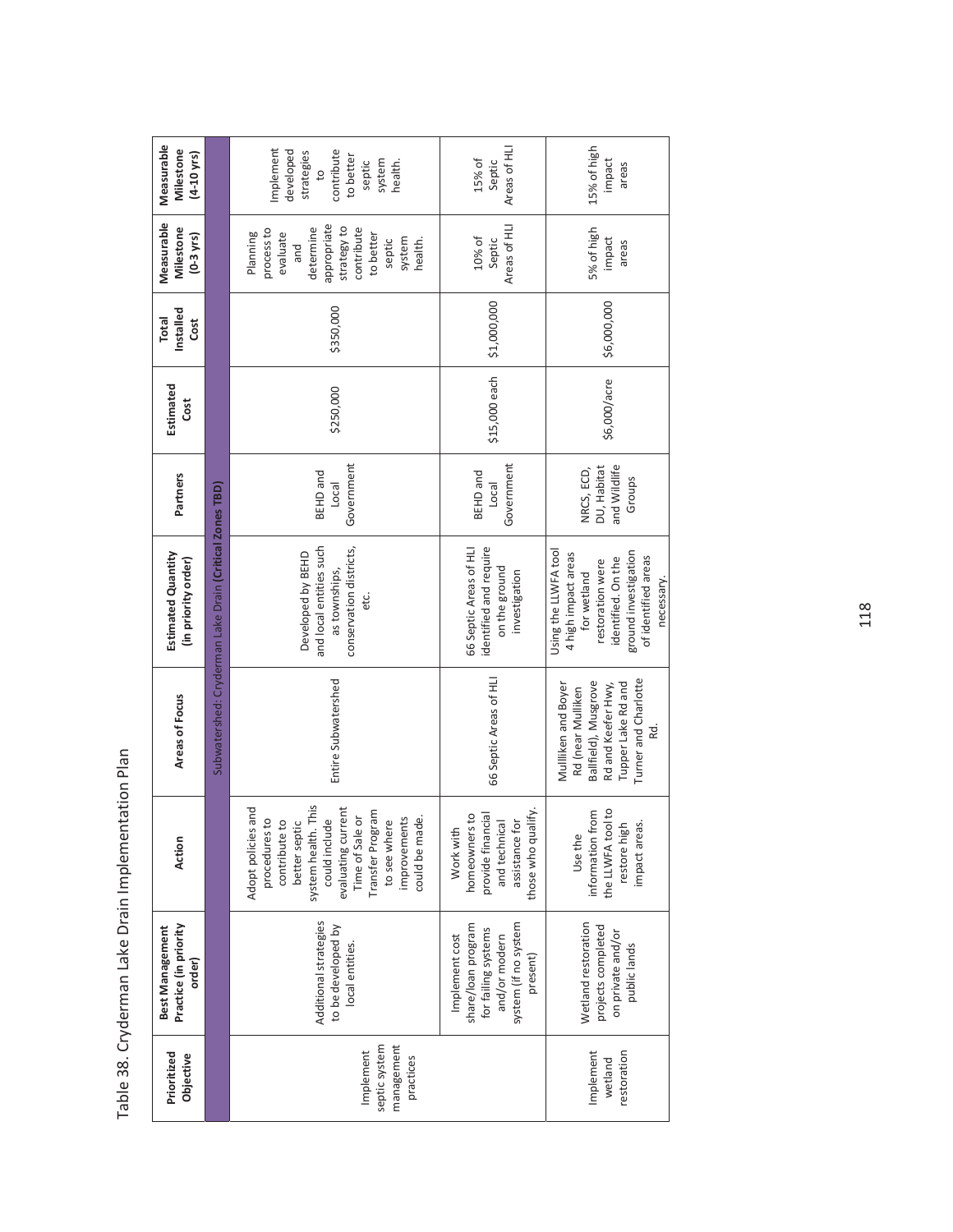| Measurable<br>Milestone<br>$(4 - 10$ yrs)                    |                                                         | 10 sites                                                                                                                   | management<br>contribute to<br>strategies to<br>Implement<br>better land<br>developed<br>use and<br>drain                                                                |
|--------------------------------------------------------------|---------------------------------------------------------|----------------------------------------------------------------------------------------------------------------------------|--------------------------------------------------------------------------------------------------------------------------------------------------------------------------|
| Measurable<br>Milestone<br>$(0-3$ yrs)                       |                                                         | 5 sites                                                                                                                    | management<br>evaluate and<br>contribute to<br>appropriate<br>strategy to<br>better land<br>process to<br>determine<br>Planning<br>use and<br>drain                      |
| Installed<br><b>Total</b><br>Cost                            |                                                         | \$500,000                                                                                                                  | \$350,000                                                                                                                                                                |
| Estimated<br>Cost                                            |                                                         | \$10,000/site                                                                                                              | \$250,000                                                                                                                                                                |
| Partners                                                     |                                                         | Government<br>TCRPC, ECD,<br>and Local                                                                                     | Development<br>Government:<br>Commissions,<br>Committees<br>Drain Office,<br>TCRPC and<br>Economic<br>Planning<br>Local                                                  |
| Estimated Quantity (in<br>priority order)                    | Subwatershed: Cryderman Lake Drain (Critical Zones TBD) | Site identification<br>necessary                                                                                           | 2 counties                                                                                                                                                               |
| Areas of Focus                                               |                                                         | Rural residential<br>property                                                                                              | Entire Subwatershed                                                                                                                                                      |
| Action                                                       |                                                         | other low impact<br>landscaping and<br>pavement, rain<br>gardens, native<br>development<br>techniques<br>Pervious<br>plant | stabilization, and<br>erosion control<br>assessment<br>using the Rural<br>Water Quality<br>planning and<br>Protection<br>guidebook,<br>techniques<br>Land use<br>channel |
| priority order)<br>Management<br>Practice (in<br><b>Best</b> |                                                         | Low development<br>techniques                                                                                              | Land use planning<br>and assessment                                                                                                                                      |
| Prioritized<br>Objective                                     |                                                         | management<br>Implement<br>residential<br>practices<br>rural<br>best                                                       | recommended<br>maintenance<br>Implement<br>practices<br>drain                                                                                                            |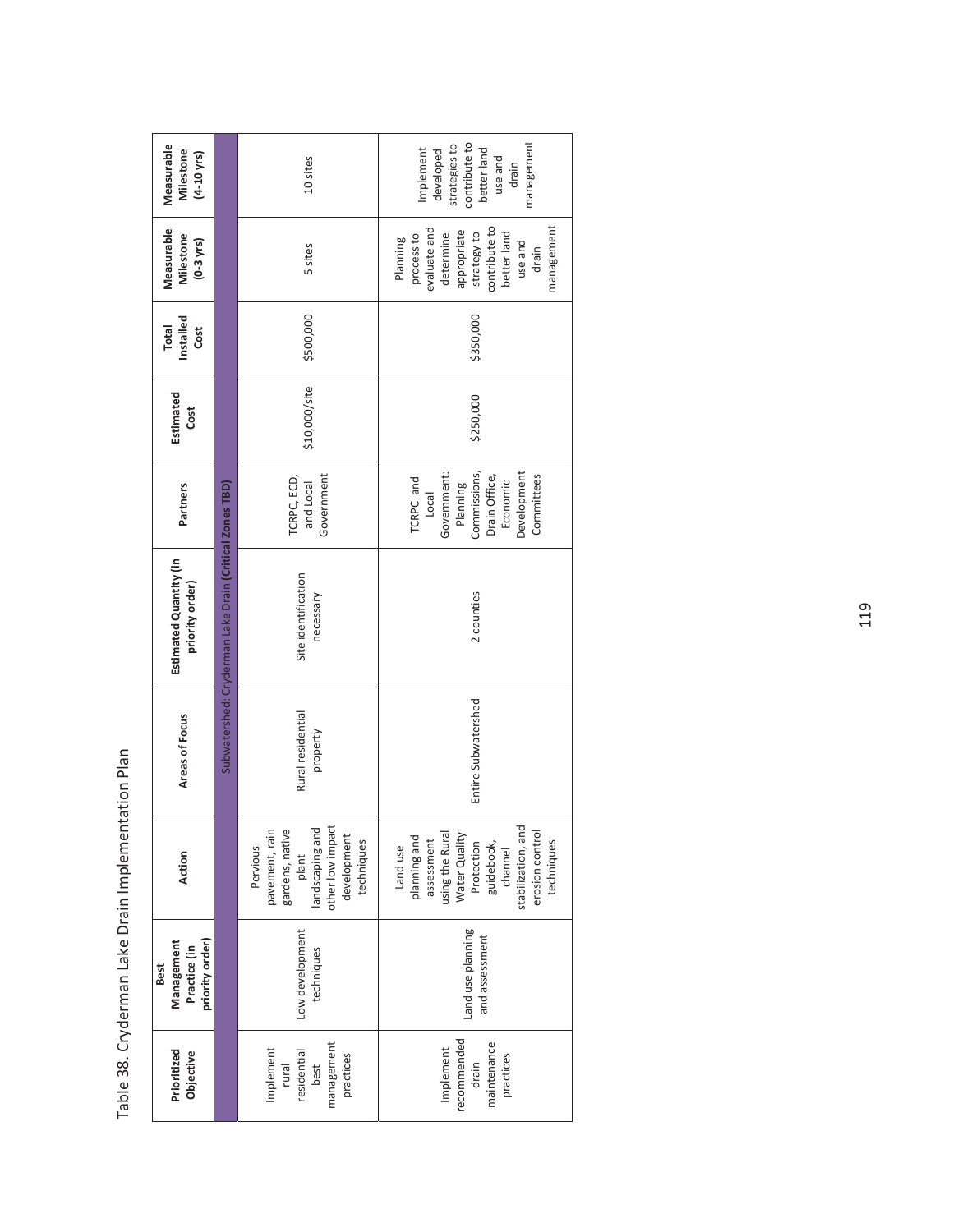| Measurable<br>Milestone<br>(4-10 yrs)                        |                                                    | 8 farms                                                                                                                                                                              | 1812 acres                                                                                                                                       | Utilization<br>of manure<br>compost<br>network<br>and/or                                                                                                                                                                                     | of digesters<br>Utilization                                                                |
|--------------------------------------------------------------|----------------------------------------------------|--------------------------------------------------------------------------------------------------------------------------------------------------------------------------------------|--------------------------------------------------------------------------------------------------------------------------------------------------|----------------------------------------------------------------------------------------------------------------------------------------------------------------------------------------------------------------------------------------------|--------------------------------------------------------------------------------------------|
| Milestone (0-3<br>Measurable<br>yrs)                         |                                                    | 4 farms                                                                                                                                                                              | 906 acres                                                                                                                                        | manure and/or<br>process to<br>Planning<br>develop<br>compost<br>network                                                                                                                                                                     | digester usage<br>process to<br>Planning<br>develop                                        |
| Installed<br><b>Total</b><br>Cost                            |                                                    | \$140,000                                                                                                                                                                            | \$300,000                                                                                                                                        | \$2,500,000                                                                                                                                                                                                                                  | \$2,500,000                                                                                |
| Estimated<br>Cost                                            |                                                    | \$5,000 each                                                                                                                                                                         | \$20,000<br>each                                                                                                                                 | \$1,500,000                                                                                                                                                                                                                                  | \$1,500,000                                                                                |
| Partners                                                     |                                                    | MSUE, NRCS, ECD,<br>g                                                                                                                                                                | MSUE, NRCS, ECD,<br>e                                                                                                                            | MSUE, ECD, CCD,<br>Gardening and<br>ndustry, Local<br>Farm Bureau,<br>Government,<br>Food Groups<br>Landscape<br>Local                                                                                                                       | Local Government<br>MSU, ECD, CCD,<br>Farm Bureau,<br>and Business                         |
| priority order)<br>Quantity (in<br>Estimated                 | Subwatershed: Sandstone Creek (Critical Zones TBD) | farms-acreage<br>17 observed<br>TBD                                                                                                                                                  | $906.80$ acres =<br>10%, current<br>acreage TBD                                                                                                  | development<br>1 network-<br>number of<br>sites and<br>TBD                                                                                                                                                                                   | TBD                                                                                        |
| Areas of<br>Focus                                            |                                                    | bovine and/or<br>farms with<br>Livestock<br>equine                                                                                                                                   | 9,068 acres of<br>cropland                                                                                                                       | Subwatershed<br>Entire                                                                                                                                                                                                                       | Subwatershed<br>Entire                                                                     |
| Action                                                       |                                                    | appropriate site planning in<br>Identify livestock access to<br>handling, disposal and/or<br>application of manure.<br>Address the need for<br>regards to storage,<br>surface water. | reduce E.coli from reaching<br>application equipment and<br>timing of spreading to<br>Address the need for<br>appropriate manure<br>water bodies | Address the need for a long<br>those who can utilize it such<br>as cropping systems, home<br>Includes connecting farms<br>term solution to utilize<br>producing manure and<br>manure as a resource.<br>gardeners, urban<br>agriculture, etc. | Address the need for a long<br>term solution to utilize<br>manure as an energy<br>resource |
| priority order)<br>Management<br>Practice (in<br><b>Best</b> |                                                    | management<br>Completed<br>manure<br>plans                                                                                                                                           | application<br>and timing<br>equipment<br>Manure                                                                                                 | development<br>of a manure<br>Investigate<br>compost<br>network<br>and/or                                                                                                                                                                    | development<br>of on-farm or<br>Investigate<br>community<br>digesters                      |
| Prioritized<br>Objective                                     |                                                    |                                                                                                                                                                                      | Implement                                                                                                                                        | implementation<br>management<br>planning and<br>manure                                                                                                                                                                                       |                                                                                            |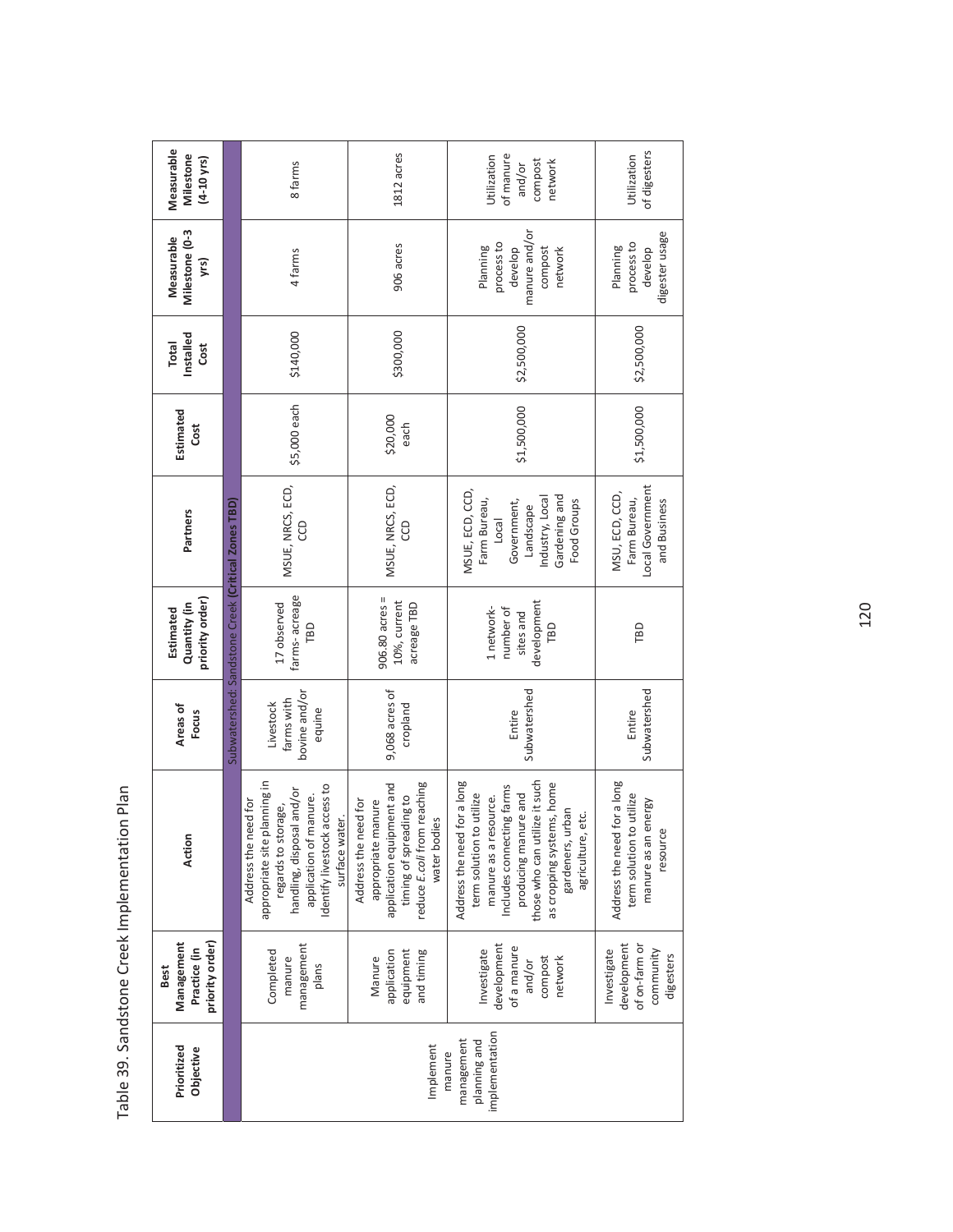| Milestone (4-<br>Measurable<br>10 yrs)             |                                                    | 9 farms                                                                                                                                              | 1812 acres                                                                                                 | 5 miles                                                                                                                                             | 906 acres                                                                                       |
|----------------------------------------------------|----------------------------------------------------|------------------------------------------------------------------------------------------------------------------------------------------------------|------------------------------------------------------------------------------------------------------------|-----------------------------------------------------------------------------------------------------------------------------------------------------|-------------------------------------------------------------------------------------------------|
| Measurable<br>Milestone<br>$(0-3$ yrs)             |                                                    | 4 farms                                                                                                                                              | 906 acres                                                                                                  | 2 miles                                                                                                                                             | 453 acres                                                                                       |
| Installed<br><b>Total</b><br>Cost                  |                                                    | \$170,000                                                                                                                                            | \$2,700,000                                                                                                | \$109,800                                                                                                                                           | \$2,700,000                                                                                     |
| Estimated<br>Cost                                  |                                                    | \$10,000<br>each                                                                                                                                     | \$300/acre                                                                                                 | \$9,000/mile                                                                                                                                        | \$300/acre                                                                                      |
| Partners                                           |                                                    | MSUE, NRCS, ECD,<br>g                                                                                                                                | MSUE, NRCS, ECD,<br>co                                                                                     | MSUE, NRCS, ECD,<br>co                                                                                                                              | MSUE, NRCS, ECD,<br>g                                                                           |
| priority order)<br>Quantity (in<br>Estimated       | Subwatershed: Sandstone Creek (Critical Zones TBD) | farms and land<br>identified 215<br>17 observed<br>permanent<br>use data<br>acres as<br>pasture                                                      | $906.80$ acres =<br>10%, current<br>acreage TBD                                                            | Potential for 12.2<br>miles of stream<br>buffers                                                                                                    | current numbers<br>practice survey<br>5-10% over<br>agricultural<br>found in                    |
| Areas of Focus                                     |                                                    | Livestock farms<br>with bovine<br>and equine                                                                                                         | 9,068 acres of<br>cropland                                                                                 | Agricultural<br>residential<br>and rural<br>property                                                                                                | 9,068 acres of<br>cropland                                                                      |
| Action                                             |                                                    | reduce E.coli loading<br>grazing, soil testing,<br>forage selection to<br>based on paddock<br>grazing plan and<br>Manage pasture<br>size, rotational | applied to cropland to<br>reduce E.coli reaching<br>Cereal rye, oil seed<br>radish and oats<br>waterbodies | buffers<br>s strips,<br>Grassed waterways,<br>shelterbreaks/field<br>snow fences, filter<br>windbreaks, living<br>contour grass<br>strips, riparian | I tillage<br>Maintain current<br>practices and/or<br>adopt where<br>appropriate<br>conservation |
| Best Management<br>priority order)<br>Practice (in |                                                    | management<br>techniques<br>Pasture                                                                                                                  | Cover crops                                                                                                | (including trees)<br>and/or riparian<br>Buffer strips<br>plantings                                                                                  | Tillage Practices                                                                               |
| Prioritized<br>Objective                           |                                                    |                                                                                                                                                      | Implement<br>vegetative                                                                                    | management<br>practices<br>best                                                                                                                     |                                                                                                 |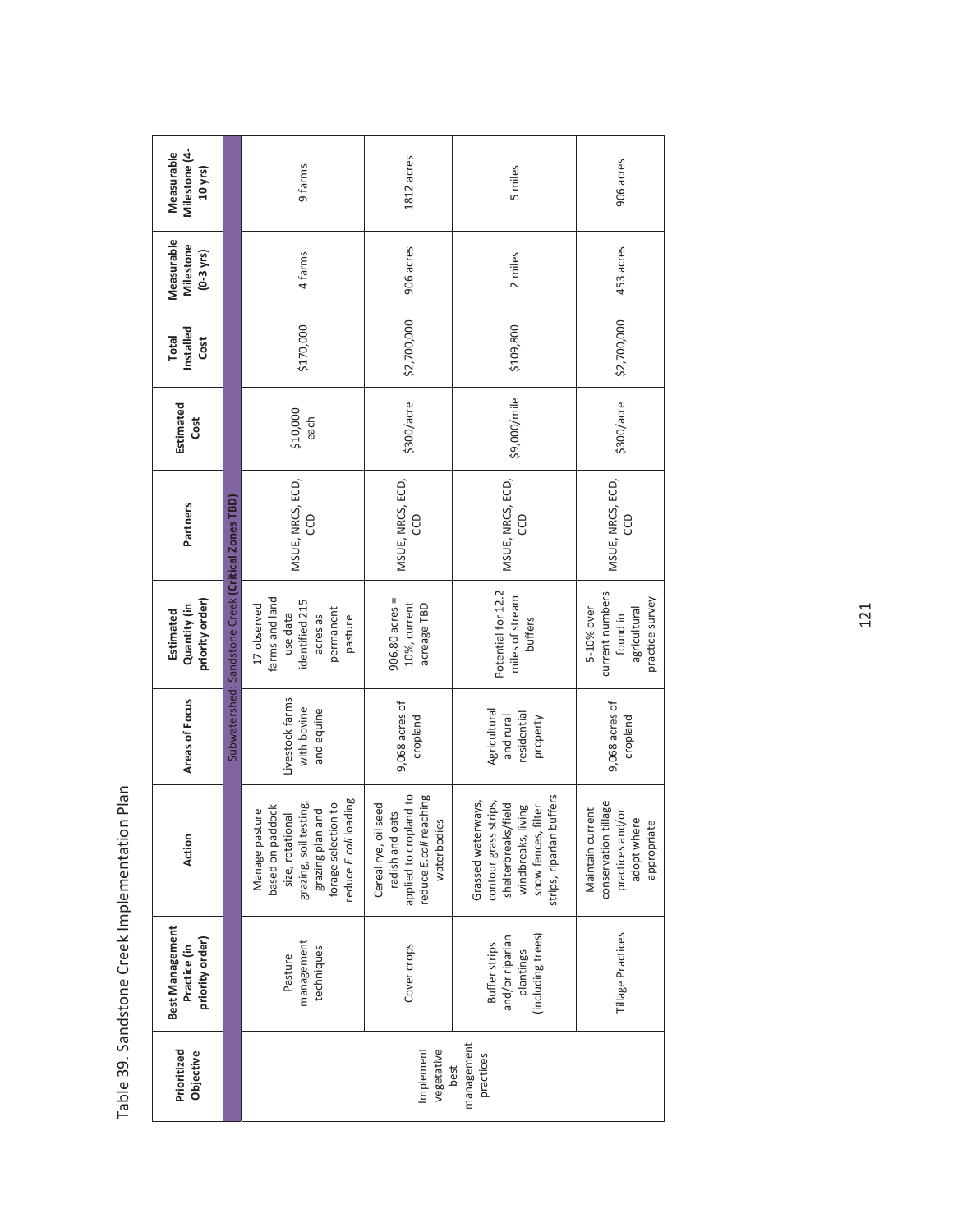| Prioritized<br>Objective                               | priority order)<br>Management<br>Practice (in<br>Best            | Action                                                                                                                                                                                        | Areas of Focus                                  | priority order)<br>Quantity (in<br>Estimated             | Partners                                     | Estimated<br>Cost | Installed<br><b>Total</b><br>Cost | Measurable<br>Milestone<br>$(0-3$ yrs) | Measurable<br>Milestone<br>$(4-10 \text{ yrs})$ |
|--------------------------------------------------------|------------------------------------------------------------------|-----------------------------------------------------------------------------------------------------------------------------------------------------------------------------------------------|-------------------------------------------------|----------------------------------------------------------|----------------------------------------------|-------------------|-----------------------------------|----------------------------------------|-------------------------------------------------|
|                                                        |                                                                  |                                                                                                                                                                                               |                                                 | Subwatershed: Sandstone Creek (Critical Zones TBD)       |                                              |                   |                                   |                                        |                                                 |
|                                                        | monitoring<br>Implement<br>strategy                              | This should<br>Follow QAPP procedures<br>concentrations and BST<br>to collect water quality<br>data and determine<br>include E.coli<br>critical areas.                                        | Subwatershed<br>Entire                          | Minimum of one<br>field season                           | ECD, CCD, Local<br>MDEQ, BEHD,<br>Government | \$1,000/site      | \$30,000                          | Determine<br>critical<br>areas         | sources and<br>Identify<br>causes               |
|                                                        | exclusion or<br>controlled<br>Livestock<br>access at<br>crossing | to exclude<br>controlled<br>accessing the creeks or<br>cross a creek in a small<br>access for livestock to<br>livestock from freely<br>determined area<br>Install fencing<br>river or install | Oneida Rd. and<br>Mount Hope<br>Hwy             | site identification<br>1 site, additional<br>necessary   | MSUE, NRCS,<br>ECD, CCD                      | \$1.50/ft         | \$5,000                           | 2 sites                                | 5 sites                                         |
| livestock best<br>management<br>Implement<br>practices | Setback near<br>crossing<br>existing                             | area before stream bank.<br>Install fencing to create<br>(pasture) wide buffer<br>300' (dirt lot) or 10'                                                                                      | Livestock farms<br>and/or equine<br>with bovine | identification<br>17 Observed<br>farms-site<br>necessary | MSUE, NRCS,<br>ECD, CCD                      | \$9,000/mile      | \$45,000                          | 2 sites                                | 5 sites                                         |
|                                                        | holding facility<br>Setback at                                   | area before stream bank.<br>Install fencing to create<br>(pasture) wide buffer<br>300' (dirt lot) or 10'                                                                                      | Livestock farms<br>and/or equine<br>with bovine | identification<br>17 Observed<br>farms-site<br>necessary | MSUE, NRCS,<br>ECD, CCD                      | \$3,000/site      | \$15,000                          | 2 sites                                | 5 sites                                         |
|                                                        | Waste storage<br>compost<br>facilities<br>and/or                 | compost structures to<br>reaching water bodies<br>Install manure and/or<br>reduce E.coli from                                                                                                 | Livestock farms<br>and/or equine<br>with bovine | farms-facility<br>17 Observed<br>capacity TBD            | MSUE, NRCS,<br>ECD, CCD                      | \$50,000<br>each  | \$850,000                         | 3 farms                                | 6 farms                                         |
|                                                        | water sources<br>Alternative                                     | to hem hq.<br>sources to<br>prevent the need of<br>livestock to access<br>the creek or river<br>surface water<br>Install water                                                                | Oneida Rd. and<br>Mount Hope<br>Hwy             | site identification<br>1 site, additional<br>necessary   | MSUE, NRCS,<br>ECD, CCD                      | \$4,000 each      | \$30,000                          | 2 sites                                | 5 sites                                         |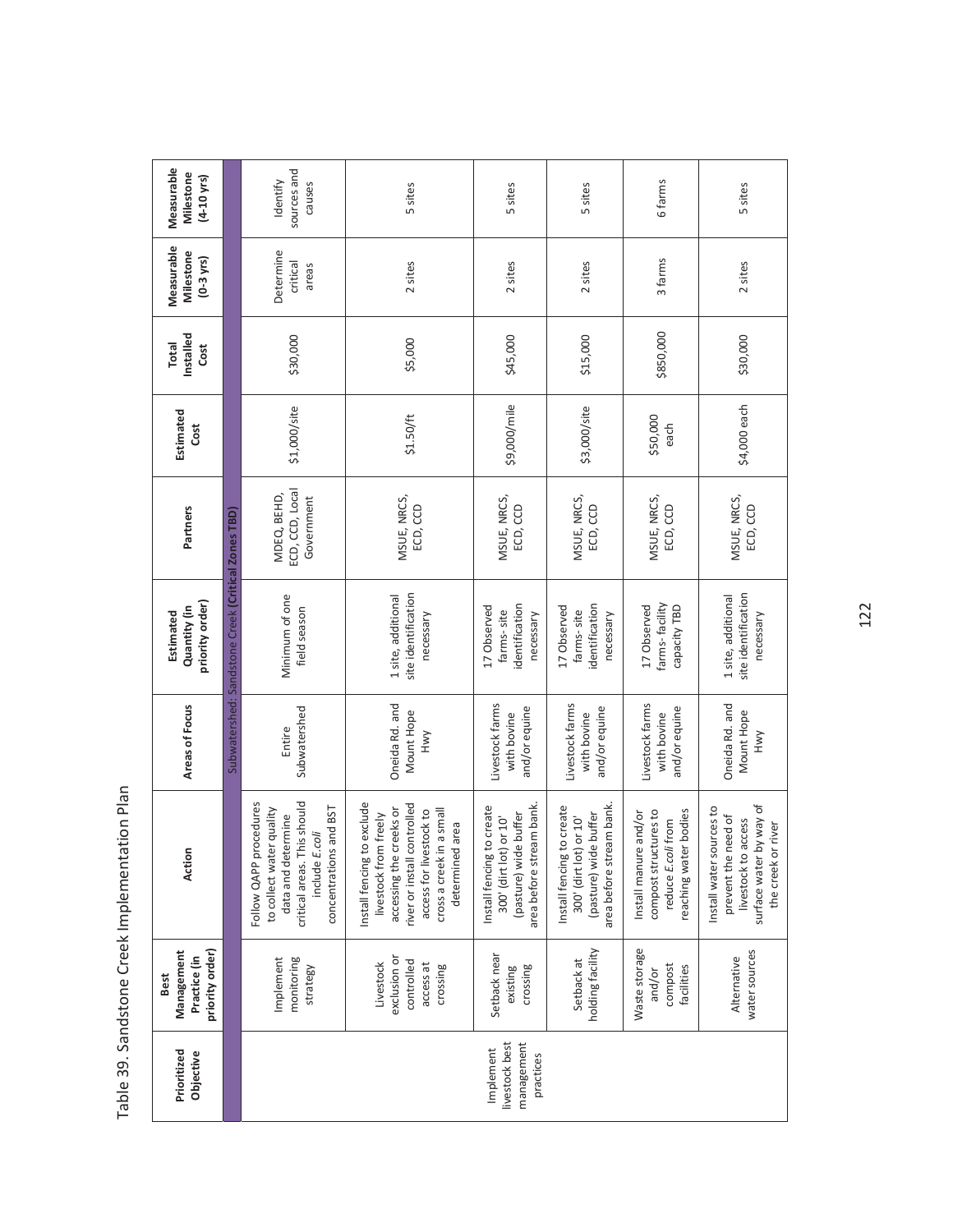| Measurable Milestone<br>$(4 - 10$ yrs)                    |                                                    | Identify sources and<br>causes                                                           | Utilization of software-<br>database                                                | 15% of Septic Areas of<br>긒                                                              | inspection/maintenance<br>Utilization of<br>initiative                                                                   |
|-----------------------------------------------------------|----------------------------------------------------|------------------------------------------------------------------------------------------|-------------------------------------------------------------------------------------|------------------------------------------------------------------------------------------|--------------------------------------------------------------------------------------------------------------------------|
| Measurable<br>Milestone<br>$(0-3 \text{ yrs})$            |                                                    | critical areas<br>Determine                                                              | process to<br>software-<br>database<br>Planning<br>develop                          | Septic Areas<br>10% of<br>Of HLI                                                         | maintenance<br>process to<br>inspection<br>Planning<br>initiative<br>develop<br>and                                      |
| Installed<br><b>Total</b><br>Cost                         |                                                    | \$30,000                                                                                 | \$500,000                                                                           | \$100,000,000                                                                            | \$500,000                                                                                                                |
| Estimated<br>Cost                                         |                                                    | \$1,000/site                                                                             | \$100,000                                                                           | \$15,000<br>each                                                                         | \$200,000                                                                                                                |
| Partners                                                  |                                                    | Government<br>Clinton HD<br>and Local<br>BEHD,                                           | Government<br>Clinton HD<br>and Local<br>BEHD,                                      | Government<br>Clinton HD<br>and Local<br>BEHD,                                           | Government<br>Clinton HD<br>and Local<br>BEHD,                                                                           |
| priority order)<br>Quantity (in<br>Estimated              | Subwatershed: Sandstone Creek (Critical Zones TBD) | 81 Septic Areas<br>require on the<br>identified and<br>investigation<br>ground<br>Of HLI | maintained by<br>1 database<br>BEHD                                                 | 81 Septic Areas<br>require on the<br>identified and<br>investigation<br>ground<br>Of HLI | 81 Septic Areas<br>require on the<br>identified and<br>investigation<br>ground<br>Of HLI                                 |
| Areas of Focus                                            |                                                    | 81 Septic Areas of<br>긒                                                                  | Entire Subwatershed                                                                 | 81 Septic Areas of<br>긒                                                                  | 81 Septic Areas of<br>긒                                                                                                  |
| Action                                                    |                                                    | Isolate human<br>sources                                                                 | that is accessible<br>online database<br>to the public.<br>This could<br>include an | Repair illicit or<br>leaky septic<br>discharge                                           | homeowners to<br>inspection and<br>septic systems.<br>maintenance<br>protocol for<br>implement<br>Work with<br>track and |
| <b>Best Management</b><br>priority order)<br>Practice (in |                                                    | monitoring<br>Implement<br>strategy.                                                     | Software-database<br>upgrade to track<br>and manage<br>records.                     | correct illicit<br>Identify and<br>discharge.                                            | Regular inspection<br>and maintenance<br>of septic systems<br>through septic<br>ordinance.                               |
| Prioritized<br>Objective                                  |                                                    |                                                                                          | Implement                                                                           | management<br>practices<br>system<br>septic                                              |                                                                                                                          |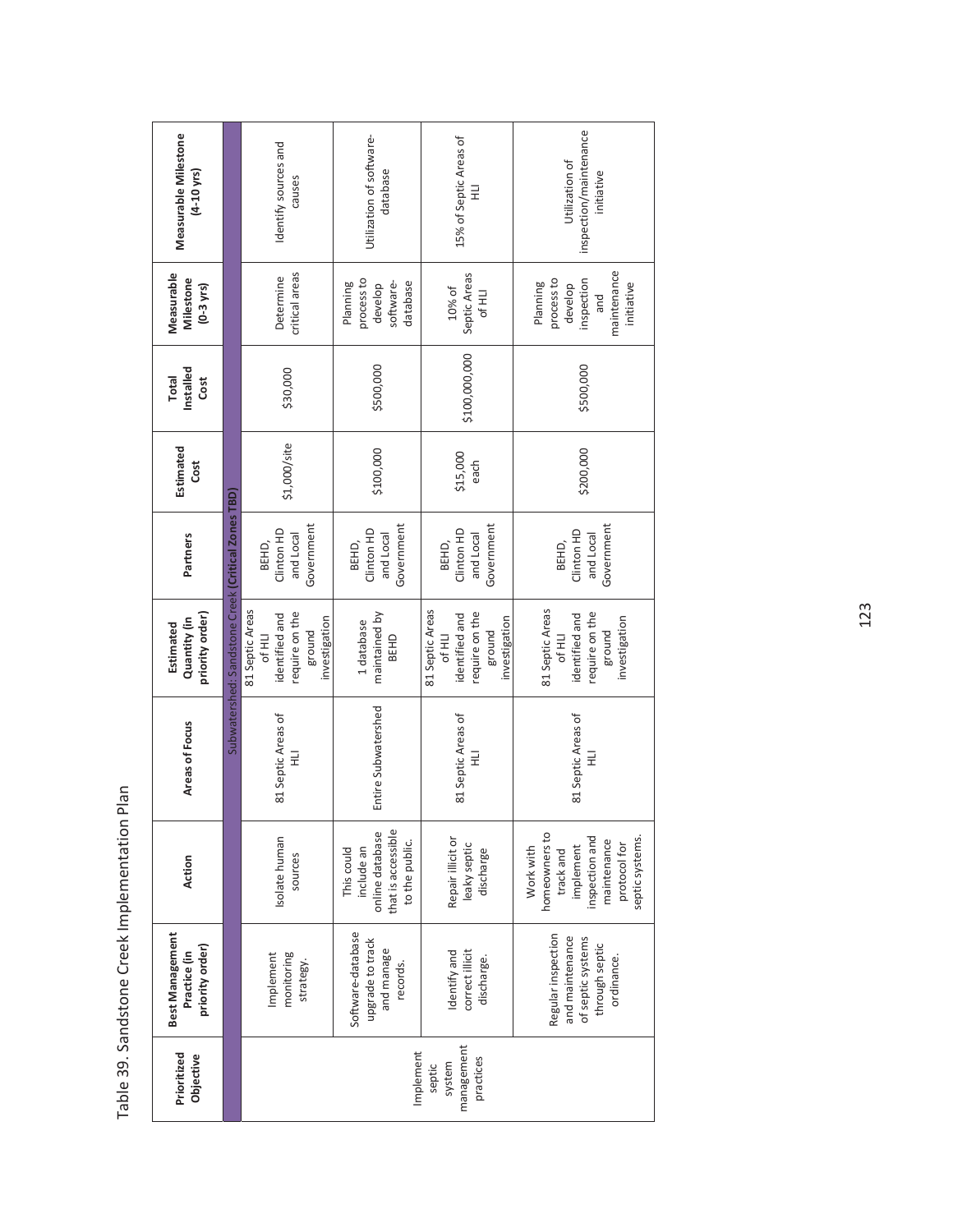| Measurable<br>Milestone<br>$(4 - 10 \text{ yrs})$            |                                                    | Implement<br>developed<br>contribute<br>strategies<br>to better<br>system<br>septic<br>health.<br>$\overline{5}$                                                                                                          | Areas of HLI<br>15% of<br>Septic                                                                                          | 15% of high<br>impact<br>areas                                                                                                                                                                                                                                                                                  |
|--------------------------------------------------------------|----------------------------------------------------|---------------------------------------------------------------------------------------------------------------------------------------------------------------------------------------------------------------------------|---------------------------------------------------------------------------------------------------------------------------|-----------------------------------------------------------------------------------------------------------------------------------------------------------------------------------------------------------------------------------------------------------------------------------------------------------------|
| Milestone (0-3<br>Measurable<br>yrs)                         |                                                    | system health.<br>contribute to<br>better septic<br>evaluate and<br>appropriate<br>strategy to<br>determine<br>process to<br>Planning                                                                                     | 10% of Septic<br>Areas of HLI                                                                                             | impact areas<br>5% of high                                                                                                                                                                                                                                                                                      |
| Installed<br><b>Total</b><br>Cost                            |                                                    | \$350,000                                                                                                                                                                                                                 | \$3,000,000                                                                                                               | \$8,000,000                                                                                                                                                                                                                                                                                                     |
| Estimated<br>Cost                                            |                                                    | \$250,000                                                                                                                                                                                                                 | \$15,000<br>each                                                                                                          | \$6,000/acre                                                                                                                                                                                                                                                                                                    |
| Partners                                                     |                                                    | Government<br>Clinton HD<br>and Local<br>BEHD,                                                                                                                                                                            | Government<br>Clinton HD<br>and Local<br>BEHD,                                                                            | Habitat and<br>NRCS, ECD,<br>CCD, DU,<br>Wildlife<br>Groups                                                                                                                                                                                                                                                     |
| priority order)<br>Quantity (in<br>Estimated                 | Subwatershed: Sandstone Creek (Critical Zones TBD) | entities such as<br><b>BEHD</b> and local<br>Developed by<br>conservation<br>districts, etc.<br>townships,                                                                                                                | 81 Septic Areas of<br>HLI identified and<br>require on the<br>investigation<br>ground                                     | tool 6 high impact<br>areas for wetland<br>identified. On the<br>Using the LLWFA<br>restoration were<br>investigation of<br>identified areas<br>necessary.<br>ground                                                                                                                                            |
| Areas of Focus                                               |                                                    | Entire Subwatershed                                                                                                                                                                                                       | 81 Septic Areas of HU                                                                                                     | (near Ledge Meadows Golf<br>Creek), Saginaw Hwy (near<br>Miller Creek and Lootens<br>Joe Hwy (near Sandstone<br>Colonial Park) and Willow<br>Drain), Oneida Rd and St.<br>Park), Forest Hill Rd and<br>Eaton Hwy, Oneida Rd<br>Course and Unknown<br>Broadbent Hwy (near<br>Sandstone Creek and<br>and Nixon Rd |
| Action                                                       |                                                    | Transfer Program to<br>improvements could<br>septic system health.<br>contribute to better<br>evaluating current<br>Adopt policies and<br>This could include<br>Time of Sale or<br>procedures to<br>see where<br>be made. | technical assistance for<br>provide financial and<br>those who qualify.<br>homeowners to<br>Work with                     | from the LLWFA tool to<br>Use the information<br>restore high impact<br>areas                                                                                                                                                                                                                                   |
| priority order)<br>Management<br>Practice (in<br><b>Best</b> |                                                    | be developed<br>strategies to<br>Additional<br>by local<br>entities.                                                                                                                                                      | and/or modern<br>failing systems<br>system (if no<br>program for<br>Implement<br>share/loan<br>present)<br>system<br>cost | private and/or<br>completed on<br>public lands<br>restoration<br>Wetland<br>projects                                                                                                                                                                                                                            |
| Prioritized<br>Objective                                     |                                                    | management<br>Implement<br>system<br>septic                                                                                                                                                                               | practices                                                                                                                 | Implement<br>restoration<br>wetland                                                                                                                                                                                                                                                                             |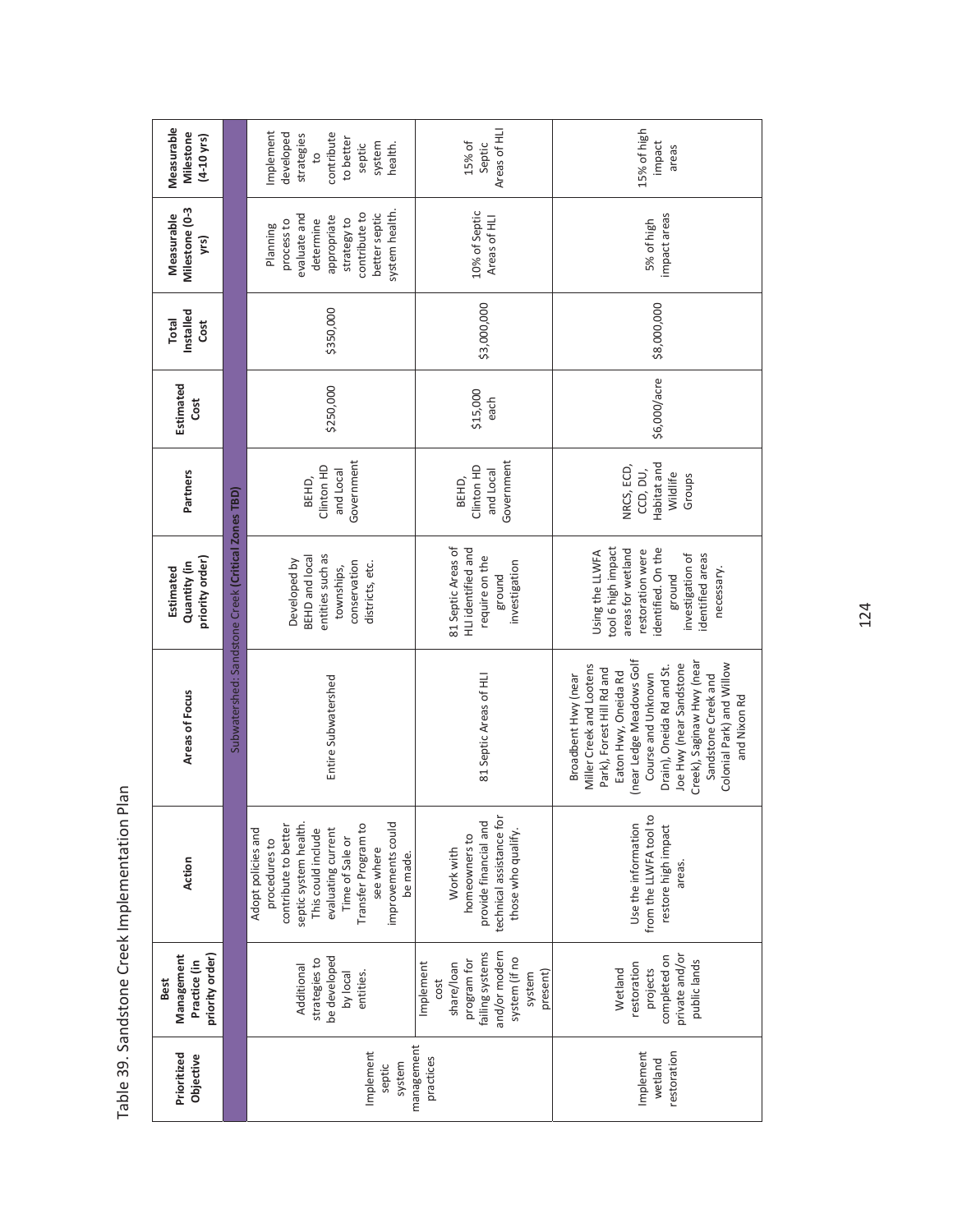| Measurable<br>Milestone<br>$(4 - 10 \text{ yrs})$  |                                                    | 10 sites                                                                                                                        | management<br>contribute to<br>strategies to<br>Implement<br>better land<br>developed<br>use and<br>drain                                                                     |
|----------------------------------------------------|----------------------------------------------------|---------------------------------------------------------------------------------------------------------------------------------|-------------------------------------------------------------------------------------------------------------------------------------------------------------------------------|
| Measurable<br>Milestone<br>$(0-3 \text{ yrs})$     |                                                    | 5 sites                                                                                                                         | management<br>evaluate and<br>contribute to<br>appropriate<br>better land<br>strategy to<br>determine<br>process to<br>Planning<br>use and<br>drain                           |
| Installed<br><b>Total</b><br>Cost                  |                                                    | \$500,000                                                                                                                       | \$350,000                                                                                                                                                                     |
| Estimated<br>Cost                                  |                                                    | \$10,000/site                                                                                                                   | \$250,000                                                                                                                                                                     |
| Partners                                           |                                                    | Government<br>TCRPC, ECD,<br>CCD and<br>Local                                                                                   | Government:<br>Commissions,<br>Development<br>Drain Office,<br>Committees<br>TCRPC and<br>Economic<br>Planning<br>Local                                                       |
| Estimated Quantity (in<br>priority order)          | Subwatershed: Sandstone Creek (Critical Zones TBD) | Site identification<br>necessary                                                                                                | 2 counties                                                                                                                                                                    |
| Areas of Focus                                     |                                                    | Rural residential<br>property                                                                                                   | Subwatershed<br>Entire                                                                                                                                                        |
| Action                                             |                                                    | other low impact<br>development<br>bue s<br>pavement, rain<br>gardens, native<br>plant<br>techniques<br>Pervious<br>landscaping | , and<br>erosion control<br>using the Rural<br>Water Quality<br>planning and<br>assessment<br>stabilization,<br>guidebook,<br>techniques<br>Protection<br>Land use<br>channel |
| Practice (in priority<br>Best Management<br>order) |                                                    | Low development<br>techniques                                                                                                   | Land use planning<br>and assessment                                                                                                                                           |
| Prioritized<br>Objective                           |                                                    | management<br>Implement<br>residential<br>practices<br>rural<br>best                                                            | recommended<br>maintenance<br>Implement<br>practices<br>drain                                                                                                                 |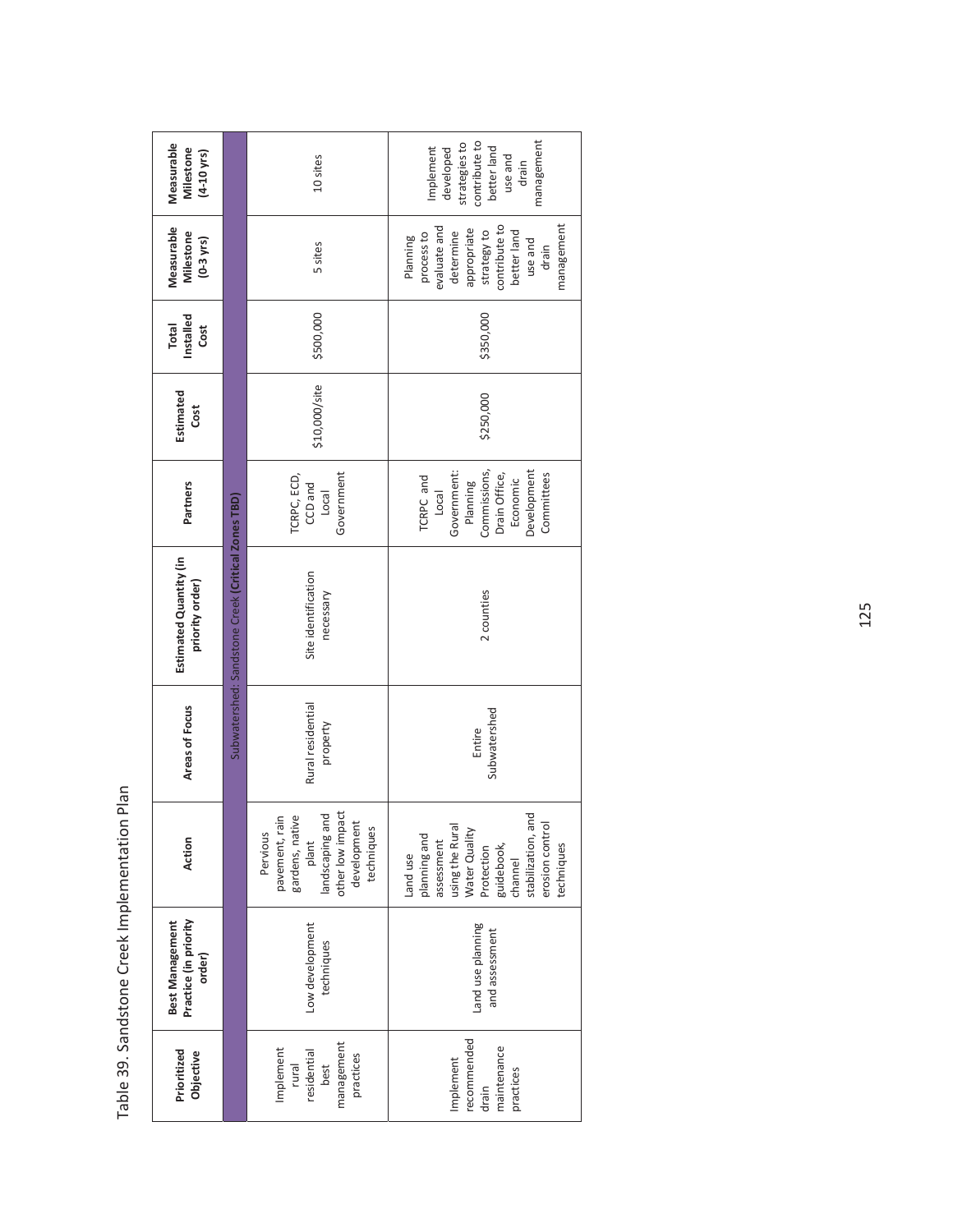## **7.3 Third Phase Subwatersheds**

Frayer and Sebewa Creek subwatersheds were identified as the third phase priority areas and ideally implementation would begin in seven plus years.

- **•** Third Phase: **Orange** 
	- o Defining Parameters
		- **D** Other Analysis
		- **Absence of TMDL**
		- **IDED** Identifying gaps in data

Tables 40-41 outline the prioritized objectives, best management practices and area of focus. To achieve water quality improvement, watershed goals and objectives were established in Chapter 6. When creating the implementation plan for the first phase subwatersheds, the goals and objectives leading to PBC and TBC were selected as the priority for implementation. In Tables 40-41, estimated quantity refers to the baseline information collected through the agricultural practices survey, land use data, LLWFA tool, septic areas of HLI and partner input. Estimated quantities are intended to be used as a jumping off point, by which to measure progress over time. The entities listed as partners are those organizations that have been identified as either interested in pursuing an implementation project or pivotal in terms of stakeholder trust. As previously mentioned, short term is defined as 1 to 5 years and long term is defined as over 5 years.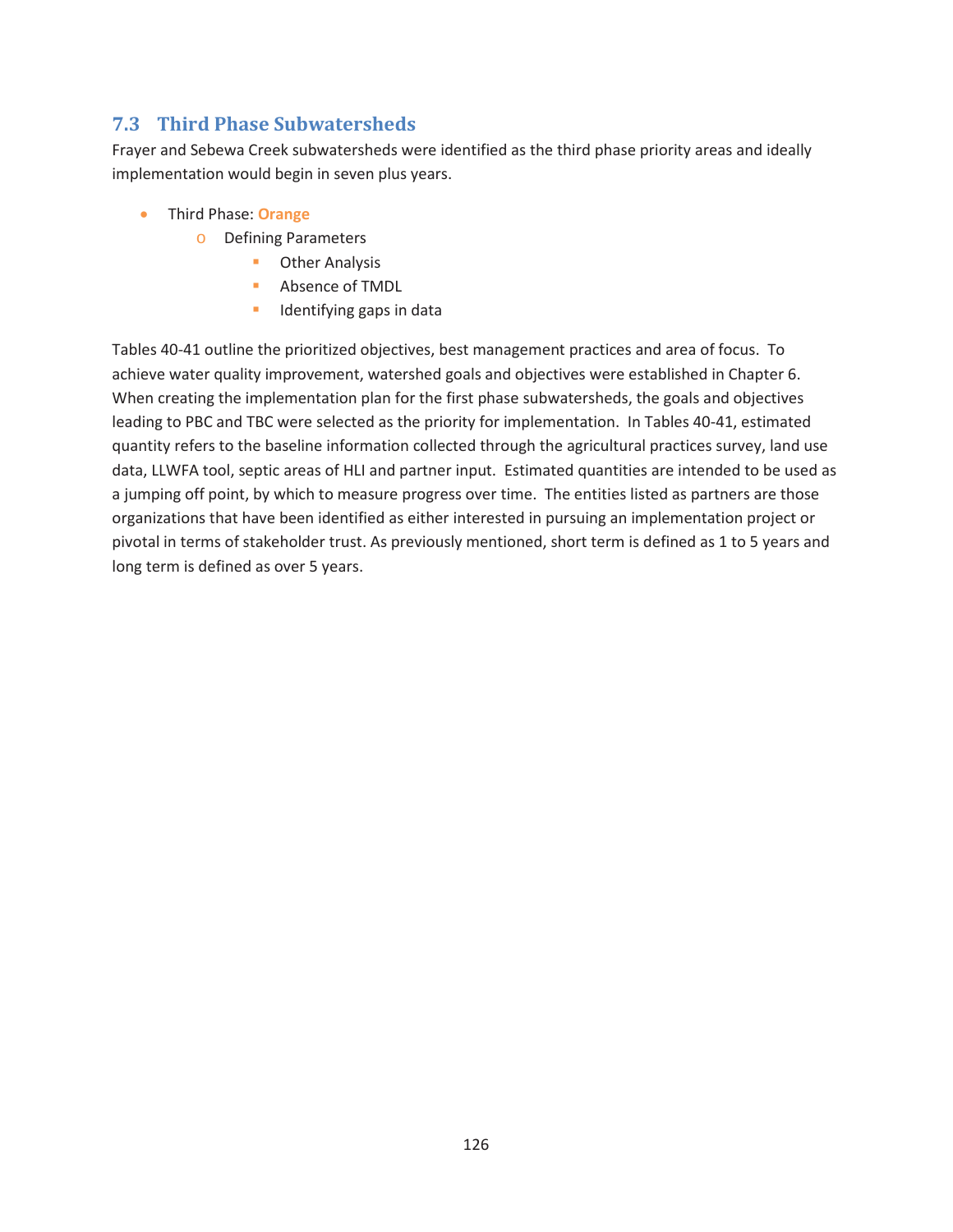| Measurable<br>Milestone<br>$(4-10 \text{ yrs})$       |                                                 | 7 farms                                                                                                                                                       | 2,482 acres                                                                                                                                            | Utilization of<br>compost<br>manure<br>network<br>and/or                                                                                                                                                                                                            | Utilization of<br>digesters                                                                     |
|-------------------------------------------------------|-------------------------------------------------|---------------------------------------------------------------------------------------------------------------------------------------------------------------|--------------------------------------------------------------------------------------------------------------------------------------------------------|---------------------------------------------------------------------------------------------------------------------------------------------------------------------------------------------------------------------------------------------------------------------|-------------------------------------------------------------------------------------------------|
| Measurable<br><b>Milestone</b><br>$(0-3 \gamma r s)$  |                                                 | 3 farms                                                                                                                                                       | 1,241 acres                                                                                                                                            | process to<br>Planning<br>compost<br>develop<br>network<br>manure<br>and/or                                                                                                                                                                                         | process to<br>Planning<br>develop<br>digester<br>usage                                          |
| Installed<br><b>Total</b><br>Cost                     |                                                 | \$75,000                                                                                                                                                      | \$400,000                                                                                                                                              | \$2,500,000                                                                                                                                                                                                                                                         | \$2,500,000                                                                                     |
| Estimated<br>Cost                                     |                                                 | \$5,000 each                                                                                                                                                  | \$20,000 each                                                                                                                                          | \$1,500,000                                                                                                                                                                                                                                                         | \$1,500,000                                                                                     |
| Partners                                              |                                                 | MSUE, NRCS,<br>ECD, Ionia<br>CD, CCD                                                                                                                          | MSUE, NRCS,<br>ECD, Ionia<br>CD, CCD                                                                                                                   | Government,<br>MSUE, ECD,<br>Clinton CD,<br>Landscape<br>Gardening<br>Ionia CD,<br>and Food<br>Industry,<br>Groups<br>Bureau,<br>Farm<br>Local<br>Local                                                                                                             | Government<br>and Business<br>Clinton CD,<br>MSU, ECD,<br>lonia CD,<br>Bureau,<br>Farm<br>Local |
| Estimated Quantity (in<br>priority order)             | Subwatershed: Frayer Creek (Critical Zones TBD) | 15 Observed farms-<br>acreage TBD                                                                                                                             | $1,241.40$ acres = $10\%$ ,<br>current acreage TBD                                                                                                     | sites and development<br>1 network-number of<br>TBD                                                                                                                                                                                                                 | TBD                                                                                             |
| Areas of Focus                                        |                                                 | with bovine and/or<br>Livestock farms<br>equine                                                                                                               | 12,414 acres of<br>cropland                                                                                                                            | Subwatershed<br>Entire                                                                                                                                                                                                                                              | Subwatershed<br>Entire                                                                          |
| Action                                                |                                                 | to storage, handling,<br>for appropriate site<br>planning in regards<br>Address the need<br>livestock access,<br>disposal and/or<br>application of<br>manure. | to reduce E.coli from<br>manure application<br>timing of spreading<br>Address the need<br>for appropriate<br>equipment and<br>reaching water<br>bodies | and those who can<br>producing manure<br>resource. Includes<br>connecting farms<br>cropping systems,<br>Address the need<br>solution to utilize<br>urban agriculture,<br>utilize it such as<br>home gardeners,<br>for a long term<br>$\sigma$<br>manure as<br>et c. | solution to utilize<br>Address the need<br>energy resource<br>for a long term<br>manure as an   |
| priority order)<br>Management<br>Practice (in<br>Best |                                                 | management<br>Completed<br>manure<br>plans                                                                                                                    | equipment and<br>application<br>Manure<br>timing                                                                                                       | a manure and/or<br>development of<br>Investigate<br>compost<br>network                                                                                                                                                                                              | development of<br>Investigate<br>community<br>on-farm or<br>digesters                           |
| Prioritized<br>Objective                              |                                                 |                                                                                                                                                               |                                                                                                                                                        | implementation<br>management<br>planning and<br>Implement<br>manure                                                                                                                                                                                                 |                                                                                                 |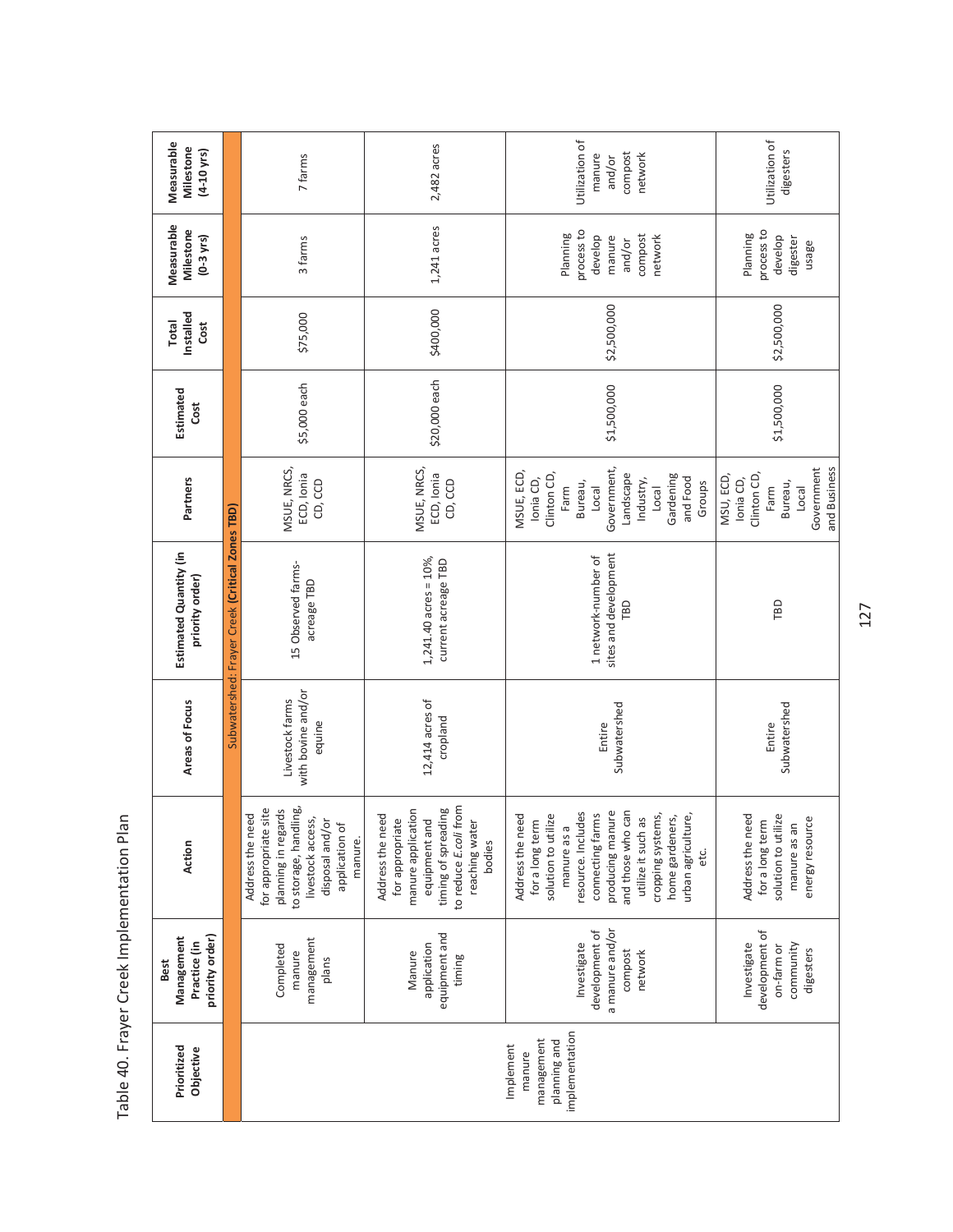| Prioritized<br>Objective                   | priority order)<br>Management<br>Practice (in<br>Best                     | Action                                                                                                                                               | Areas of Focus                                    | Estimated Quantity (in<br>priority order)                                              | Partners                               | Estimated<br>Cost | Installed<br><b>Total</b><br>Cost | Measurable<br>Milestone<br>$(0-3 \text{ yrs})$ | Measurable<br>Milestone<br>$(4 - 10$ yrs) |
|--------------------------------------------|---------------------------------------------------------------------------|------------------------------------------------------------------------------------------------------------------------------------------------------|---------------------------------------------------|----------------------------------------------------------------------------------------|----------------------------------------|-------------------|-----------------------------------|------------------------------------------------|-------------------------------------------|
|                                            |                                                                           |                                                                                                                                                      |                                                   | Subwatershed: Frayer Creek (Critical Zones TBD)                                        |                                        |                   |                                   |                                                |                                           |
|                                            | management<br>techniques<br>Pasture                                       | reduce E.coli loading<br>forage selection to<br>grazing, soil testing,<br>based on paddock<br>grazing plan and<br>Manage pasture<br>size, rotational | with bovine and/or<br>Livestock farms<br>equine   | 173 acres as permanent<br>land use data identified<br>15 Observed farms and<br>pasture | NRCS, ECD,<br>Ionia CD,<br>MSUE,<br>6  | \$10,000 each     | \$150,000                         | 3 farms                                        | 7 farms                                   |
| vegetative best<br>management<br>Implement | Cover crops                                                               | applied to cropland<br>Cereal rye, oil seed<br>radish and oats<br>to reduce E.coli<br>waterbodies<br>reaching                                        | 12,414 acres of<br>cropland                       | $1,241.10 = 10%$ , current<br>acreage TBD                                              | NRCS, ECD,<br>Ionia CD,<br>MSUE,<br>e  | \$300/arc         | \$3,800,000                       | 1,241 acres                                    | 2, 482 acres                              |
| practices                                  | (including trees)<br>and/or riparian<br><b>Buffer strips</b><br>plantings | Grassed waterways,<br>contour grass strips,<br>shelterbreaks/field<br>windbreaks, living<br>snow fences, filter<br>strips, riparian<br>buffers       | Agricultural and<br>rural residential<br>property | Potential for 13.4 miles<br>of stream buffers                                          | NRCS, ECD,<br>Ionia CD,<br>MSUE,<br>co | \$9,000/mile      | \$120,600                         | 3 miles                                        | 6 miles                                   |
|                                            | Tillage Practices                                                         | conservation tillage<br>Maintain current<br>practices and/or<br>adopt where<br>appropriate                                                           | 12,414 acres of<br>cropland                       | agricultural practice<br>5-10% over current<br>numbers found in<br>survey              | NRCS, ECD,<br>Ionia CD,<br>MSUE,<br>co | \$300/acre        | \$3,800,000                       | 620 acres                                      | $1,241$ acres                             |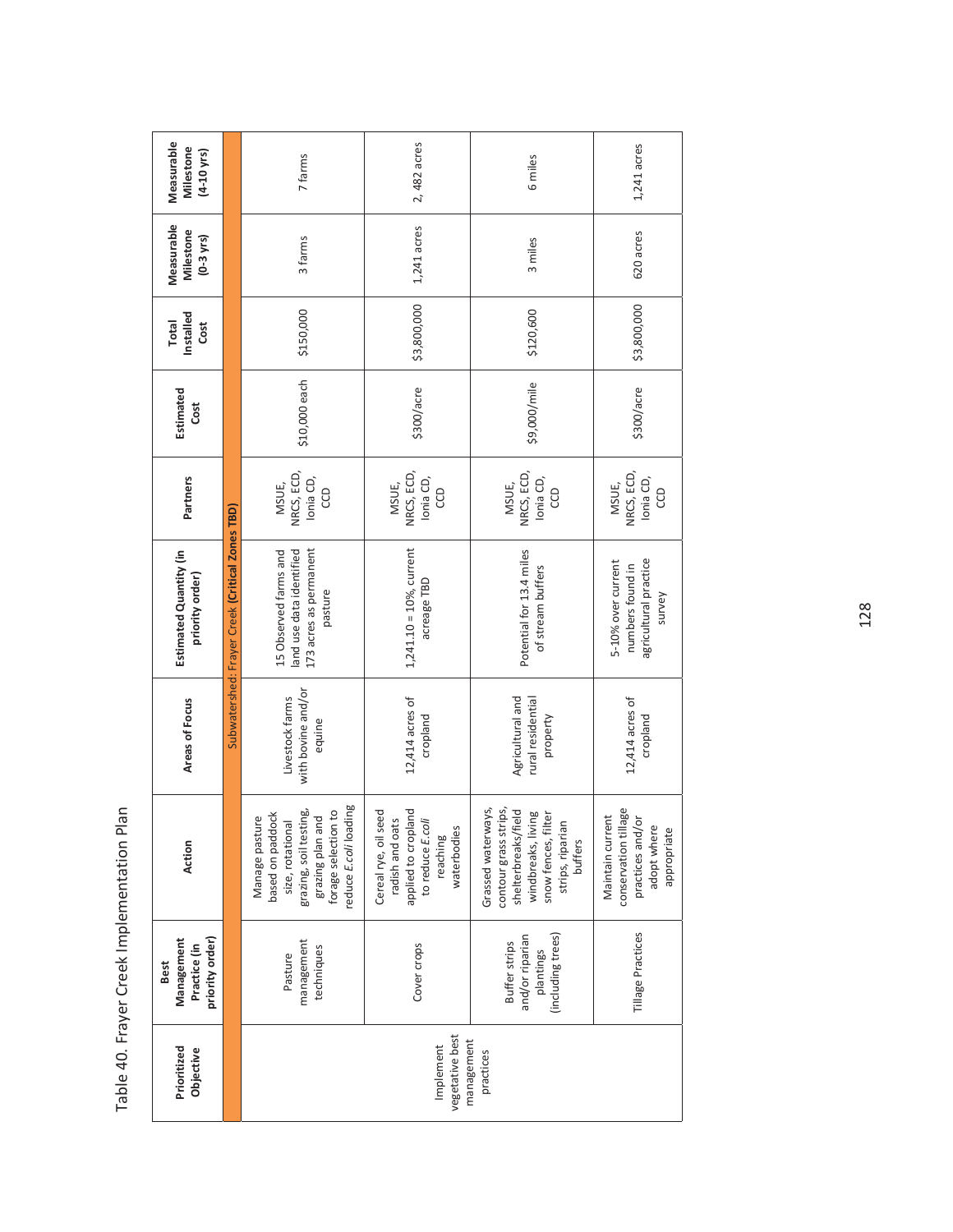|  | Measurable<br>Milestone<br>$(4-10 \text{ yrs})$                                     |                                                 | sources and<br>Identify<br>causes                                                                                                                   | 5 sites                                                                                                                                                                                       | 5 sites                                                                                                                                                                                       | 5 sites                                                                                                       | 6 farms                                                                                             | 5 sites                                                                                                                 |
|--|-------------------------------------------------------------------------------------|-------------------------------------------------|-----------------------------------------------------------------------------------------------------------------------------------------------------|-----------------------------------------------------------------------------------------------------------------------------------------------------------------------------------------------|-----------------------------------------------------------------------------------------------------------------------------------------------------------------------------------------------|---------------------------------------------------------------------------------------------------------------|-----------------------------------------------------------------------------------------------------|-------------------------------------------------------------------------------------------------------------------------|
|  | Measurable<br>Milestone<br>$(0-3$ yrs)                                              | Determine<br>critical<br>areas                  |                                                                                                                                                     | 2 sites                                                                                                                                                                                       | 2 sites                                                                                                                                                                                       | 2 sites                                                                                                       | 3 farms                                                                                             | 2 sites                                                                                                                 |
|  | Installed<br>Total<br>Cost<br>Estimated<br>Cost<br>BEHD, Ionia<br>Partners<br>MDEQ, |                                                 | \$30,000                                                                                                                                            | \$5,000                                                                                                                                                                                       | \$45,000                                                                                                                                                                                      | \$15,000                                                                                                      | \$750,000                                                                                           | \$30,000                                                                                                                |
|  |                                                                                     |                                                 | \$1,000/site                                                                                                                                        | \$1.50/ft                                                                                                                                                                                     | \$9,000/mile                                                                                                                                                                                  | \$3,000/site                                                                                                  | \$50,000 each                                                                                       | \$4,000 each                                                                                                            |
|  |                                                                                     |                                                 | Government<br>CCD, Local<br>CD, ECD,                                                                                                                | NRCS, ECD,<br>Ionia CD,<br>MSUE,<br>ccp                                                                                                                                                       | NRCS, ECD,<br>Ionia CD,<br>MSUE,<br>CCD                                                                                                                                                       | NRCS, ECD,<br>Ionia CD,<br>MSUE,<br>CCD                                                                       | NRCS, ECD,<br>lonia CD,<br>MSUE,<br>CCD                                                             | NRCS, ECD,<br>Ionia CD,<br>MSUE,<br>CCD                                                                                 |
|  | Estimated Quantity<br>(in priority order)                                           | Subwatershed: Frayer Creek (Critical Zones TBD) |                                                                                                                                                     | 15 Observed farms-<br>site identification<br>necessary                                                                                                                                        | 15 Observed farms-<br>site identification<br>necessary                                                                                                                                        | 15 Observed farms-<br>site identification<br>necessary                                                        | facility capacity TBD<br>15 Observed farms-                                                         | 15 Observed farms-<br>site identification<br>necessary                                                                  |
|  | Areas of Focus                                                                      |                                                 | Subwatershed<br>Entire                                                                                                                              | with bovine and/or<br>Livestock farms<br>equine                                                                                                                                               | with bovine and/or<br>Livestock farms<br>equine                                                                                                                                               | with bovine and/or<br>Livestock farms<br>equine                                                               | with bovine and/or<br>Livestock farms<br>equine                                                     | with bovine and/or<br>Livestock farms<br>equine                                                                         |
|  | Action                                                                              |                                                 | data and determine critical<br>areas. This should include<br>E.coli concentrations and<br>Follow QAPP procedures<br>to collect water quality<br>BST | exclude<br>river or install controlled<br>accessing the creeks or<br>cross a creek in a small<br>access for livestock to<br>livestock from freely<br>area<br>Install fencing to<br>determined | exclude<br>river or install controlled<br>accessing the creeks or<br>cross a creek in a small<br>access for livestock to<br>livestock from freely<br>area<br>Install fencing to<br>determined | (pasture) wide buffer area<br>Install fencing to create<br>before stream bank.<br>or $10'$<br>300' (dirt lot) | compost structures to<br>reaching water bodies<br>and/or<br>from<br>Install manure<br>reduce E.coli | livestock to access surface<br>water by way of the creek<br>Install water sources to<br>prevent the need of<br>or river |
|  | priority order)<br>Management<br>Practice (in<br>Best                               |                                                 | monitoring<br>Implement<br>strategy                                                                                                                 | exclusion or<br>controlled<br>Livestock<br>access at<br>crossing                                                                                                                              | existing crossing<br>Setback near                                                                                                                                                             | holding facility<br>Setback at                                                                                | and/or compost<br>Waste storage<br>facilities                                                       | water sources<br>Alternative                                                                                            |
|  | Prioritized<br>Objective                                                            |                                                 |                                                                                                                                                     |                                                                                                                                                                                               | livestock best<br>management<br>Implement<br>practices                                                                                                                                        |                                                                                                               |                                                                                                     |                                                                                                                         |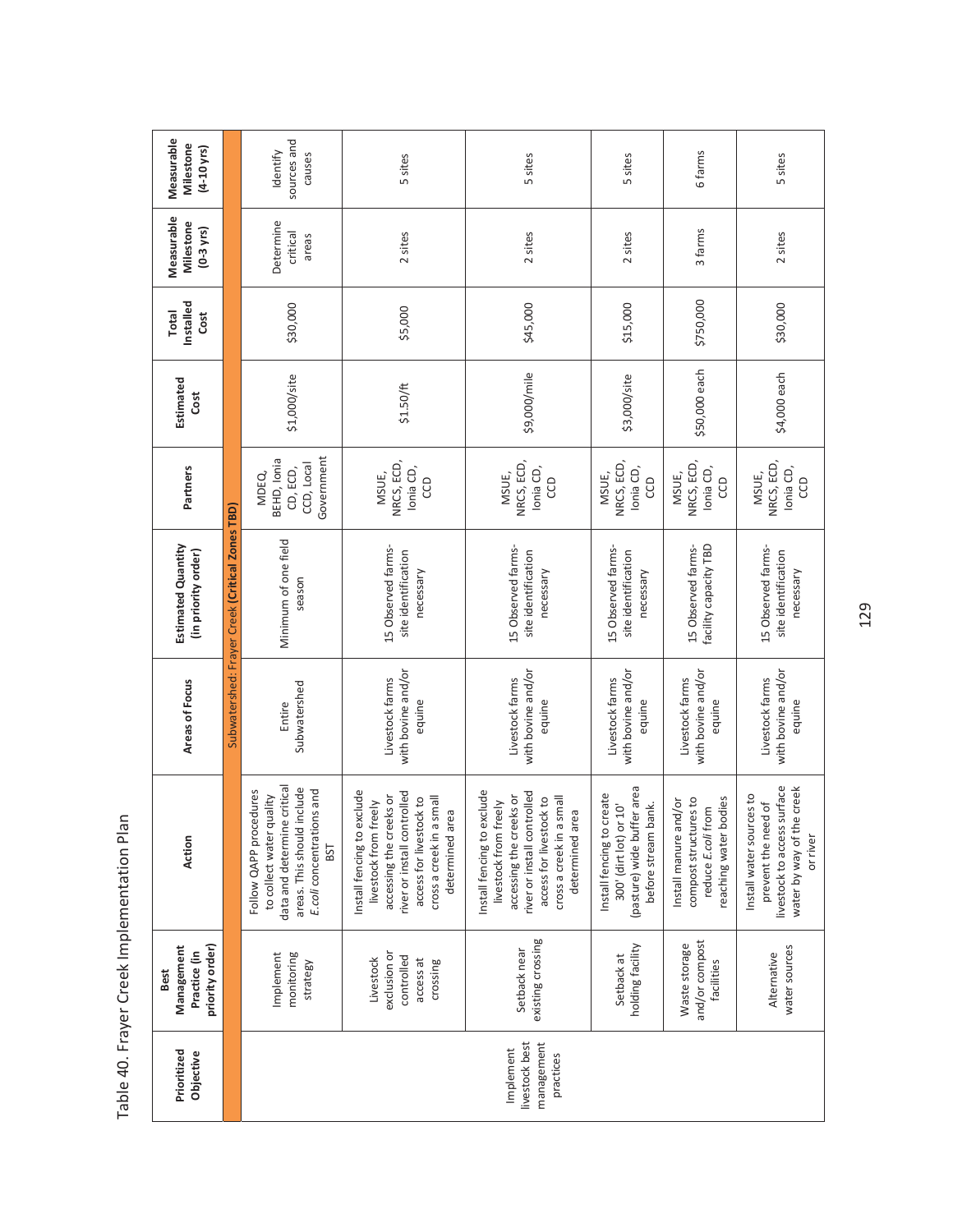| Measurable Milestone<br>$(4-10 \text{ yrs})$                 |                                                 | Identify sources and<br>causes                                                       | Utilization of software-<br>database                                                                         | 15% of Septic Areas of<br>긒                                                          | inspection/maintenance<br>Utilization of<br>initiative                                                                   |
|--------------------------------------------------------------|-------------------------------------------------|--------------------------------------------------------------------------------------|--------------------------------------------------------------------------------------------------------------|--------------------------------------------------------------------------------------|--------------------------------------------------------------------------------------------------------------------------|
| Measurable<br>Milestone<br>$(0-3$ yrs)                       |                                                 | critical areas<br>Determine                                                          | process to<br>database<br>software-<br>Planning<br>develop                                                   | Septic Areas<br>10% of<br>Of HLI                                                     | maintenance<br>process to<br>inspection<br>Planning<br>initiative<br>develop<br>and                                      |
| Installed<br><b>Total</b><br>Cost                            |                                                 | \$30,000                                                                             | \$400,000                                                                                                    | \$200,000                                                                            | \$500,000                                                                                                                |
| Estimated<br>Cost                                            |                                                 | \$1,000/site                                                                         | \$200,000                                                                                                    | \$15,000<br>each                                                                     | \$200,000                                                                                                                |
| Partners                                                     |                                                 | HD, Clinton HD<br>Government<br>BEHD, Ionia<br>and Local                             | HD, Clinton HD<br>Government<br>BEHD, Ionia<br>and Local                                                     | HD, Clinton HD<br>Government<br>BEHD, Ionia<br>and Local                             | HD, Clinton HD<br>Government<br>BEHD, Ionia<br>and Local                                                                 |
| priority order)<br>Quantity (in<br>Estimated                 | Subwatershed: Frayer Creek (Critical Zones TBD) | of HLI identified<br>and require on<br>7 Septic Areas<br>investigation<br>the ground | department (to<br>be maintained<br>1 database for<br>by Clinton HD,<br>lonia HD and<br>each health<br>BEDHD) | of HLI identified<br>and require on<br>7 Septic Areas<br>investigation<br>the ground | of HLI identified<br>and require on<br>7 Septic Areas<br>investigation<br>the ground                                     |
| Areas of Focus                                               |                                                 | 7 Septic Areas of HLI                                                                | Entire Subwatershed                                                                                          | 7 Septic Areas of HLI                                                                | 7 Septic Areas of HLI                                                                                                    |
| Action                                                       |                                                 | Isolate human<br>sources                                                             | include an online<br>accessible to the<br>database that is<br>This could<br>public.                          | Repair illicit or<br>leaky septic<br>discharge                                       | homeowners to<br>inspection and<br>septic systems.<br>maintenance<br>protocol for<br>implement<br>Work with<br>track and |
| priority order)<br>Management<br>Practice (in<br><b>Best</b> |                                                 | monitoring<br>Implement<br>strategy.                                                 | upgrade to track<br>and manage<br>database<br>Software-<br>records.                                          | correct illicit<br>Identify and<br>discharge.                                        | maintenance of<br>inspection and<br>through septic<br>septic systems<br>ordinance.<br>Regular                            |
| Prioritized<br>Objective                                     |                                                 |                                                                                      | Implement                                                                                                    | management<br>practices<br>system<br>septic                                          |                                                                                                                          |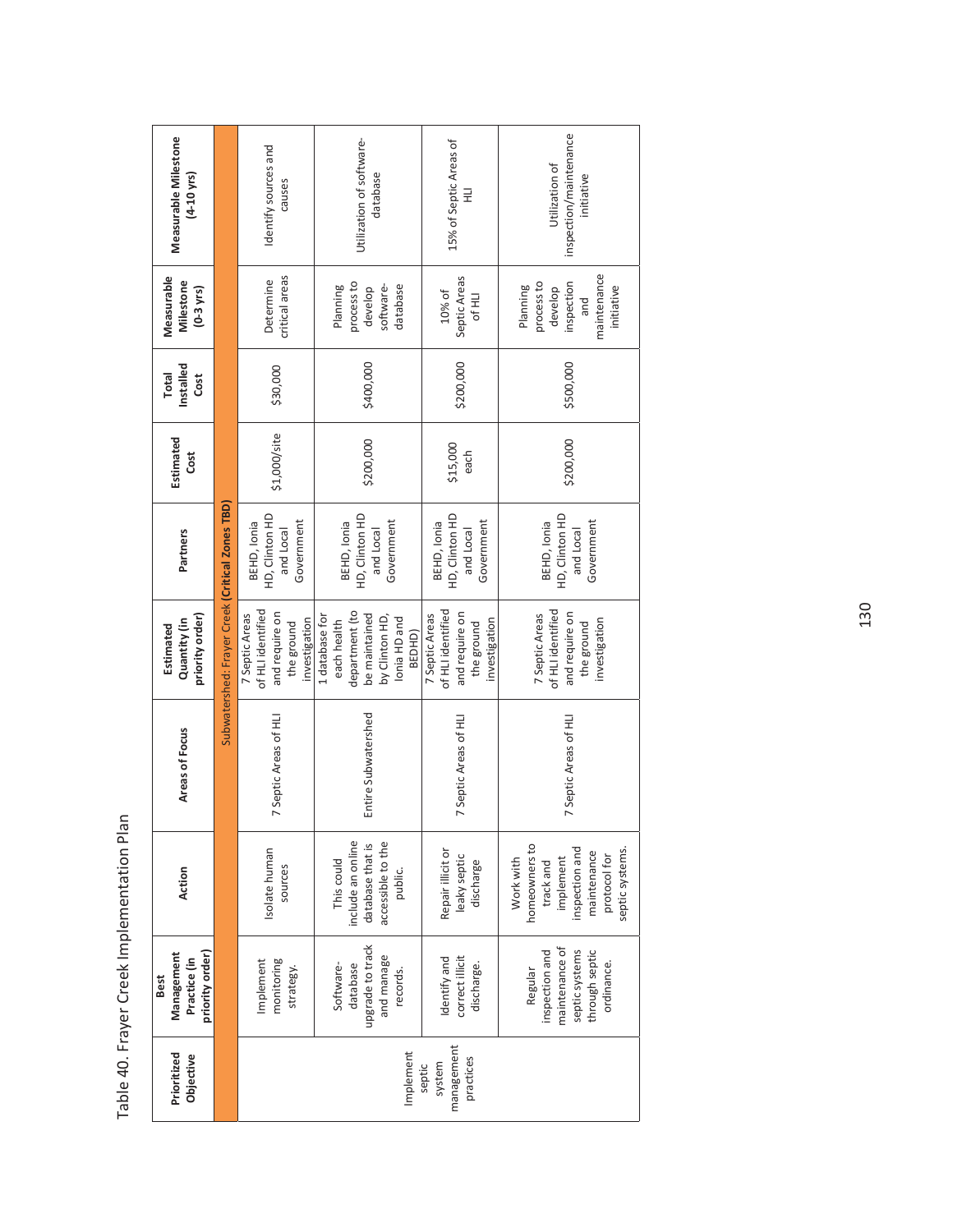| Milestone (4-<br>Measurable<br>10 yrs)<br>Measurable<br>Milestone<br>$(0-3$ yrs) |                                                 | system health.<br>contribute to<br>better septic<br>strategies to<br>Implement<br>developed<br>appropriate<br>strategy to<br>process to<br>contribute<br>determine<br>evaluate<br>Planning<br>to better<br>system<br>septic<br>health.<br>and | 15% of Septic<br>Areas of HLI<br>Areas of HLI<br>10% of<br>Septic                                                   |                                                            |
|----------------------------------------------------------------------------------|-------------------------------------------------|-----------------------------------------------------------------------------------------------------------------------------------------------------------------------------------------------------------------------------------------------|---------------------------------------------------------------------------------------------------------------------|------------------------------------------------------------|
| Installed<br><b>Total</b><br>Cost                                                |                                                 | \$350,000                                                                                                                                                                                                                                     | \$200,000                                                                                                           |                                                            |
| Estimated<br>Cost<br>Partners                                                    |                                                 | \$250,000<br>HD, Clinton HD<br>BEHD, Ionia<br>Government<br>and Local                                                                                                                                                                         | \$15,000<br>each<br>HD, Clinton HD<br>Government<br>BEHD, Ionia<br>and Local                                        | NRCS, Ionia CD,                                            |
| Estimated Quantity<br>(in priority order)                                        | Subwatershed: Frayer Creek (Critical Zones TBD) | local entities such as<br>Developed by BEHD<br>and Ionia HD and<br>conservation<br>districts, etc.<br>townships,                                                                                                                              | ground investigation<br>7 Septic Areas of HLI<br>require on the<br>identified and                                   | Using the LLWFA tool<br>2 high impact areas<br>for wetland |
| Areas of Focus                                                                   |                                                 | Entire Subwatershed                                                                                                                                                                                                                           | 7 Septic Areas of HU                                                                                                | Hwy (near Grange and<br>Benton and Eaton                   |
| Action                                                                           |                                                 | Adopt policies and<br>system health. This<br>evaluating current<br>Transfer Program<br>Time of Sale or<br>improvements<br>could be made.<br>could include<br>procedures to<br>to see where<br>contribute to<br>better septic                  | those who qualify.<br>homeowners to<br>provide financial<br>assistance for<br>and technical<br>Work with            | Use the                                                    |
| priority order)<br>Management<br>Practice (in<br><b>Best</b>                     |                                                 | strategies to be<br>developed by<br>local entities.<br>Additional                                                                                                                                                                             | Implement cost<br>system present)<br>failing systems<br>and/or modern<br>system (if no<br>program for<br>share/loan | restoration<br>Wetland                                     |
| Prioritized<br>Objective                                                         |                                                 | septic system<br>management<br>Implement<br>practices                                                                                                                                                                                         |                                                                                                                     | Implement                                                  |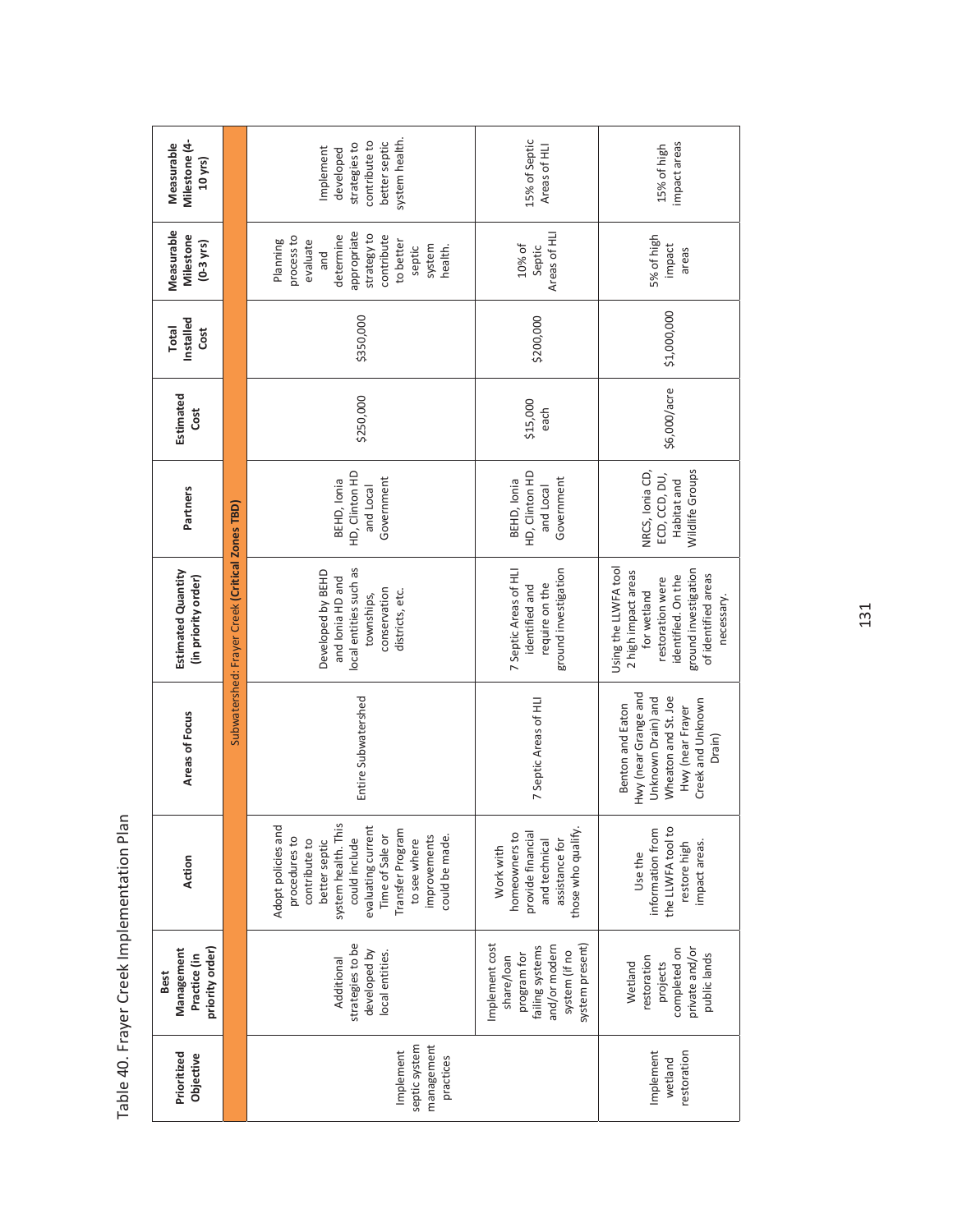| Milestone (4-<br>Measurable<br>$10$ yrs)                  |                                                                                                                                                                                                                                                        | 10 sites                                                                                                                   | better land use<br>contribute to<br>management<br>strategies to<br>Implement<br>developed<br>and drain                                                                |  |  |
|-----------------------------------------------------------|--------------------------------------------------------------------------------------------------------------------------------------------------------------------------------------------------------------------------------------------------------|----------------------------------------------------------------------------------------------------------------------------|-----------------------------------------------------------------------------------------------------------------------------------------------------------------------|--|--|
| Measurable<br>Milestone<br>$(0-3 \text{ yrs})$<br>5 sites |                                                                                                                                                                                                                                                        |                                                                                                                            | management<br>contribute to<br>evaluate and<br>appropriate<br>strategy to<br>better land<br>determine<br>process to<br>Planning<br>use and<br>drain                   |  |  |
| Installed Cost<br><b>Total</b>                            | \$500,000<br>\$10,000/site<br>Estimated<br>Cost<br>Subwatershed: Frayer Creek (Critical Zones TBD)<br>CCD and Local<br>lonia CD, ECD,<br>Government<br>Partners<br>priority order)<br>identification<br>Quantity (in<br>Estimated<br>necessary<br>Site |                                                                                                                            | \$350,000                                                                                                                                                             |  |  |
|                                                           |                                                                                                                                                                                                                                                        |                                                                                                                            | \$250,000                                                                                                                                                             |  |  |
|                                                           |                                                                                                                                                                                                                                                        |                                                                                                                            | TCRPC and Local<br>Development<br>Government:<br>Commissions,<br>Drain Office,<br>Committees<br>Economic<br>Planning                                                  |  |  |
|                                                           |                                                                                                                                                                                                                                                        |                                                                                                                            | 3 counties                                                                                                                                                            |  |  |
| Areas of Focus                                            |                                                                                                                                                                                                                                                        | residential<br>property<br><b>Rural</b>                                                                                    | Subwatershed<br>Entire                                                                                                                                                |  |  |
| Action                                                    |                                                                                                                                                                                                                                                        | plant landscaping<br>gardens, native<br>pavement, rain<br>and other low<br>development<br>techniques<br>Pervious<br>impact | Land use planning<br>stabilization, and<br>and assessment<br>erosion control<br>using the Rural<br>Water Quality<br>Protection<br>guidebook,<br>techniques<br>channel |  |  |
| <b>Best Management</b><br>priority order)<br>Practice (in | Low development<br>techniques                                                                                                                                                                                                                          |                                                                                                                            | Land use planning<br>and assessment                                                                                                                                   |  |  |
| Prioritized<br>Objective                                  | management<br>Implement<br>residential<br>practices<br>rural<br>best                                                                                                                                                                                   |                                                                                                                            | recommended<br>maintenance<br>Implement<br>practices<br>drain                                                                                                         |  |  |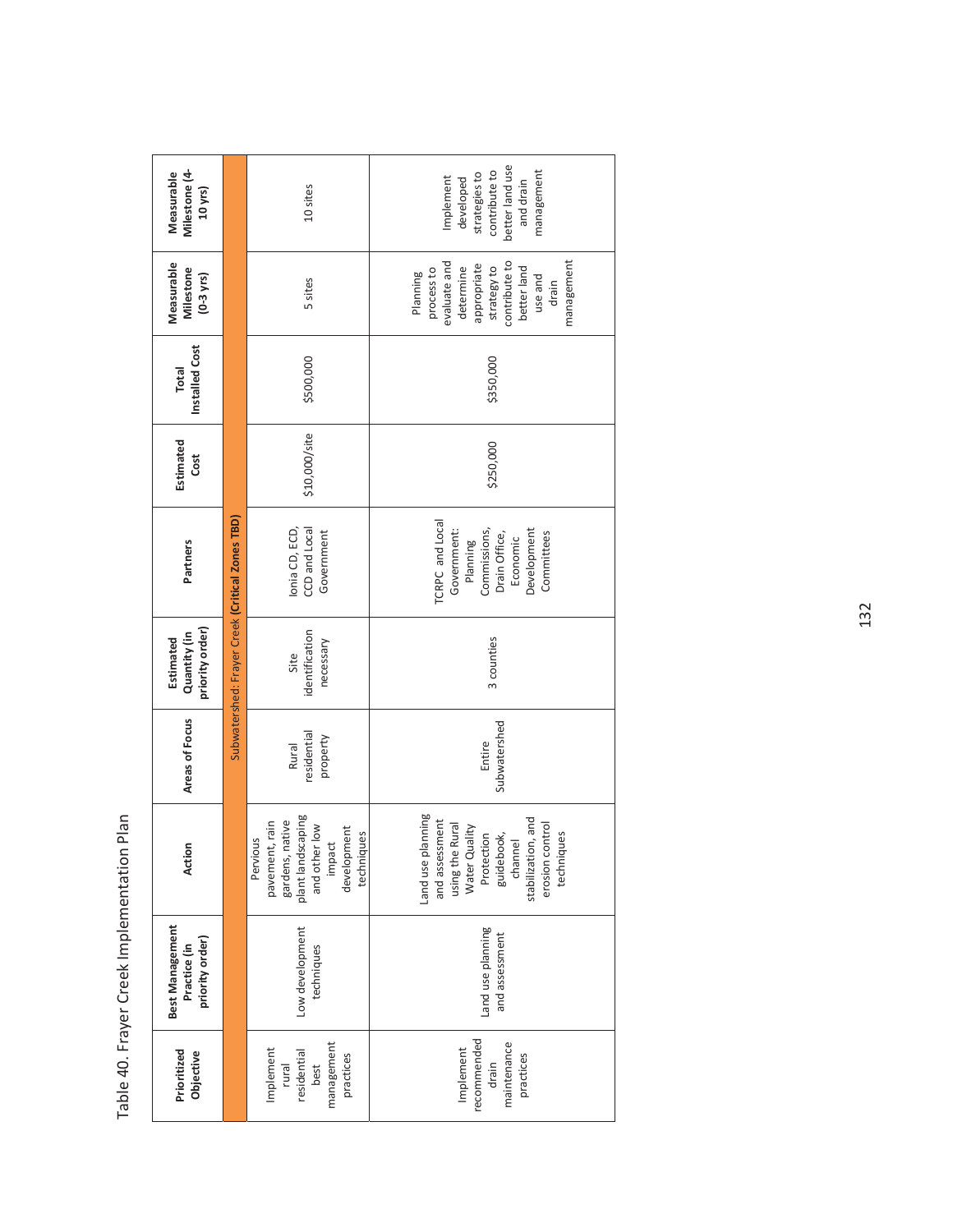| Prioritized<br>Objective                                            | Management<br>Practice (in<br>priority<br>order)<br><b>Best</b>           | Action                                                                                                                                                                                                                                          | Areas of Focus                                  | Estimated Quantity (in<br>priority order)           | Partners                                                                                                                                 | Estimated<br>Cost | Installed<br><b>Total</b><br>Cost | Measurable<br>Milestone<br>$(0-3 \text{ yrs})$                              | Measurable<br>Milestone<br>$(4 - 10$ yrs)                |
|---------------------------------------------------------------------|---------------------------------------------------------------------------|-------------------------------------------------------------------------------------------------------------------------------------------------------------------------------------------------------------------------------------------------|-------------------------------------------------|-----------------------------------------------------|------------------------------------------------------------------------------------------------------------------------------------------|-------------------|-----------------------------------|-----------------------------------------------------------------------------|----------------------------------------------------------|
|                                                                     |                                                                           |                                                                                                                                                                                                                                                 |                                                 | Subwatershed: Sebewa Creek (Critical Zones TBD)     |                                                                                                                                          |                   |                                   |                                                                             |                                                          |
|                                                                     | management<br>Completed<br>manure<br>plans                                | appropriate site planning in<br>Identify livestock access to<br>handling, disposal and/or<br>application of manure.<br>Address the need for<br>regards to storage,<br>surface water.                                                            | with bovine and/or<br>Livestock farms<br>equine | 17 Observed farms-<br>acreage TBD                   | MSUE, NRCS,<br>ECD, Ionia<br>G                                                                                                           | \$5,000 each      | \$85,000                          | 4 farms                                                                     | 8 farms                                                  |
|                                                                     | application<br>equipment<br>and timing<br>Manure                          | reduce E.coli from reaching<br>application equipment and<br>timing of spreading to<br>appropriate manure<br>Address the need for<br>water bodies                                                                                                | 11,192 acres of<br>cropland                     | $1,119.20 = 10%$ , current<br>acreage TBD           | MSUE, NRCS,<br>ECD, Ionia<br>G                                                                                                           | \$20,000 each     | \$340,000                         | 1,119 acres                                                                 | 2,238 acres                                              |
| implementation<br>management<br>planning and<br>Implement<br>manure | development<br>of a manure<br>Investigate<br>compost<br>network<br>and/or | those who can utilize it such<br>Address the need for a long<br>as cropping systems, home<br>farms<br>term solution to utilize<br>producing manure and<br>manure as a resource.<br>gardeners, urban<br>agriculture, etc.<br>Includes connecting | Subwatershed<br>Entire                          | sites and development<br>1 network-number of<br>ГBD | Government,<br>MSUE, ECD,<br>Landscape<br>Gardening<br>and Food<br>Ionia CD,<br>Industry,<br>Groups<br>Bureau,<br>Farm<br>Local<br>Local | \$1,500,000       | \$2,500,000                       | process to<br>Planning<br>compost<br>develop<br>network<br>manure<br>and/or | Utilization<br>of manure<br>compost<br>network<br>and/or |
|                                                                     | development<br>of on-farm or<br>community<br>Investigate<br>digesters     | Address the need for a long<br>term solution to utilize<br>manure as an energy<br>resource                                                                                                                                                      | Subwatershed<br>Entire                          | TBD                                                 | and Business<br>Government<br>MSU, ECD,<br>Ionia CD,<br>Bureau,<br>Farm<br><b>Local</b>                                                  | \$1,500,000       | \$2,500,000                       | process to<br>Planning<br>develop<br>digester<br>usage                      | of digesters<br>Utilization                              |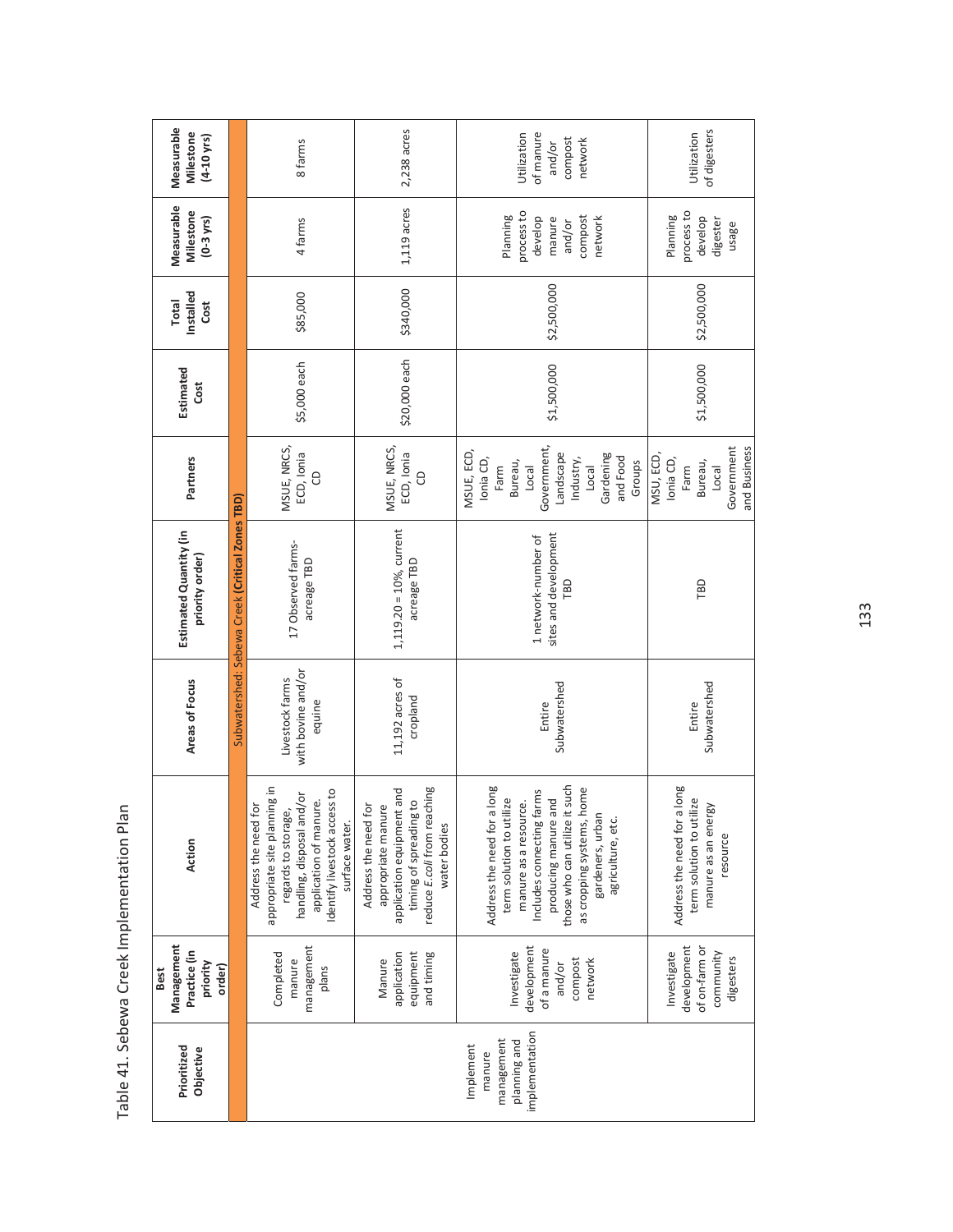| Measurable<br>Milestone<br>$(4 - 10$ yrs)                       |                                                 | 8 farms                                                                                                                                              | 2,238 acres                                                                                                   | 7 miles                                                                                                                                        | $1,119$ acres                                                                              |  |  |
|-----------------------------------------------------------------|-------------------------------------------------|------------------------------------------------------------------------------------------------------------------------------------------------------|---------------------------------------------------------------------------------------------------------------|------------------------------------------------------------------------------------------------------------------------------------------------|--------------------------------------------------------------------------------------------|--|--|
| Measurable<br>Milestone<br>$(0-3 \text{ yrs})$                  |                                                 | 4 farms                                                                                                                                              | $1,119$ acres                                                                                                 | 4 miles                                                                                                                                        | 560 acres                                                                                  |  |  |
| Installed<br><b>Total</b><br>Cost                               |                                                 | \$170,000                                                                                                                                            | \$3,400,000                                                                                                   | \$136,800                                                                                                                                      | \$3,400,000                                                                                |  |  |
| Estimated<br>Cost                                               |                                                 | \$10,000 each                                                                                                                                        | \$300/arc                                                                                                     | \$9,000/mile                                                                                                                                   | \$300/acre                                                                                 |  |  |
| Partners                                                        |                                                 | NRCS, ECD,<br>Ionia CD<br>MSUE,                                                                                                                      | NRCS, ECD,<br>Ionia CD<br>MSUE,                                                                               | NRCS, ECD,<br>Ionia CD<br>MSUE,                                                                                                                | NRCS, ECD,<br>Ionia CD<br>MSUE,                                                            |  |  |
| Estimated Quantity (in<br>priority order)                       | Subwatershed: Sebewa Creek (Critical Zones TBD) | 17 Observed farms and<br>land use data identified<br>25 acres as permanent<br>pasture                                                                | $1,119.20 = 10\%$ , current<br>acreage TBD                                                                    | Potential for 15.2 miles<br>of stream buffers                                                                                                  | agricultural practice<br>5-10% over current<br>numbers found in<br>survey                  |  |  |
| Areas of Focus                                                  |                                                 | with bovine and/or<br>Livestock farms<br>equine                                                                                                      | 11,192 acres of<br>cropland                                                                                   | Agricultural and<br>rural residential<br>property                                                                                              | 11,192 acres of<br>cropland                                                                |  |  |
| Action<br>priority order)<br>Management<br>Practice (in<br>Best |                                                 | reduce E.coli loading<br>forage selection to<br>grazing, soil testing,<br>based on paddock<br>grazing plan and<br>Manage pasture<br>size, rotational | applied to cropland<br>Cereal rye, oil seed<br>radish and oats<br>to reduce E.coli<br>waterbodies<br>reaching | Grassed waterways,<br>contour grass strips,<br>shelterbreaks/field<br>windbreaks, living<br>snow fences, filter<br>strips, riparian<br>buffers | conservation tillage<br>Maintain current<br>practices and/or<br>adopt where<br>appropriate |  |  |
|                                                                 |                                                 | management<br>techniques<br>Pasture                                                                                                                  | Cover crops                                                                                                   | (including trees)<br>and/or riparian<br><b>Buffer strips</b><br>plantings                                                                      | Tillage Practices                                                                          |  |  |
| Prioritized<br>Objective                                        |                                                 | vegetative best<br>management<br>Implement<br>practices                                                                                              |                                                                                                               |                                                                                                                                                |                                                                                            |  |  |

| י<br>ייטוס<br>ī                                                                            |
|--------------------------------------------------------------------------------------------|
| 10 0000000000000                                                                           |
|                                                                                            |
| ていこ                                                                                        |
| $\sum$<br>֧֧ׅ֧ׅ֧֧֧ׅ֧֧֧֧֛֧֧ׅ֧֧ׅ֧֛֛֛֛֛֚֚֚֚֚֚֚֚֚֚֚֚֚֚֚֚֚֚֚֚֚֚֚֚֚֚֚֚֝֝֜֝֬֜֝֓֝֓֜֜֝֬֜֜֜֝֬֜֝֬֜֜֝֜ |
| i<br>I<br>$\frac{a}{c}$                                                                    |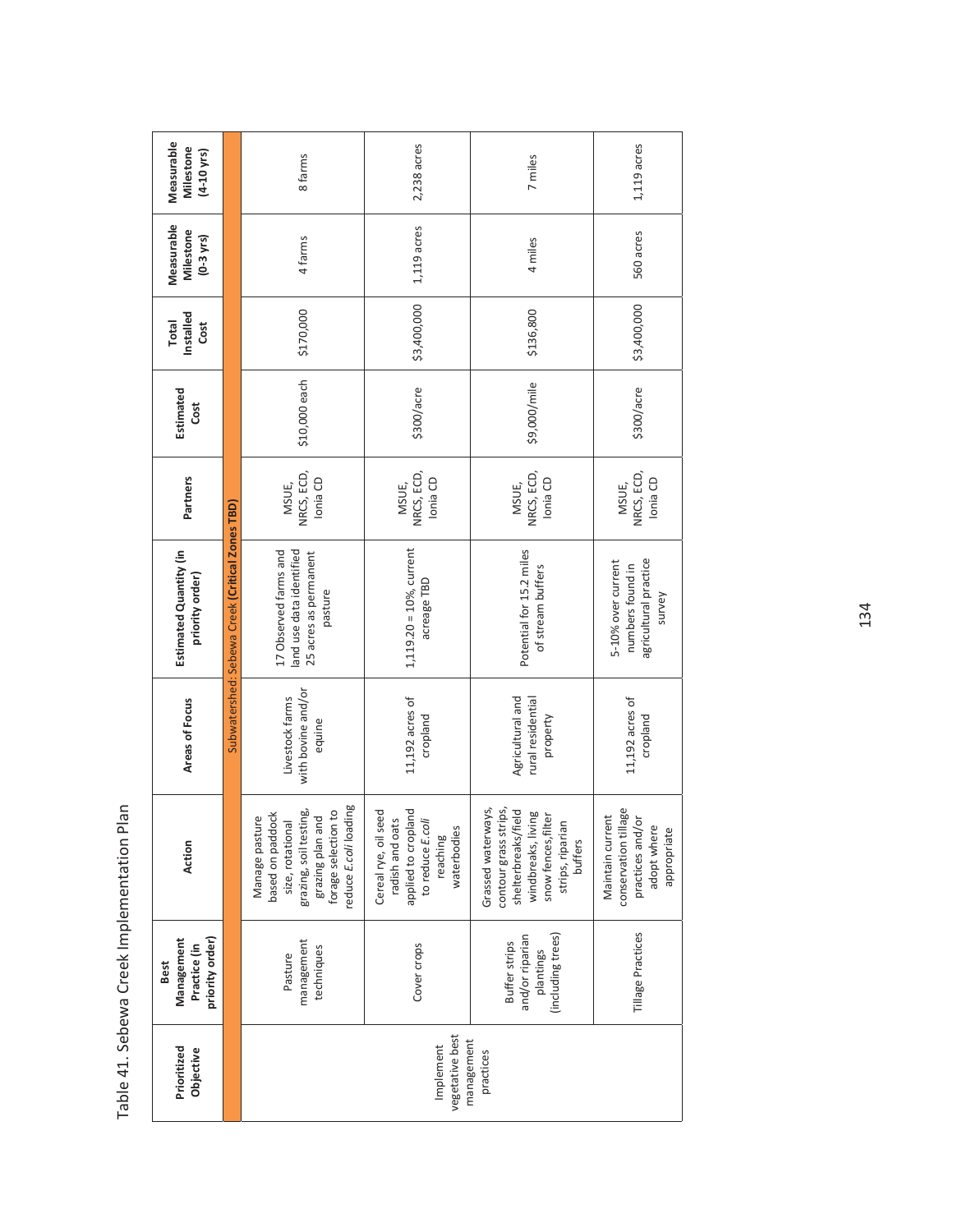| Measurable<br>Milestone<br>$(4 - 10$ yrs)             |                                                           | sources and<br>Identify<br>causes                                                                                                                   | 5 sites                                                                                                                                                                                 | 8 farms                                                                                                       | 8 farms                                                                                                       | 8 farms                                                                                       | 5 sites                                                                                                                           |
|-------------------------------------------------------|-----------------------------------------------------------|-----------------------------------------------------------------------------------------------------------------------------------------------------|-----------------------------------------------------------------------------------------------------------------------------------------------------------------------------------------|---------------------------------------------------------------------------------------------------------------|---------------------------------------------------------------------------------------------------------------|-----------------------------------------------------------------------------------------------|-----------------------------------------------------------------------------------------------------------------------------------|
| Measurable<br>Milestone<br>$(0-3$ yrs)                |                                                           | Determine<br>critical<br>areas                                                                                                                      | 3 sites                                                                                                                                                                                 | 4 farms                                                                                                       | 4 farms                                                                                                       | 4 farms                                                                                       | 3 sites                                                                                                                           |
| Installed<br><b>Total</b><br>Cost                     |                                                           | \$30,000                                                                                                                                            | \$15,000                                                                                                                                                                                | \$55,000                                                                                                      | \$25,000                                                                                                      | \$850,000                                                                                     | \$40,000                                                                                                                          |
| Estimated<br>Cost                                     |                                                           | \$1,000/site                                                                                                                                        | \$1.50/ft                                                                                                                                                                               | \$9,000/mile                                                                                                  | \$3,000/site                                                                                                  | \$50,000 each                                                                                 | \$4,000 each                                                                                                                      |
| Partners                                              |                                                           | Government<br>BEHD, ECD,<br>Ionia CD,<br>MDEQ,<br>$L_{\text{Ccal}}$                                                                                 | NRCS, ECD,<br>Ionia CD<br>MSUE,                                                                                                                                                         | NRCS, ECD,<br>Ionia CD<br>MSUE,                                                                               | NRCS, ECD,<br>Ionia CD<br>MSUE,                                                                               | NRCS, ECD,<br>Ionia CD<br>MSUE,                                                               | NRCS, ECD,<br>lonia CD<br>MSUE,                                                                                                   |
| Estimated Quantity<br>(in priority order)             | Subwatershed: Sebewa Creek (Critical Zones TBD)           | Minimum of one<br>field season                                                                                                                      | 3 sites, further<br>identification<br>necessary                                                                                                                                         | 17 Observed farms-<br>Site identification<br>necessary                                                        | 17 Observed farms-<br>Site identification<br>necessary                                                        | 17 Observed farms-<br>Facility capacity<br><b>CBD</b>                                         | 3 sites, further<br>identification<br>necessary                                                                                   |
| Areas of Focus                                        |                                                           | Entire Subwatershed                                                                                                                                 | Saginaw Hwy), Shaytown<br>Hwy), and Keefer Hwy<br>Rd (South of Saginaw<br>(between Emery and<br>Dow Rd (South of<br>Bippley Rds.)                                                       | bovine and/or equine<br>Livestock farms with                                                                  | bovine and/or equine<br>Livestock farms with                                                                  | bovine and/or equine<br>Livestock farms with                                                  | Saginaw Hwy), Shaytown<br>Hwy), and Keefer Hwy<br>Rd (South of Saginaw<br>(between Emery and<br>Dow Rd (South of<br>Bippley Rds.) |
| Action                                                |                                                           | Follow QAPP procedures to<br>areas. This should include<br>collect water quality data<br>E.coli concentrations and<br>and determine critical<br>BST | Install fencing to exclude<br>river or install controlled<br>accessing the creeks or<br>cross a creek in a small<br>access for livestock to<br>livestock from freely<br>determined area | r area<br>Install fencing to create<br>before stream bank.<br>300' (dirt lot) or 10'<br>(pasture) wide buffer | r area<br>Install fencing to create<br>before stream bank.<br>300' (dirt lot) or 10'<br>(pasture) wide buffer | reduce E.coli from reaching<br>compost structures to<br>Install manure and/or<br>water bodies | livestock to access surface<br>creek<br>Install water sources to<br>prevent the need of<br>water by way of the<br>or river        |
| priority order)<br>Management<br>Practice (in<br>Best |                                                           | Implement<br>monitoring<br>strategy                                                                                                                 | exclusion or<br>controlled<br>Livestock<br>access at<br>crossing                                                                                                                        | Setback near<br>crossing<br>existing                                                                          | holding facility<br>Setback at                                                                                | Waste storage<br>compost<br>facilities<br>and/or                                              | water sources<br>Alternative                                                                                                      |
| Prioritized<br>Objective                              | management<br>Implement<br>practices<br>livestock<br>best |                                                                                                                                                     |                                                                                                                                                                                         |                                                                                                               |                                                                                                               |                                                                                               |                                                                                                                                   |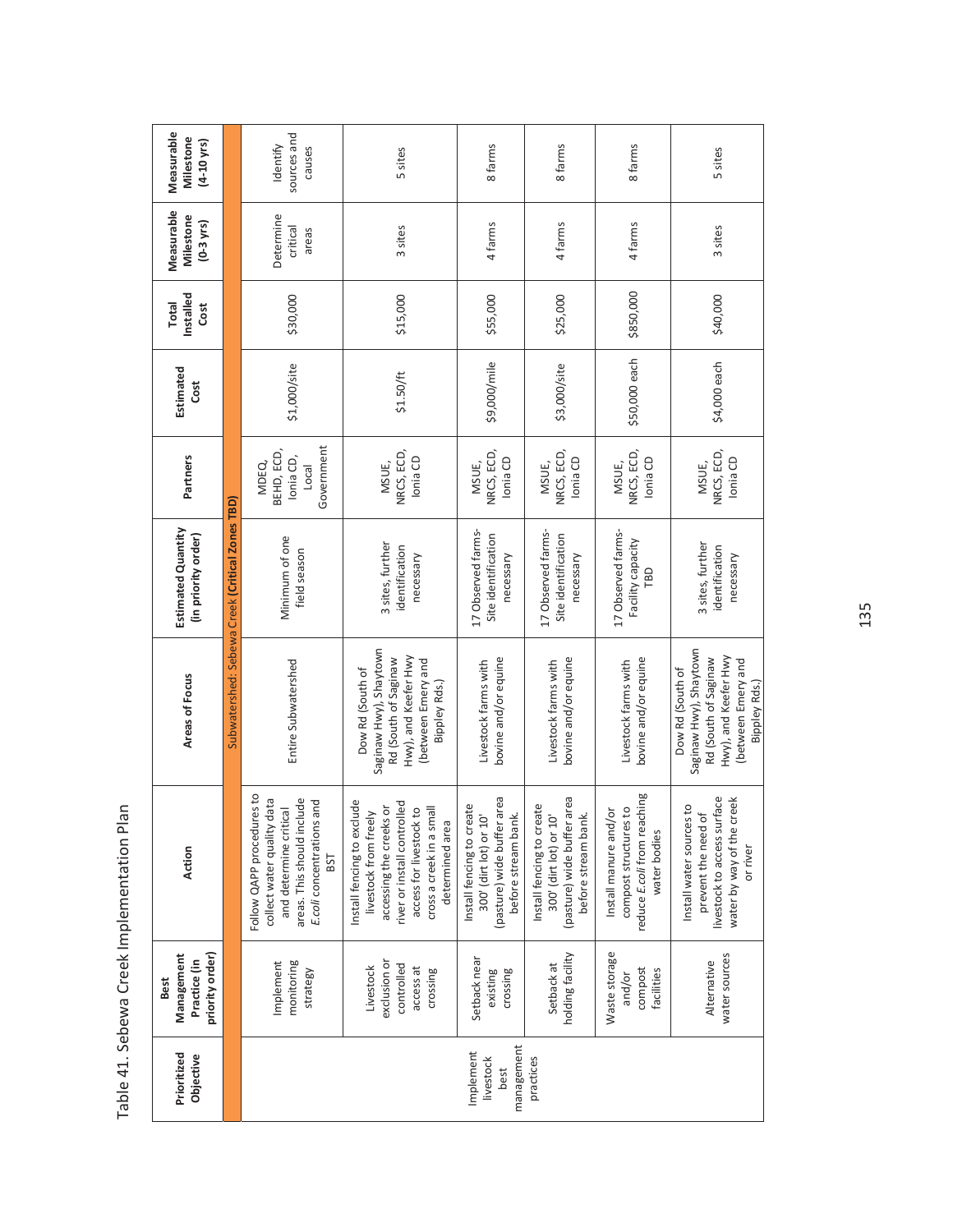| Measurable Milestone<br>$(4 - 10$ yrs)                |                                                 | Identify sources and<br>causes                                                        | Utilization of software-<br>database                                                          | 15% of Septic Areas of<br>$\equiv$                                                    | inspection/maintenance<br>Utilization of<br>initiative                                                                   | strategies to contribute<br>to better septic system<br>Implement developed<br>health.                                                                                                                                     |
|-------------------------------------------------------|-------------------------------------------------|---------------------------------------------------------------------------------------|-----------------------------------------------------------------------------------------------|---------------------------------------------------------------------------------------|--------------------------------------------------------------------------------------------------------------------------|---------------------------------------------------------------------------------------------------------------------------------------------------------------------------------------------------------------------------|
| Measurable<br>Milestone<br>$(0-3$ yrs $)$             |                                                 | critical areas<br>Determine                                                           | process to<br>database<br>Planning<br>software-<br>develop                                    | Septic Areas<br>10% of<br>Of HLI                                                      | maintenance<br>process to<br>inspection<br>Planning<br>initiative<br>develop<br>and                                      | evaluate and<br>appropriate<br>strategy to<br>process to<br>determine<br>contribute<br>Planning<br>to better<br>system<br>septic<br>health.                                                                               |
| Installed<br><b>Total</b><br>Cost                     |                                                 | \$30,000                                                                              | \$400,000                                                                                     | \$400,000                                                                             | \$500,000                                                                                                                | \$350,000                                                                                                                                                                                                                 |
| Estimated<br>Cost                                     |                                                 | \$1,000/site                                                                          | \$200,000                                                                                     | \$15,000<br>each                                                                      | \$200,000                                                                                                                | \$250,000                                                                                                                                                                                                                 |
| Partners                                              |                                                 | Government<br>BEHD, Ionia<br>HD and<br>Local                                          | Government<br>BEHD, Ionia<br>HD and<br>Local                                                  | Government<br>BEHD, lonia<br>HD and<br>Local                                          | Government<br>BEHD, Ionia<br>HD and<br><b>Local</b>                                                                      | Government<br>BEHD, Ionia<br>HD and<br>Local                                                                                                                                                                              |
| priority order)<br>Quantity (in<br>Estimated          | Subwatershed: Sebewa Creek (Critical Zones TBD) | of HLI identified<br>19 Septic Areas<br>and require on<br>investigation<br>the ground | be maintained by<br>department (to<br>1 database for<br>lonia HD and<br>each health<br>BEDHD) | of HLI identified<br>19 Septic Areas<br>and require on<br>investigation<br>the ground | of HLI identified<br>19 Septic Areas<br>and require on<br>investigation<br>the ground                                    | entities such as<br>BEHD and lonia<br>Developed by<br>HD and local<br>conservation<br>districts, etc.<br>townships,                                                                                                       |
| Areas of Focus                                        |                                                 | 19 Septic Areas of<br>긒                                                               | Subwatershed<br>Entire                                                                        | 19 Septic Areas of<br>긒                                                               | 19 Septic Areas of<br>긒                                                                                                  | Subwatershed<br>Entire                                                                                                                                                                                                    |
| Action                                                |                                                 | Isolate human<br>sources                                                              | that is accessible to<br>an online database<br>This could include<br>the public.              | Repair illicit or leaky<br>septic discharge                                           | protocol for septic<br>homeowners to<br>inspection and<br>maintenance<br>implement<br>Work with<br>track and<br>systems. | or Transfer Program<br>contribute to better<br>current Time of Sale<br>include evaluating<br>Adopt policies and<br>health. This could<br>procedures to<br>could be made.<br>septic system<br>improvements<br>to see where |
| priority order)<br>Management<br>Practice (in<br>Best |                                                 | Implement<br>monitoring<br>strategy.                                                  | upgrade to track<br>and manage<br>database<br>Software-<br>records.                           | correct illicit<br>Identify and<br>discharge.                                         | maintenance of<br>inspection and<br>septic systems<br>through septic<br>ordinance.<br>Regular                            | strategies to be<br>developed by<br>local entities.<br>Additional                                                                                                                                                         |
| Prioritized<br>Objective                              |                                                 |                                                                                       |                                                                                               |                                                                                       | management<br>Implement<br>practices<br>system<br>septic                                                                 |                                                                                                                                                                                                                           |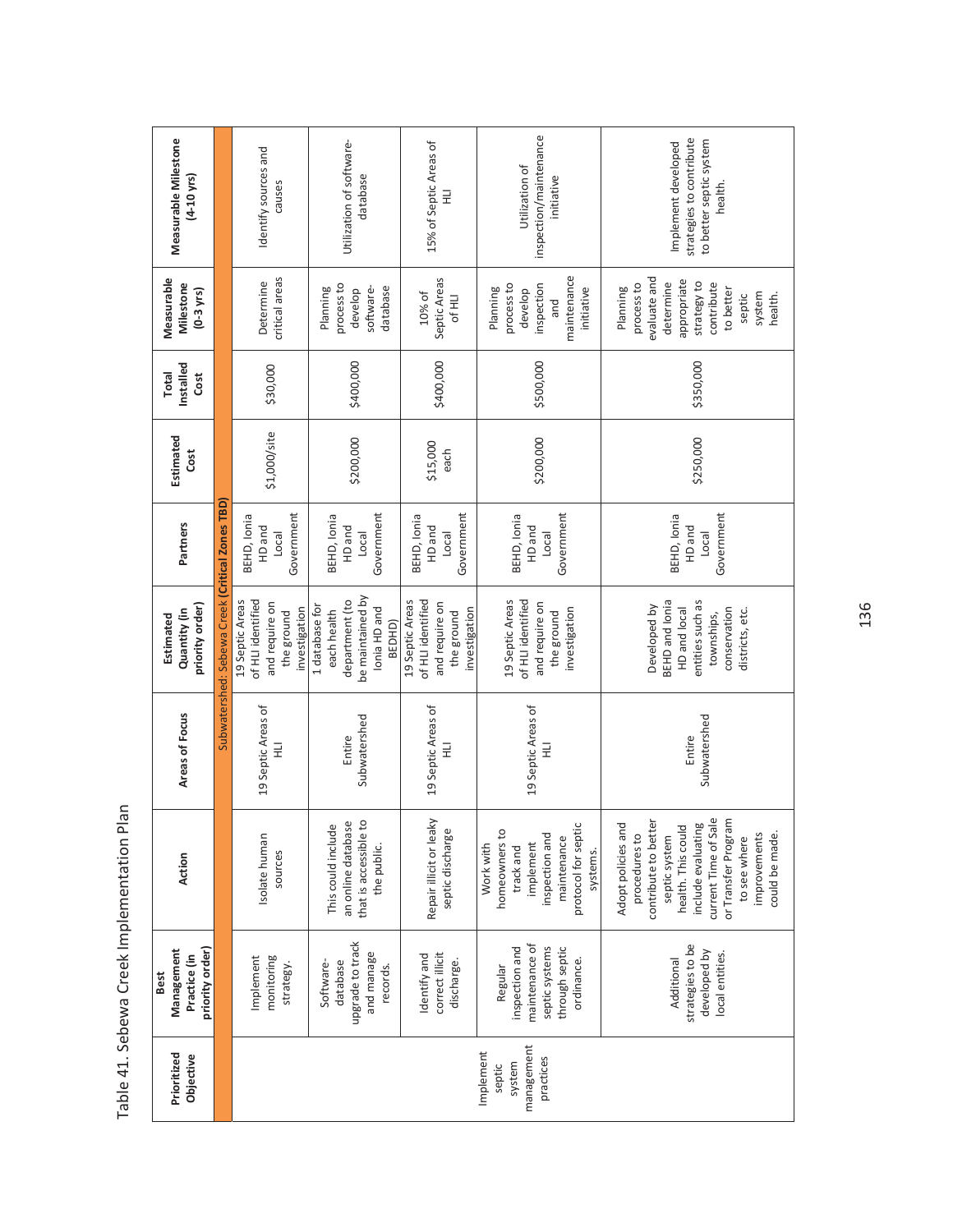| Measurable<br>Milestone<br>$(4-10$ yrs)            |                                                 | Septic Areas<br>15% of<br>Of HLI                                                                                 | impact areas<br>15% of high                                                                                                                                  | 10 sites                                                                                                                | management<br>contribute to<br>strategies to<br>Implement<br>better land<br>developed<br>use and<br>drain                                                          |
|----------------------------------------------------|-------------------------------------------------|------------------------------------------------------------------------------------------------------------------|--------------------------------------------------------------------------------------------------------------------------------------------------------------|-------------------------------------------------------------------------------------------------------------------------|--------------------------------------------------------------------------------------------------------------------------------------------------------------------|
| Measurable<br>Milestone<br>$(0-3$ yrs)             |                                                 | Septic Areas<br>10% of<br>Of HLI                                                                                 | impact areas<br>5% of high                                                                                                                                   | 5 sites                                                                                                                 | management<br>evaluate and<br>contribute to<br>appropriate<br>better land<br>strategy to<br>determine<br>process to<br>Planning<br>use and<br>drain                |
| Installed<br><b>Total</b><br>Cost                  |                                                 | \$400,000                                                                                                        | \$500,000                                                                                                                                                    | \$500,000                                                                                                               | \$350,000                                                                                                                                                          |
| Estimated<br>Cost                                  |                                                 | \$15,000 each                                                                                                    | \$6,000/acre                                                                                                                                                 | \$10,000/site                                                                                                           | \$250,000                                                                                                                                                          |
| Partners                                           |                                                 | HD and Local<br>Government<br>BEHD, Ionia                                                                        | CD, ECD, DU,<br>Habitat and<br>NRCS, Ionia<br>Wildlife<br>Groups                                                                                             | Government<br>lonia CD,<br>ECD, and<br>Local                                                                            | Development<br>Government:<br>Commissions,<br>Committees<br>Drain Office,<br>TCRPC and<br>Economic<br>Planning<br>Local                                            |
| Estimated Quantity (in<br>priority order)          | Subwatershed: Sebewa Creek (Critical Zones TBD) | identified and require<br>19 Septic Areas of HLI<br>on the ground<br>investigation                               | ground investigation of<br>Using the LLWFA tool 1<br>was identified. On the<br>high impact area for<br>wetland restoration<br>identified areas<br>necessary. | Site identification<br>necessary                                                                                        | 2 counties                                                                                                                                                         |
| Areas of Focus                                     |                                                 | 19 Septic Areas of<br>긒                                                                                          | Shaytown and Dow<br>Mt. Hope and St.<br>Joe Hwy (near<br>Rd.)                                                                                                | Rural residential<br>property                                                                                           | Subwatershed<br>Entire                                                                                                                                             |
| Action                                             |                                                 | assistance for those<br>provide financial<br>homeowners to<br>and technica<br>who qualify.<br>Work with          | restore high impact<br>the LLWFA tool to<br>information from<br>Use the<br>areas.                                                                            | Pervious pavement,<br>rain gardens, native<br>plant landscaping<br>and other low<br>development<br>techniques<br>impact | guidebook, channel<br>Land use planning<br>stabilization, and<br>and assessment<br>erosion control<br>using the Rural<br>Water Quality<br>Protection<br>techniques |
| Best Management<br>priority order)<br>Practice (in |                                                 | program for failing<br>no system present)<br>modern system (if<br>Implement cost<br>systems and/or<br>share/loan | projects completed<br>on private and/or<br>public lands<br>restoration<br>Wetland                                                                            | Low development<br>techniques                                                                                           | Land use planning<br>and assessment                                                                                                                                |
| Prioritized<br>Objective                           |                                                 | septic system<br>management<br>Implement<br>practices                                                            | Implement<br>restoration<br>wetland                                                                                                                          | management<br>Implement<br>residential<br>practices<br>rural<br>best                                                    | recommended<br>maintenance<br>Implement<br>practices<br>drain                                                                                                      |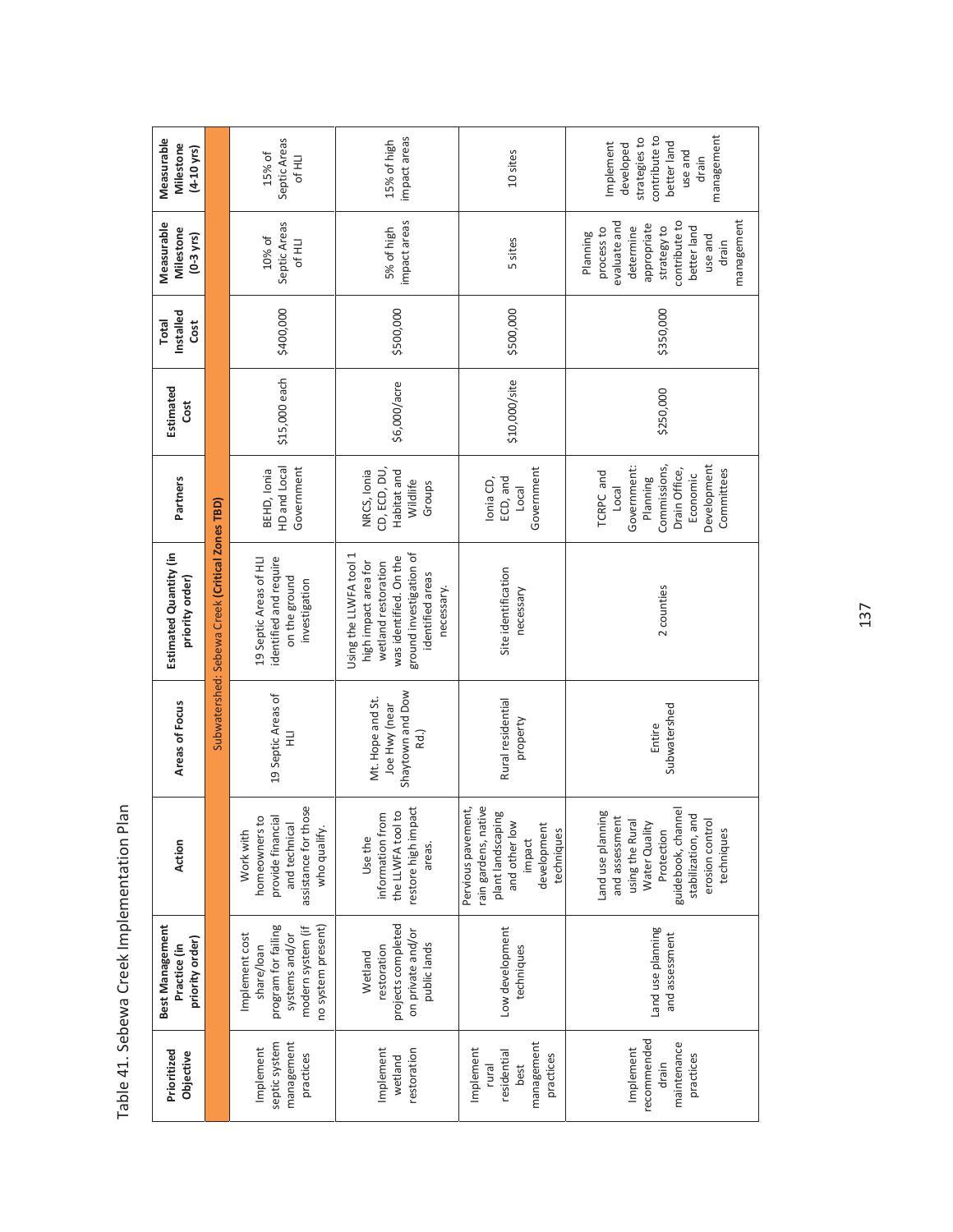## **7.4 Carrier Creek Implementation**

Carrier Creek currently has a TMDL for Biota. The purpose of the TMDL was to identify an appropriate reduction in sediment loading from existing sources. After the publication of the TMDL (2002) a large scale restoration project was completed to address the issue of sediment loading. Currently there is debate as to the effectiveness of the restoration project. Also, MDEQ has drafted a TMDL for Dissolved Oxygen that would impact portions of Carrier Creek once finalized with EPA. It was determined to highlight Carrier Creek as a special case within the Watershed, therefore, not including it in the ranking process, rather as a stand-alone area. As previously mentioned, short term is defined as 1 to 5 years and long term is defined as over 5 years.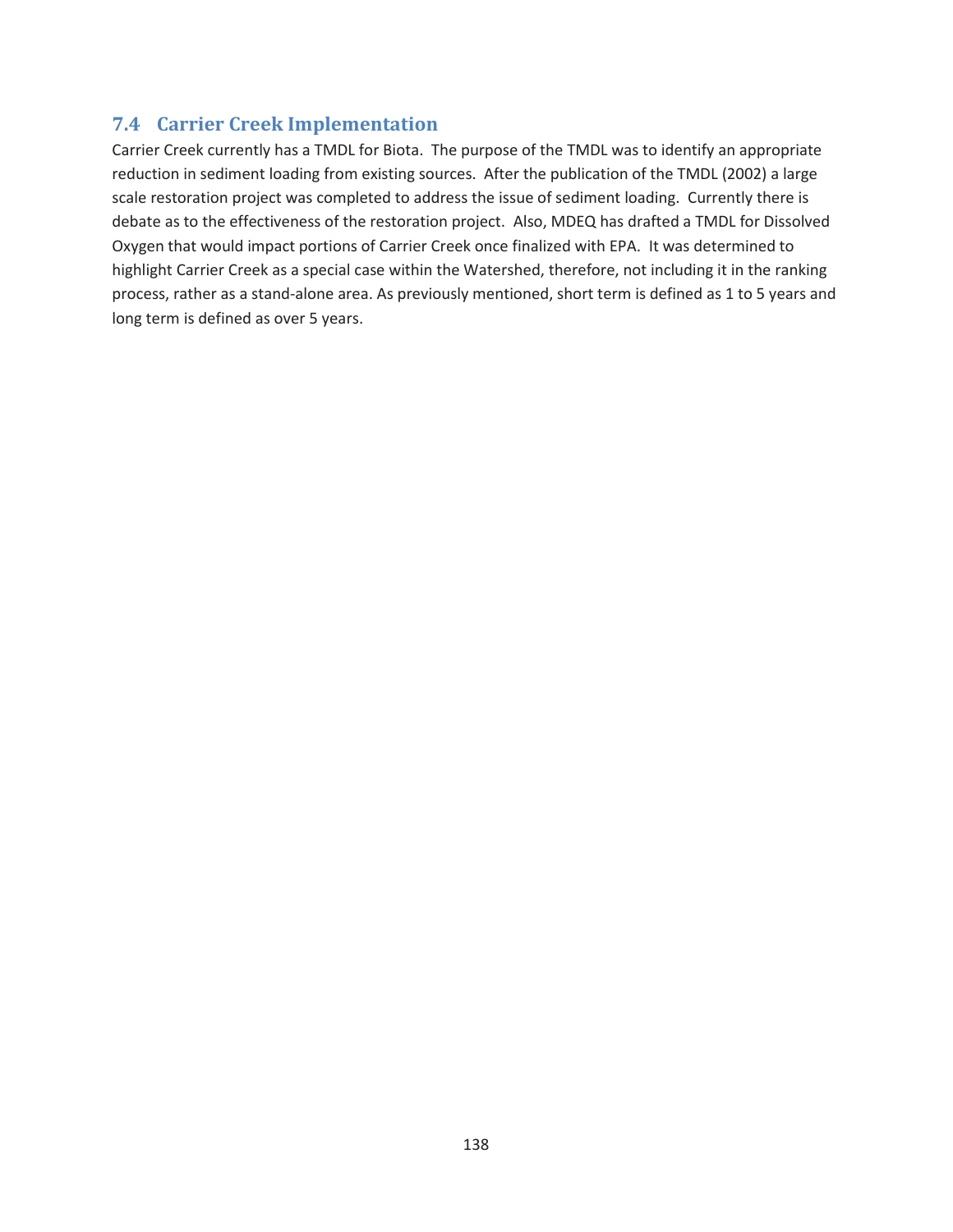| Measurable Milestone<br>$(4-10 \text{ yrs})$          |                                                  | Identify sources and<br>causes                                                        | Utilization of software-<br>database                                                                    | 15% of Septic Areas of                                                                | inspection/maintenance<br>Utilization of<br>initiative                                                       | strategies to contribute<br>to better septic system<br>Implement developed<br>health.                                                                                                                            |
|-------------------------------------------------------|--------------------------------------------------|---------------------------------------------------------------------------------------|---------------------------------------------------------------------------------------------------------|---------------------------------------------------------------------------------------|--------------------------------------------------------------------------------------------------------------|------------------------------------------------------------------------------------------------------------------------------------------------------------------------------------------------------------------|
| Milestone (0-<br>Measurable<br>3 yrs)                 |                                                  | critical areas<br>Determine                                                           | process to<br>software-<br>database<br>Planning<br>develop                                              | 10% of Septic<br>Areas of HLI                                                         | maintenance<br>process to<br>inspection<br>Planning<br>initiative<br>develop<br>and                          | contribute to<br>better septic<br>evaluate and<br>appropriate<br>strategy to<br>determine<br>process to<br>Planning<br>system<br>health.                                                                         |
| Installed<br><b>Total</b><br>Cost                     |                                                  | \$30,000                                                                              | \$400,000                                                                                               | \$800,000                                                                             | \$500,000                                                                                                    | \$350,000                                                                                                                                                                                                        |
| Estimated<br>Cost                                     |                                                  | \$1,000/site                                                                          | \$200,000                                                                                               | \$15,000<br>each                                                                      | \$200,000                                                                                                    | \$250,000                                                                                                                                                                                                        |
| Partners                                              |                                                  | Government<br>Clinton HD<br>and Local<br>and ICHD,<br>BEHD,                           | Government<br>Clinton HD<br>and ICHD,<br>and Local<br>BEHD,                                             | Government<br>Clinton HD<br>and Local<br>and ICHD,<br>BEHD,                           | Government<br>Clinton HD<br>and ICHD,<br>and Local<br>BEHD,                                                  | Government<br>Clinton HD<br>and ICHD,<br>and Local<br>BEHD,                                                                                                                                                      |
| <b>Estimated Quantity</b><br>(in priority order)      | Subwatershed: Carrier Creek (Critical Zones TBD) | 75 Septic Areas of<br>HLI identified and<br>require on the<br>investigation<br>ground | 1 database for each<br>health department<br>HD and Ingham HD)<br>by BEDHD, Clinton<br>(to be maintained | 75 Septic Areas of<br>HLI identified and<br>require on the<br>investigation<br>ground | 75 Septic Areas of<br>HLI identified and<br>require on the<br>investigation<br>ground                        | and ICHD and local<br>BEHD, Clinton HD<br>entities such as<br>Developed by<br>conservation<br>districts, etc.<br>townships,                                                                                      |
| Areas of Focus                                        |                                                  | Areas of HLI<br>75 Septic                                                             | Subwatershed<br>Entire                                                                                  | Areas of HLI<br>75 Septic                                                             | Areas of HLI<br>75 Septic                                                                                    | Subwatershed<br>Entire                                                                                                                                                                                           |
| Action                                                |                                                  | Isolate human sources                                                                 | This could include an online<br>database that is accessible<br>to the public.                           | Repair illicit or leaky septic<br>discharge                                           | inspection and maintenance<br>protocol for septic systems.<br>Work with homeowners to<br>track and implement | procedures to contribute to<br>Sale or Transfer Program to<br>better septic system health.<br>evaluating current Time of<br>see where improvements<br>Adopt policies and<br>This could include<br>could be made. |
| priority order)<br>Management<br>Practice (in<br>Best |                                                  | Implement<br>monitoring<br>strategy.                                                  | upgrade to<br>Software-<br>database<br>track and<br>manage<br>records.                                  | correct illicit<br>Identify and<br>discharge.                                         | through septic<br>inspection and<br>maintenance<br>ordinance.<br>of septic<br>systems<br>Regular             | be developed<br>strategies to<br>Additional<br>by local<br>entities.                                                                                                                                             |
| Prioritized<br>Objective                              |                                                  |                                                                                       |                                                                                                         | Implement<br>septic                                                                   | management<br>practices<br>system                                                                            |                                                                                                                                                                                                                  |

Table 42. Carrier Creek Implementation Plan Table 42. Carrier Creek Implementation Plan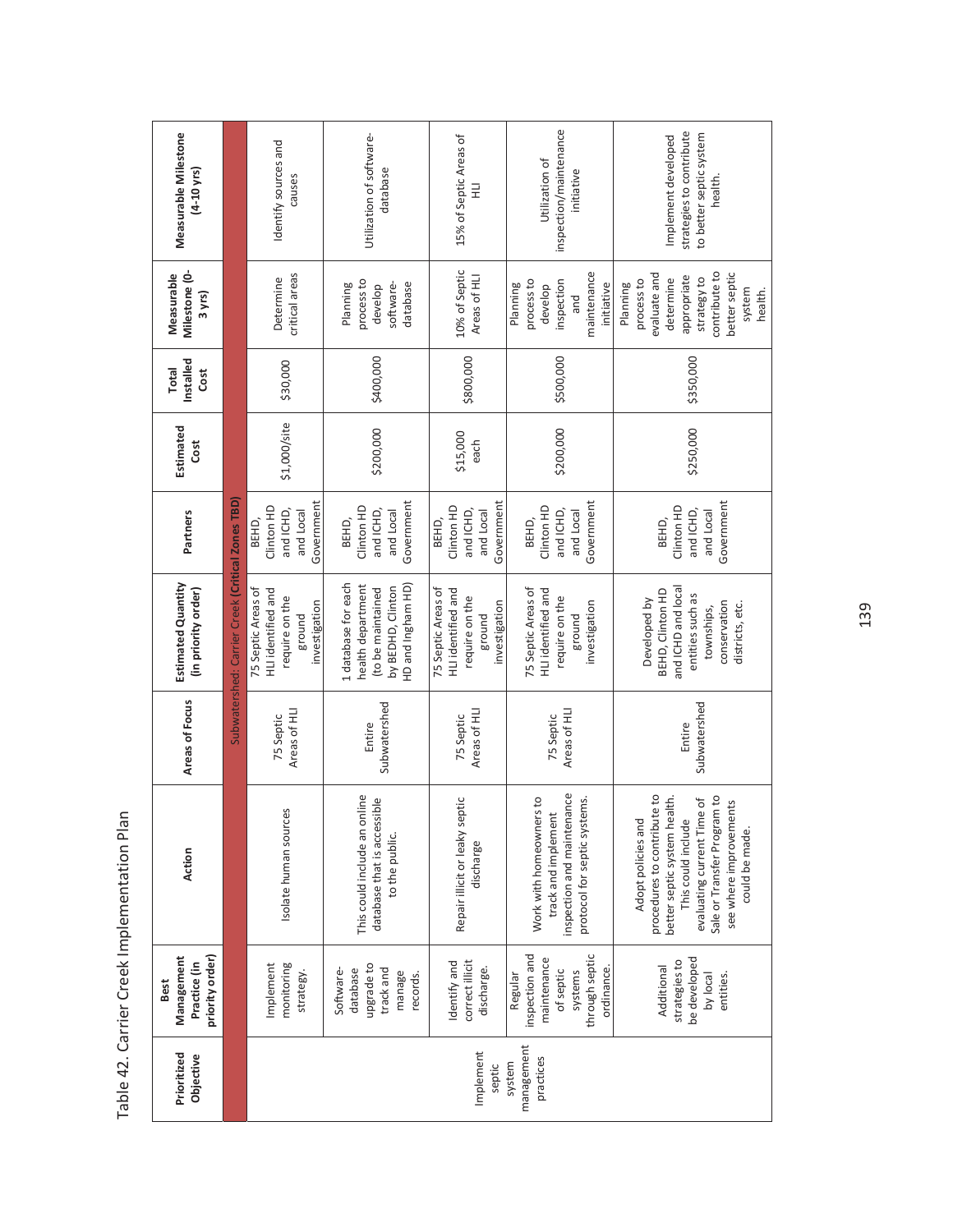| Milestone (4-10<br>Measurable<br>yrs)                        | 15% of Septic<br>Areas of HLI                    |                                                                                                                     | 6 miles                                                                                                                                     | 10 sites                                                                                                          | better land use<br>contribute to<br>management<br>strategies to<br>Implement<br>developed<br>and drain                                                       |
|--------------------------------------------------------------|--------------------------------------------------|---------------------------------------------------------------------------------------------------------------------|---------------------------------------------------------------------------------------------------------------------------------------------|-------------------------------------------------------------------------------------------------------------------|--------------------------------------------------------------------------------------------------------------------------------------------------------------|
| Milestone (0-3<br>Measurable<br>yrs)                         |                                                  | 10% of Septic<br>Areas of HLI                                                                                       | 3 miles                                                                                                                                     | 5 sites                                                                                                           | Planning process<br>to evaluate and<br>better land use<br>contribute to<br>management<br>appropriate<br>strategy to<br>determine<br>and drain                |
| Installed<br><b>Total</b><br>Cost                            |                                                  | \$800,000                                                                                                           | \$94,500                                                                                                                                    | \$500,000                                                                                                         | \$350,000                                                                                                                                                    |
| Estimated<br>Cost                                            |                                                  | \$15,000<br>each                                                                                                    | \$9,000/mile                                                                                                                                | \$10,000/site                                                                                                     | \$250,000                                                                                                                                                    |
| Partners                                                     | Subwatershed: Carrier Creek (Critical Zones TBD) | BEHD, Clinton<br>HD and ICHD,<br>Government<br>and Local                                                            | Government<br>TCRPC, and<br>MSUE, ECD,<br>Local                                                                                             | ECD, CCD, ICD,<br>Government<br>and Local                                                                         | Commissions,<br>Development<br>Government:<br>Drain Office,<br>Committees<br>TCRPC and<br>Economic<br>Planning<br>Loca                                       |
| Quantity (in<br>Estimated<br>priority<br>order)              |                                                  | identified and<br>nvestigation<br>Areas of HLI<br>the ground<br>require on<br>75 Septic                             | 10.5 miles of<br>Potential for<br>stream<br>buffers                                                                                         | identification<br>necessary<br>Site                                                                               | 3 counties                                                                                                                                                   |
| Areas of<br>Focus                                            |                                                  | Areas of HLI<br>75 Septic                                                                                           | Residential<br>Property                                                                                                                     | Residential<br>property                                                                                           | Subwatershed<br>Entire                                                                                                                                       |
| Action                                                       |                                                  | Work with homeowners<br>to provide financial and<br>technical assistance for<br>those who qualify.                  | windbreaks, living snow<br>contour grass strips,<br>Grassed waterways,<br>shelterbreaks/field<br>fences, filter strips,<br>riparian buffers | low impact development<br>Pervious pavement, rain<br>landscaping and other<br>gardens, native plant<br>techniques | Land use planning and<br>assessment using the<br>Protection guidebook,<br>channel stabilization,<br>Rural Water Quality<br>and erosion control<br>techniques |
| priority order)<br>Management<br>Practice (in<br><b>Best</b> |                                                  | Implement cost<br>system present)<br>and/or modern<br>failing systems<br>system (if no<br>program for<br>share/loan | (including trees)<br>and/or riparian<br>Buffer strips<br>plantings                                                                          | development<br>techniques<br>Low                                                                                  | planning and<br>assessment<br>Land use                                                                                                                       |
| Prioritized<br>Objective                                     |                                                  | management<br>septic system<br>Implement<br>practices                                                               | management<br>Implement<br>vegetative<br>practices<br>best                                                                                  | management<br>Implement<br>residential<br>practices<br>rural<br>best                                              | recommended<br>maintenance<br>Implement<br>practices<br>drain                                                                                                |

Table 42. Carrier Creek Implementation Plan Table 42. Carrier Creek Implementation Plan